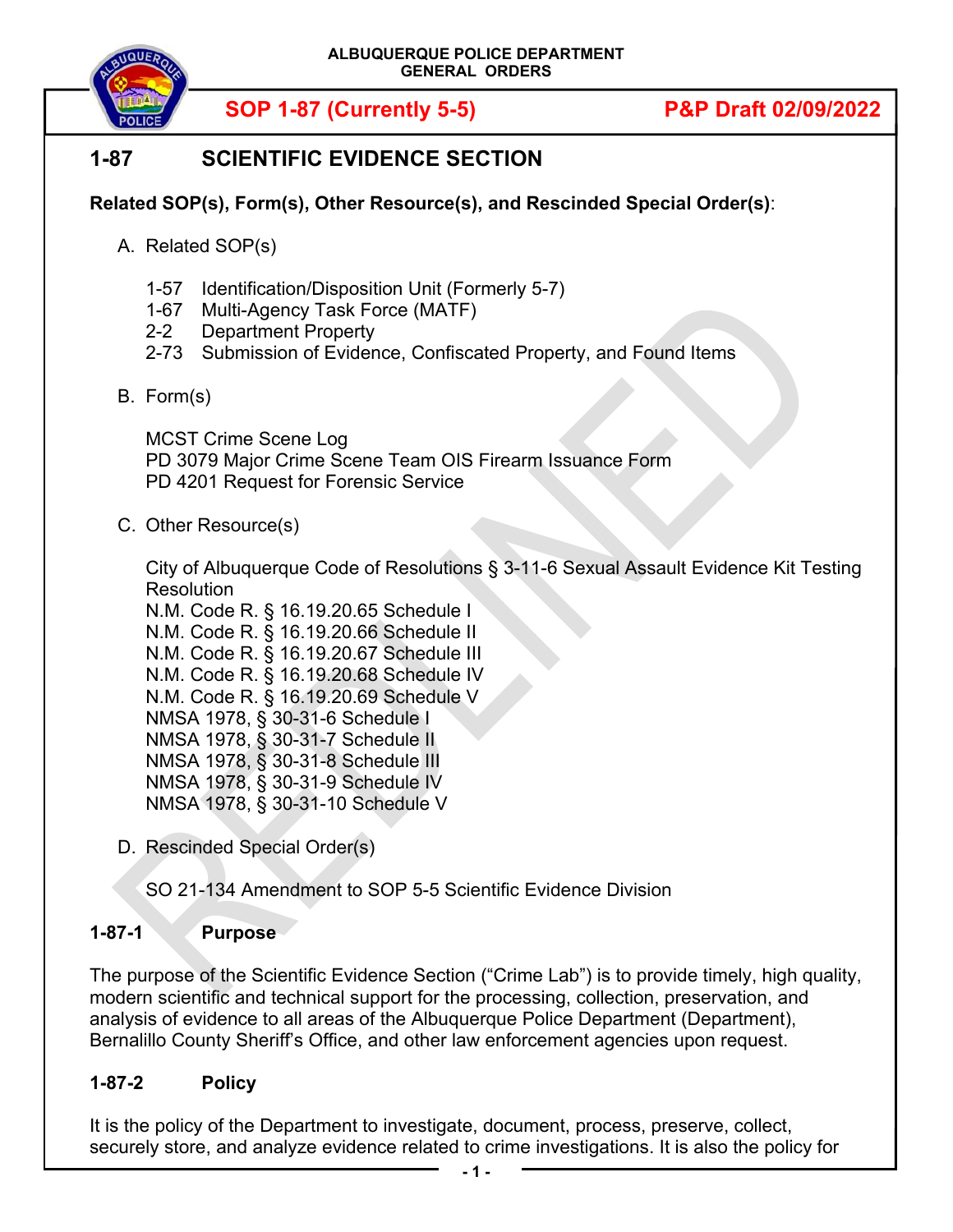| ALBUQUERQUE POLICE DEPARTMENT<br><b>GENERAL ORDERS</b> |                                                                                                                                                                                                                                                                                                                                                                                                                                                                                   |                                 |  |  |
|--------------------------------------------------------|-----------------------------------------------------------------------------------------------------------------------------------------------------------------------------------------------------------------------------------------------------------------------------------------------------------------------------------------------------------------------------------------------------------------------------------------------------------------------------------|---------------------------------|--|--|
|                                                        | <b>SOP 1-87 (Currently 5-5)</b>                                                                                                                                                                                                                                                                                                                                                                                                                                                   | <b>P&amp;P Draft 02/09/2022</b> |  |  |
|                                                        | Scientific Evidence Section personnel to support and train Department personnel and outside<br>law enforcement agency personnel, as needed.                                                                                                                                                                                                                                                                                                                                       |                                 |  |  |
| $1 - 87 - 3$<br>N/A                                    | <b>Definitions</b>                                                                                                                                                                                                                                                                                                                                                                                                                                                                |                                 |  |  |
|                                                        | A. Automated Fingerprint Identification System (AFIS)                                                                                                                                                                                                                                                                                                                                                                                                                             |                                 |  |  |
|                                                        | A biometric identification (ID) methodology that uses digital imaging technology to<br>obtain, store, and analyze fingerprint data.                                                                                                                                                                                                                                                                                                                                               |                                 |  |  |
|                                                        | B. Crime Scene Specialist (CSS)                                                                                                                                                                                                                                                                                                                                                                                                                                                   |                                 |  |  |
|                                                        | A civilian Department employee who is responsible for recognizing, collecting, and<br>preserving all forensically-significant evidence at crime scenes and properly submitting<br>that evidence to Scientific Evidence Section personnel for analysis.                                                                                                                                                                                                                            |                                 |  |  |
|                                                        | C. Life-threatening Injury                                                                                                                                                                                                                                                                                                                                                                                                                                                        |                                 |  |  |
|                                                        | Any injury that involves serious, physical harm that may result in significant or<br>permanent disfigurement or the loss of a major bodily organ or function, including, but<br>not limited to, the loss of a limb, paralysis, or the loss of eyesight; that may necessitate<br>medical or surgical intervention to prevent permanent impairment; that could<br>potentially cause a significant reduction in the quality of life; or that has the likelihood<br>of causing death. |                                 |  |  |
|                                                        | D. Laboratory Information Management System (LIMS)                                                                                                                                                                                                                                                                                                                                                                                                                                |                                 |  |  |
|                                                        | A digital platform designed to improve lab productivity and efficiency by keeping track<br>of data associated with samples, testing, laboratory workflows, and instruments.                                                                                                                                                                                                                                                                                                       |                                 |  |  |
|                                                        | E. Metropolitan Forensic Science Center (MFSC)                                                                                                                                                                                                                                                                                                                                                                                                                                    |                                 |  |  |
|                                                        | The Department's crime laboratory that is located at 5350 2 <sup>nd</sup> St. NW, Albuquerque<br>NM 87107.                                                                                                                                                                                                                                                                                                                                                                        |                                 |  |  |
|                                                        | F. New Mexico DNA Identification System (NMDIS)                                                                                                                                                                                                                                                                                                                                                                                                                                   |                                 |  |  |
|                                                        | The system that maintains the State of New Mexico SDIS level Combined DNA Index<br>System (CODIS) database.                                                                                                                                                                                                                                                                                                                                                                       |                                 |  |  |
|                                                        | G. New Mexico Regional Computer Forensics Laboratory (NMRCFL)                                                                                                                                                                                                                                                                                                                                                                                                                     |                                 |  |  |
|                                                        | A partnership between the Federal Bureau of Investigation (FBI) and other federal,<br>state, and local law enforcement agencies that operate a regional, digital forensic task<br>force. The laboratories provide forensic services and expertise to support law<br>enforcement agencies in collecting and examining digital evidence for a wide range of<br>investigations, including child pornography, terrorism, violent crime, and fraud.                                    |                                 |  |  |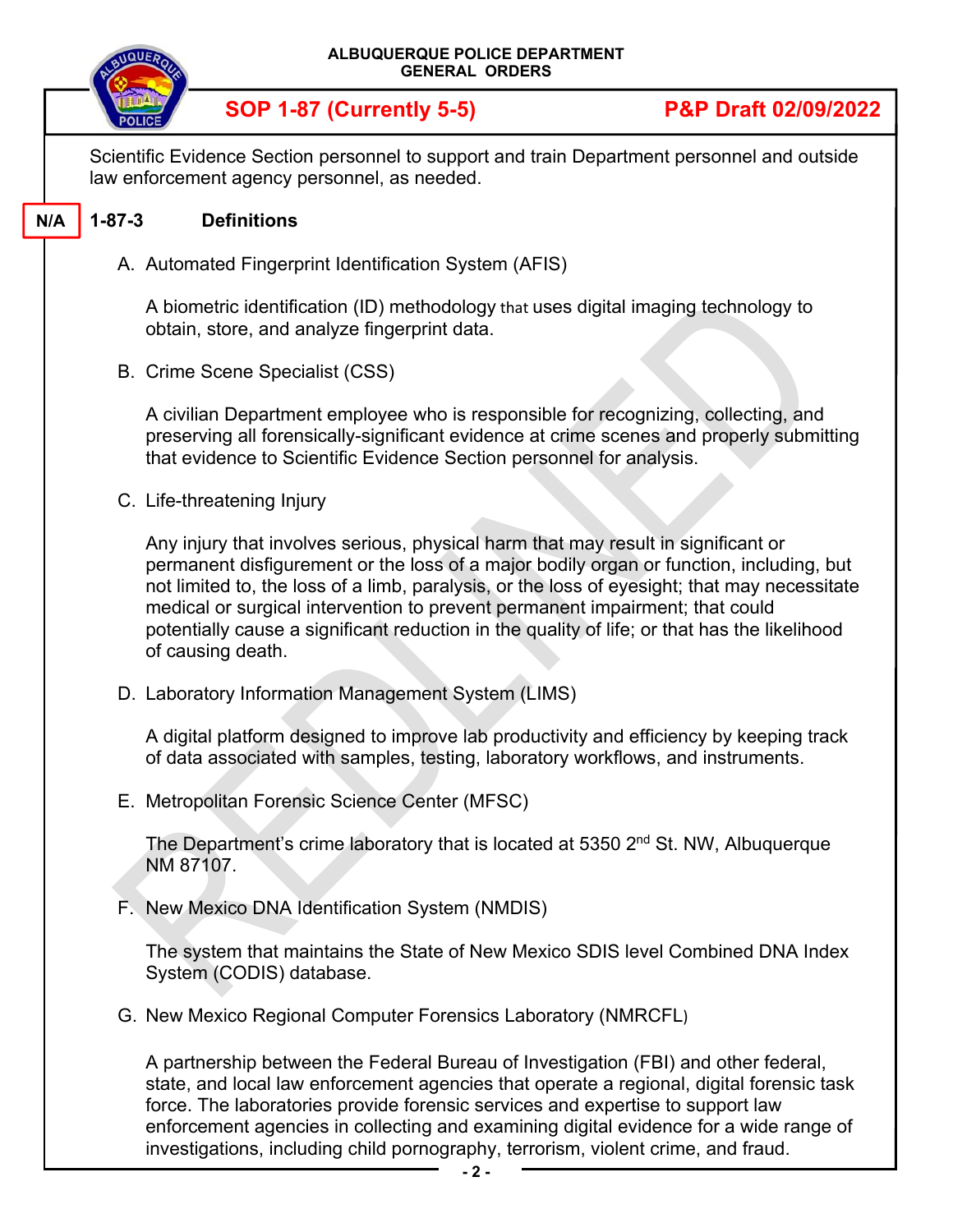

H. State Deoxyribonucleic Acid (DNA) Index System (SDIS)

State-level Combined DNA Index System (CODIS) database.

#### **1-87-4 General Rules and Responsibilities 7**

- A. Scientific Records and Case Reports
	- 1. Scientific Evidence Section personnel shall:
		- a. Appropriately document all examinations and investigations performed by Scientific Evidence Section personnel;
		- b. Complete and review case reports promptly after the examinations;
		- c. Maintain administrative records, including budget and expenditure logs;
		- d. Maintain latent fingerprint packets, which include latent print evidence from crime scenes, as well as selected inked impressions;
		- e. Maintain photographic negatives and original digital photograph compact discs (CD)s, which include all photographic evidence, and other incidents of interest to the Department are kept in the photography laboratory for three (3) years;
			- i. After three (3) years, photographic evidence is moved and stored in the Evidence/Disposition Unit until approved for disposition.
		- f. Maintain case files;
			- i. SED personnel shall store case files in the MFSC case file room or in the MFSC case management system, unless a case is being actively examined.
			- ii. Only Major Crime Scene Team (MCST) personnel and Criminalistics Laboratory personnel shall have access to the MFSC case file room.
		- g. Unless otherwise directed by Scientific Evidence Section Commander or their designee, distribute crime laboratory reports as follows:
			- i. The official report shall be distributed to Records Division personnel;
			- ii. Copies of the official report shall be distributed to the requestor/other unit or the bureau detective who is investigating the case; and
			- iii. The original report shall be stored in the MFSC file room or in the Laboratory Information Management System (LIMS).
				- 1. Crime laboratory reports are typically distributed by electronic means, but may also be distributed in hard copy.
		- h. Unless otherwise directed by Scientific Evidence Section Commander or their designee, distribute MCST reports as follows:
			- i. The original report shall be distributed to Records Division personnel through the Department's report management system; and
			- ii. Copies of MCST reports shall be distributed to the investigative case agent assigned the case.
		- i. Respond to requests for copies of case files as follows:
			- i. Original case files shall not be taken out of the MFSC under any circumstance.
			- ii. Records requests for copies of case files and any related records shall be directed to the MFSC Administrative Assistant regarding: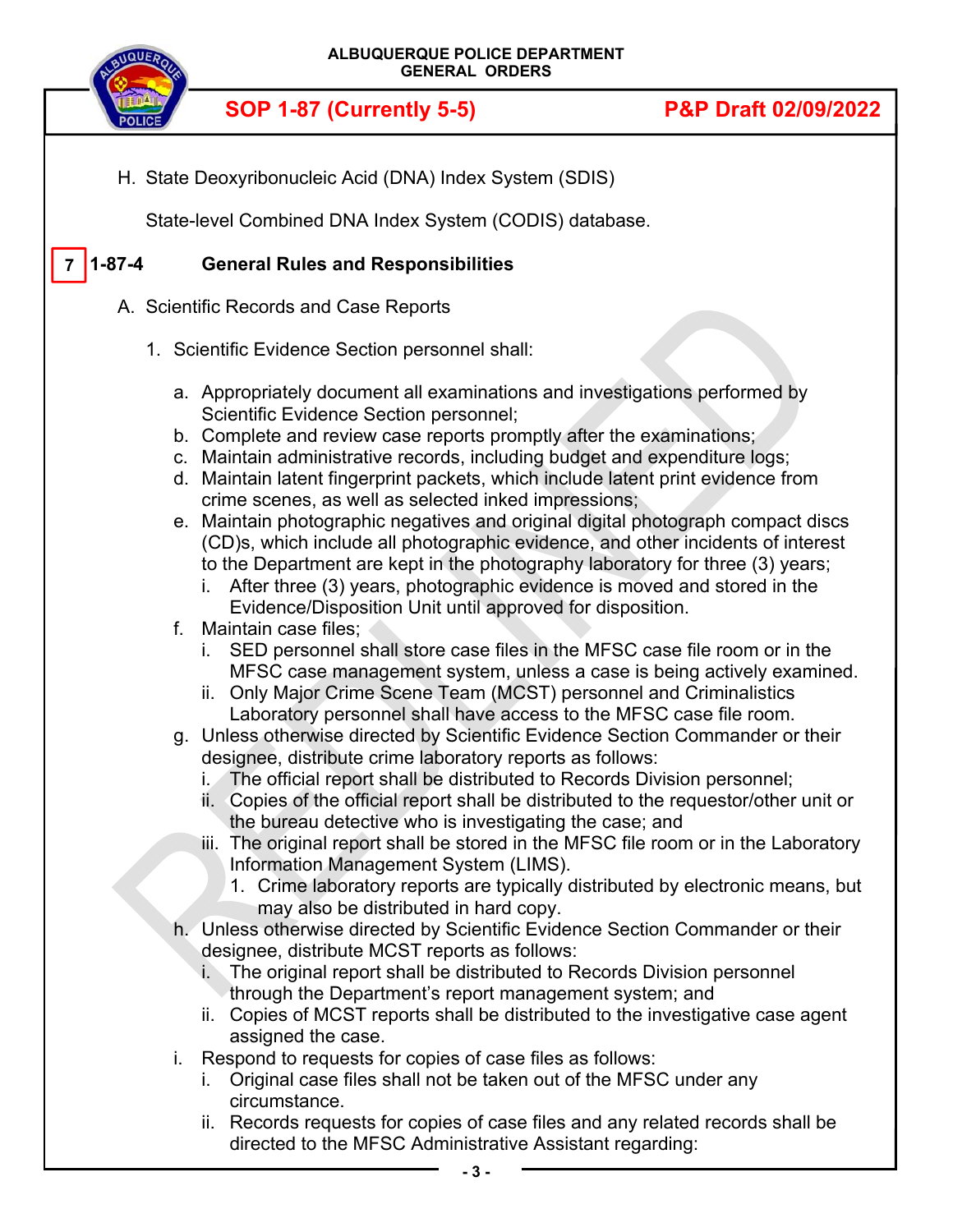| <b>NQUEA</b> | ALBUQUERQUE POLICE DEPARTMENT<br><b>GENERAL ORDERS</b>                                                                                                                                                                                                                                                                                                                                                                                                                                                                                                                                  |                                 |  |
|--------------|-----------------------------------------------------------------------------------------------------------------------------------------------------------------------------------------------------------------------------------------------------------------------------------------------------------------------------------------------------------------------------------------------------------------------------------------------------------------------------------------------------------------------------------------------------------------------------------------|---------------------------------|--|
|              | <b>SOP 1-87 (Currently 5-5)</b>                                                                                                                                                                                                                                                                                                                                                                                                                                                                                                                                                         | <b>P&amp;P Draft 02/09/2022</b> |  |
|              | 1. Firearms/tool marks;<br>2. DNA:<br>3. Latent fingerprints;<br>4. Controlled substances; and<br>5. Crime scene investigations.<br>A. All requests for copies of case files must be submitted in either<br>written or electronic form.<br>B. The MFSC Administrative Assistant shall leave a notice that the file<br>has been copied, the date copied, and for whom the file was copied<br>in the case file.<br>C. All requests for blood alcohol reports or blood alcohol case files as<br>well as breath alcohol instrumentation records shall be emailed to<br>apd.alcohol@cabq.gov |                                 |  |
|              | 2. Due to the nature of their investigations, Major Crime Scene Team (MCST)<br>detectives are not required to have their scientific records and case reports<br>completed by the end of their shift.                                                                                                                                                                                                                                                                                                                                                                                    |                                 |  |
|              | 3. Homicide and Sexual Assault-Related Case Reports<br>a. SED personnel shall not release homicide and sexual assault-related case                                                                                                                                                                                                                                                                                                                                                                                                                                                      |                                 |  |
|              | reports to the public through the Records Division or SED.<br>i. Homicide and sexual assault-related case reports are turned over to the                                                                                                                                                                                                                                                                                                                                                                                                                                                |                                 |  |

Criminal Investigations Section detective who is investigating the case. Publishing these reports is the responsibility of the investigating detective.

#### **1-87-5 Criminalistics Investigations 7**

- A. Major Crime Scene Team (MCST)
	- 1. MCST personnel shall:
		- a. Respond to and take charge of crime scenes for:
			- i. Homicides;
			- ii. Suspicious or unexplained deaths;
			- iii. Officer-involved shootings (OIS);
			- iv. In-custody deaths; and
			- v. Violent incidents in which death or life-threatening injury may result.
		- b. Establish the boundary of the inner perimeter of a crime scene with red crime scene tape and verify it is secure;
			- i. Non-MCST call-out personnel are required to check-in by signing the MCST Crime Scene Log.
			- ii. MCST call-out personnel shall escort non-MCST personnel once inside the secured inner perimeter of the crime scene.
		- c. Be responsible for all documentation, collection, and preservation of evidence, and for reconstruction of the crime scene, if possible;
		- d. Provide case updates in the MCST case management system;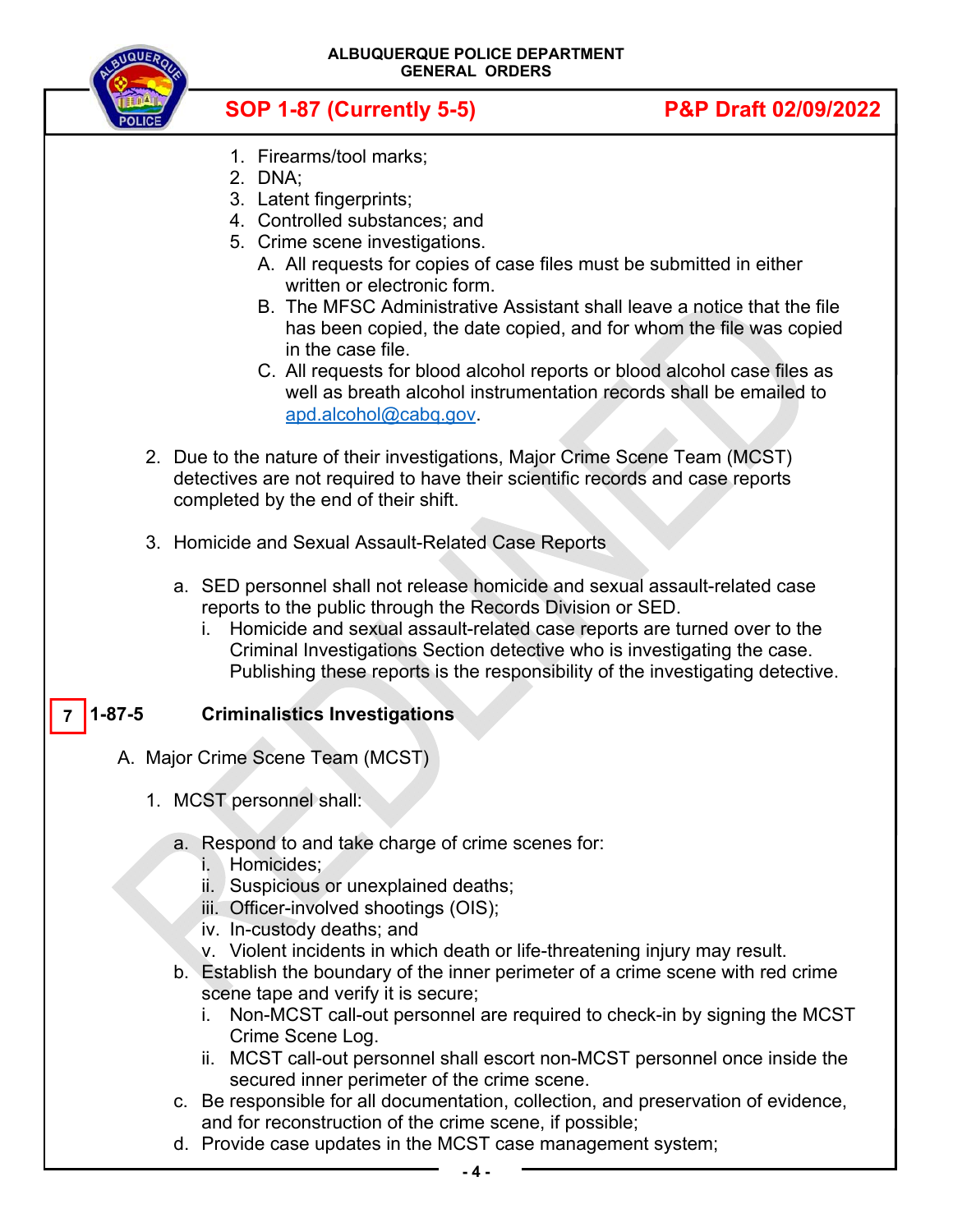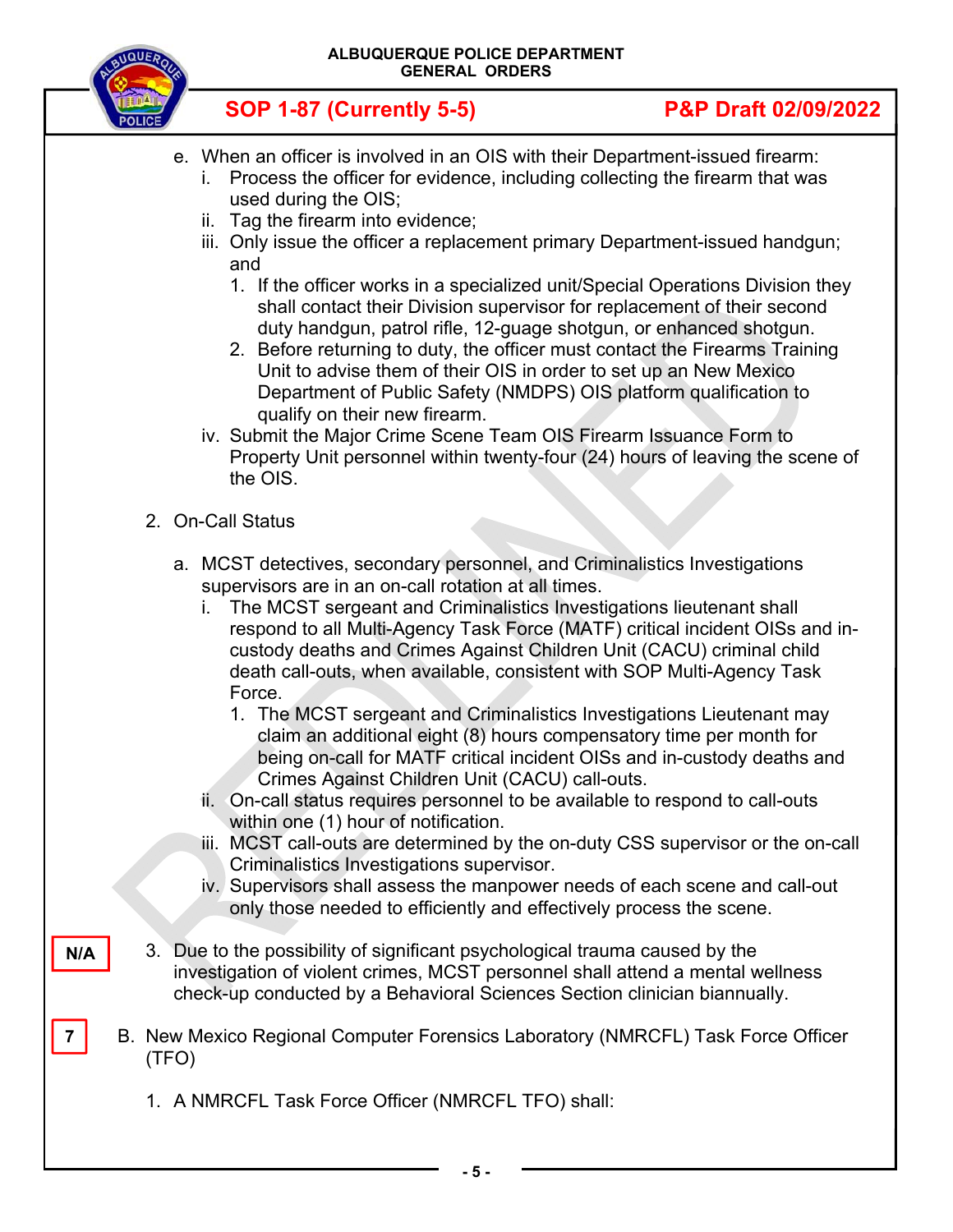

 **SOP 1-87 (Currently 5-5) P&P Draft 02/09/2022** a. Provide technical and forensic computer and telecommunications expertise to assist Department personnel in the investigation of cases involving computers and telecommunication devices;

- b. Be responsible for all tagging documentation and preserving evidence in accordance with current task force requirements and SOP Submission of Evidence, Confiscated Property, and Found Items;
- c. Train Department personnel to attempt to heighten their awareness about the increasing use of high-tech devices in the commission of crimes; and
- d. Provide Department personnel with training in the use of computers that enhance investigative and/or patrol activities.
- 2. Criminalistics Investigations detectives assigned to the NMRCFL as a TFO shall respond to and direct the collection of digital evidence, when requested.
- 3. On-Call Status
	- a. NMRCFL TFOs shall be on-call at all times.
		- i. Department personnel who require assistance from NMRCFL TFO after normal business hours can request for the Emergency Communications Center (ECC) to contact the on-call Criminalistics Investigations Supervisor.

#### **1-87-6 Scientific Evidence Section Units N/A**

- A. Chemical Analysis Unit
	- 1. Chemical Analysis Unit personnel shall:
		- a. Physically and chemically analyze physical evidence of controlled substances in criminal cases;
		- b. Store and maintain Schedules I, II, III, IV, and V controlled substances, according to New Mexico state statutes (N.M. Stat. Ann. §§ 30-31-6 through 30- 31-10) and the New Mexico Administrative Code (N.M. Code R. §§ 16.19.20.65 through 16.19.20.69), for the purpose of analytical standards;
		- c. Analyze blood specimens for alcohol content in criminal cases; and
		- d. Provide instrument maintenance and instruction to sworn personnel and for courtroom testimony.

# B. DNA Unit

- 1. DNA Unit personnel shall:
	- a. Collect, preserve, and analyze biological evidence as detailed in the Unit's procedure manuals, in criminal cases and provides expert testimony in a court of law; and
	- b. Enter eligible profiles into CODIS.
- C. Evidence Unit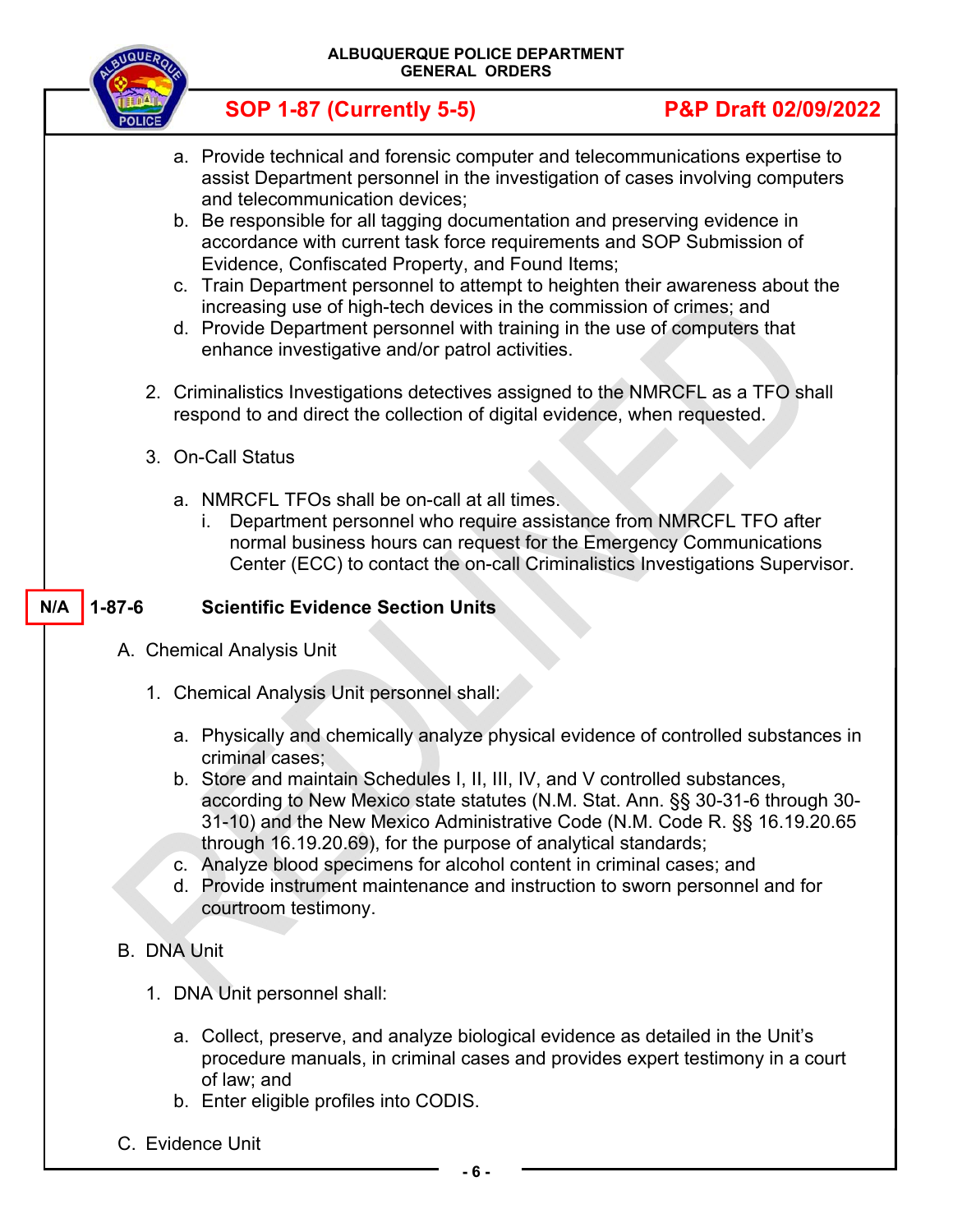

The Evidence Unit personnel maintains the integrity of all evidence, found items, and property held for safe-keeping by the Department, the Bernalillo County Sheriff's Office, and outside law enforcement agencies (refer to SOP Identification/Disposition Unit for sanction classifications and additional duties).

D. Firearm and Tool Mark (FATM) Unit

FATM personnel shall use valid scientific procedures for forensic examinations of firearms, ammunition components, tool marks, serial number restoration, gunshot residue distance determination, bullet trajectories, and other closely-related physical evidence.

E. Identification/Disposition Unit

Identification/Disposition Unit personnel shall Identify all adults and juveniles arrested in Bernalillo County, consistent with SOP Identification/Disposition Unit (refer to SOP Identification/Disposition Unit for sanction classifications and additional duties).

- F. Latent Fingerprint Analysis Unit
	- 1. Latent Fingerprint Analysis Unit personnel shall:
		- a. Process, examine, and compare latent/patent and inked fingerprints; and
		- b. Enter unidentified latent prints into AFIS.
- G. Photograph Unit
	- 1. Photograph Unit personnel shall:
		- a. Provide the highest quality photographic services possible for the Department;
		- b. Be responsible for:
			- i. Taking Department portrait-type photographs of Department personnel;
			- ii. Enlarging black and white photographs;
			- iii. Archiving all Department-related photographs;
			- iv. Department award plaques; and
			- v. Maintaining service contract for photo equipment.
	- 2. Photograph Unit personnel shall not photograph ceremonies or special events without permission from the Scientific Evidence Section commander or their designee.

#### **1-87-7 Evidence Handling by CSSs and MCST Personnel 6**

- A. Preliminary Measures
	- 1. A CSS or MCST detective shall: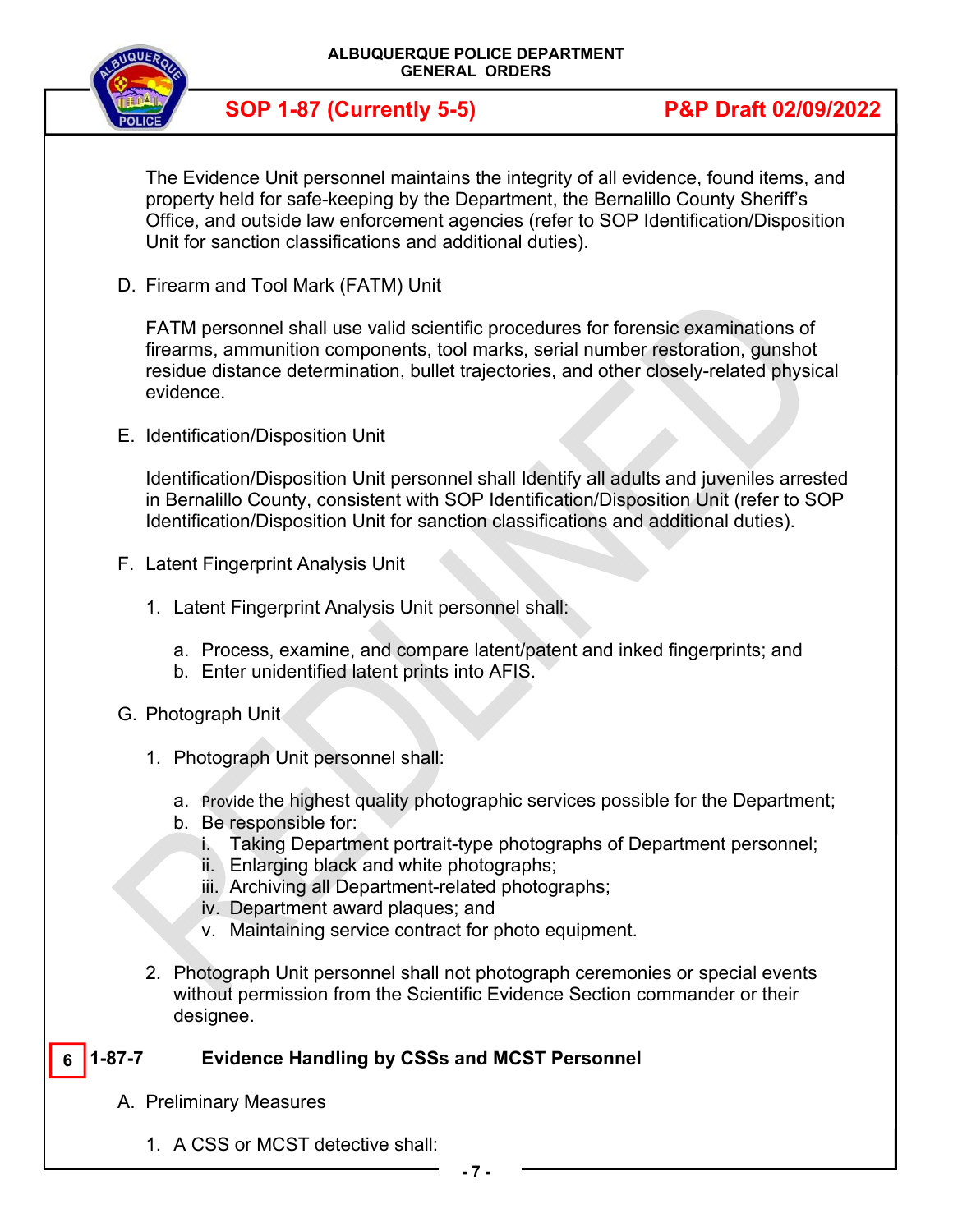

- a. Before disturbing items of evidence at a crime scene, ensure the scene is properly photographed, including the use of indicator cards and scales when appropriate;
- b. In most instances, collect all evidence;
	- i. In some cases, such as pools of blood or paint from a wall, the CSS or MCST detective shall collect only carefully selected specimens.
	- ii. When evidence is collected, the CSS or MCST detective shall document the reasons why it is needed to establish the facts of the case.
- c. Collect comparison standards from known sources whenever possible; and
- d. Properly document collected evidence in their Uniform Incident Report on the evidence label (tag) and on the evidence container (e.g., heat-sealed bag, paper bag, envelope, etc.), consistent with SOP Submission of Evidence, Confiscated Property, and Found Items.
- B. Drying Evidence
	- 1. A CSS or MSCT detective shall ensure that wet or bloody evidence that has been collected from crime scenes or received from the Office of the Medical Investigator (OMI) is thoroughly dried and stored in paper bags or paper envelopes to avoid possible detrimental biological changes.
	- 2. A CSS or MCST detective shall not package bloody or wet evidence until the evidence has been in a drying cabinet for a minimum of five (5) days.
- C. Packaging Evidence
	- 1. A CSS or MCST detective shall:
		- a. When possible, place items of evidence in a clear plastic container to prevent contamination and to permit visual identification;
		- b. Package items that may be sensitive to static electricity in paper opposed to plastic to prevent the build-up of static and possible loss of evidence upon opening;
		- c. Package firearms in a plastic bag;
			- i. The CSS or MCST detective shall:
				- 1. Seal empty magazines in smaller plastic bags, which shall be accompanied with the firearm with which they were found;
				- 2. Package separately the ammunition, cartridge casings, or projectiles;
				- 3. Dry firearms that have been contaminated with biological materials, moisture, etc. before packaging; and
				- 4. Attach evidence stickers to the plastic bags appropriately.
		- d. Label the bag "Latenets" for any item that is to be processed for latent fingerprints:
		- e. Label each item of evidence either on its container or by an attached tag in the case of large items;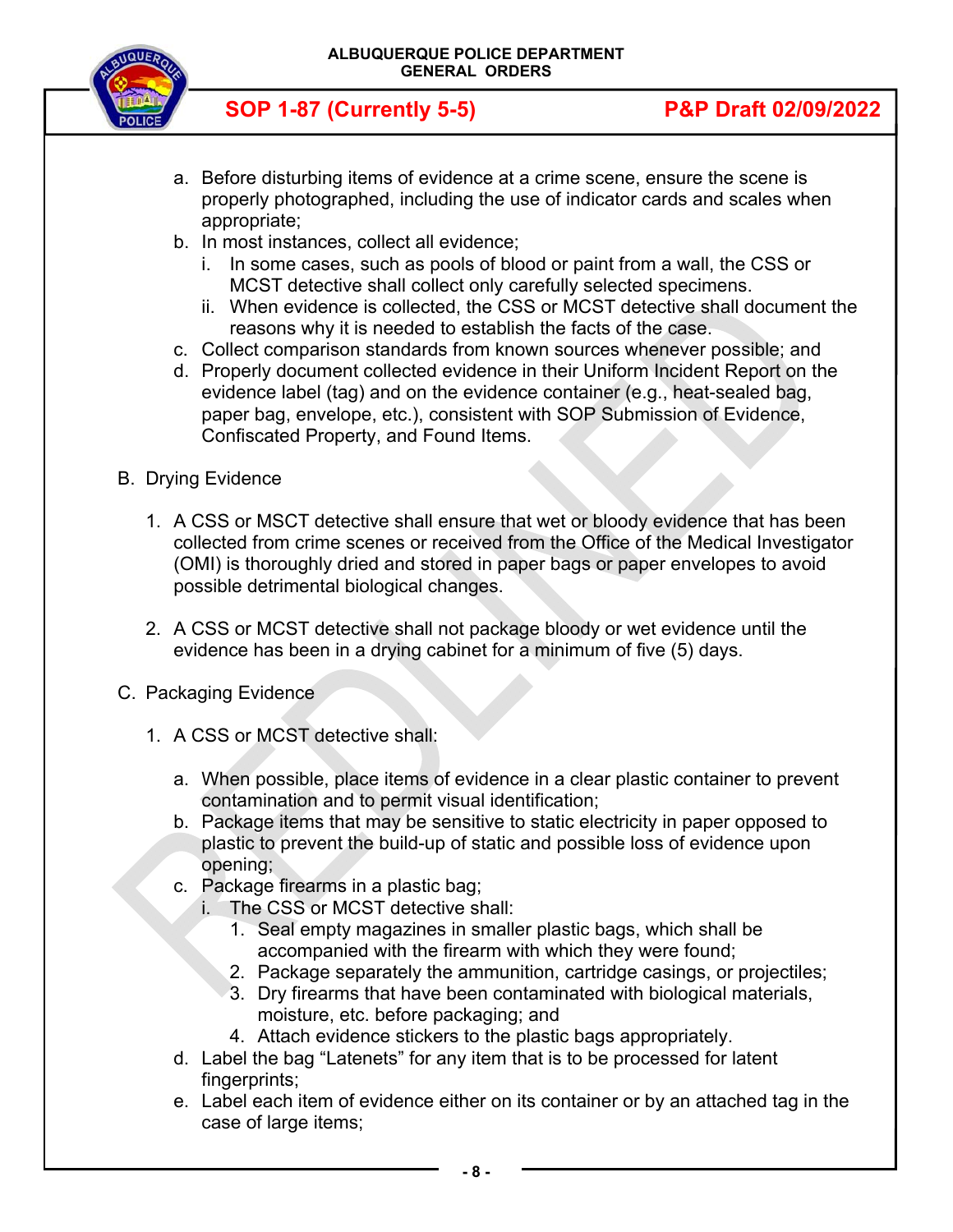| <b>AUQUER</b>            | ALBUQUERQUE POLICE DEPARTMENT<br><b>GENERAL ORDERS</b>                                                                                                                                                                                                                                                                                                                                                                                                                                                                                                  |                                 |  |
|--------------------------|---------------------------------------------------------------------------------------------------------------------------------------------------------------------------------------------------------------------------------------------------------------------------------------------------------------------------------------------------------------------------------------------------------------------------------------------------------------------------------------------------------------------------------------------------------|---------------------------------|--|
|                          | <b>SOP 1-87 (Currently 5-5)</b>                                                                                                                                                                                                                                                                                                                                                                                                                                                                                                                         | <b>P&amp;P Draft 02/09/2022</b> |  |
| i.                       | The label should include a unique designation (Department or other case<br>number), coinciding with the item or assigned to the item in the Uniform<br>Incident Report and on the crime scene sketch.<br>ii. The following lower case letter prefixes are to be used in designating items<br>of evidence as indicated:                                                                                                                                                                                                                                  |                                 |  |
|                          | Ammunition (Cartridge)<br>a<br>$\mathbf b$<br><b>Blood</b><br>Cartridge Case<br>$\mathbf c$<br>cl Clothing<br>Documents<br>d<br>f<br>Firearms<br><b>Glass</b><br>$\boldsymbol{g}$<br><b>h</b> Hair, fiber or another trace<br>j.<br>Bullet hole (or impact site)<br>k Knife<br>Latent work needed<br>m Miscellaneous<br><b>n</b> Drugs<br>p Projectile (Bullet)<br>s <b>DNA</b> Swab<br>1. Upper case letters of the alphabet are reserved for use as designators<br>on diagrams for measurement points except for upper case "k" and<br>uppercase "q". |                                 |  |
|                          | f. Seal packaged or repackaged evidence with a tamper evident seal, which they<br>shall initial and date; and<br>g. Promptly tag all evidentiary items into evidence after the collection or<br>examination process is complete.                                                                                                                                                                                                                                                                                                                        |                                 |  |
| D. Evidence Storage<br>6 |                                                                                                                                                                                                                                                                                                                                                                                                                                                                                                                                                         |                                 |  |
|                          | 1. Evidence/Disposition Unit personnel shall:                                                                                                                                                                                                                                                                                                                                                                                                                                                                                                           |                                 |  |
|                          | a. Store evidence on a long-term basis; and<br>b. Only have access to the Evidence/Disposition Unit.                                                                                                                                                                                                                                                                                                                                                                                                                                                    |                                 |  |
|                          | 2. Evidence/Disposition Unit personnel store evidence on a short-term basis within<br>the limited access laboratory or working areas.                                                                                                                                                                                                                                                                                                                                                                                                                   |                                 |  |
|                          | a. Examiners, officers, and detectives may check-out items as the need arises.<br>b Once checked-out from the Evidence/Disposition Unit Department personnel                                                                                                                                                                                                                                                                                                                                                                                            |                                 |  |

- b. Once checked-out from the Evidence/Disposition Unit, Department personnel shall not remove evidence from the MFSC, with the exception of latent fingerprint lifts or similar evidence, and photographs.
- E. Evidence Service Request Triage Process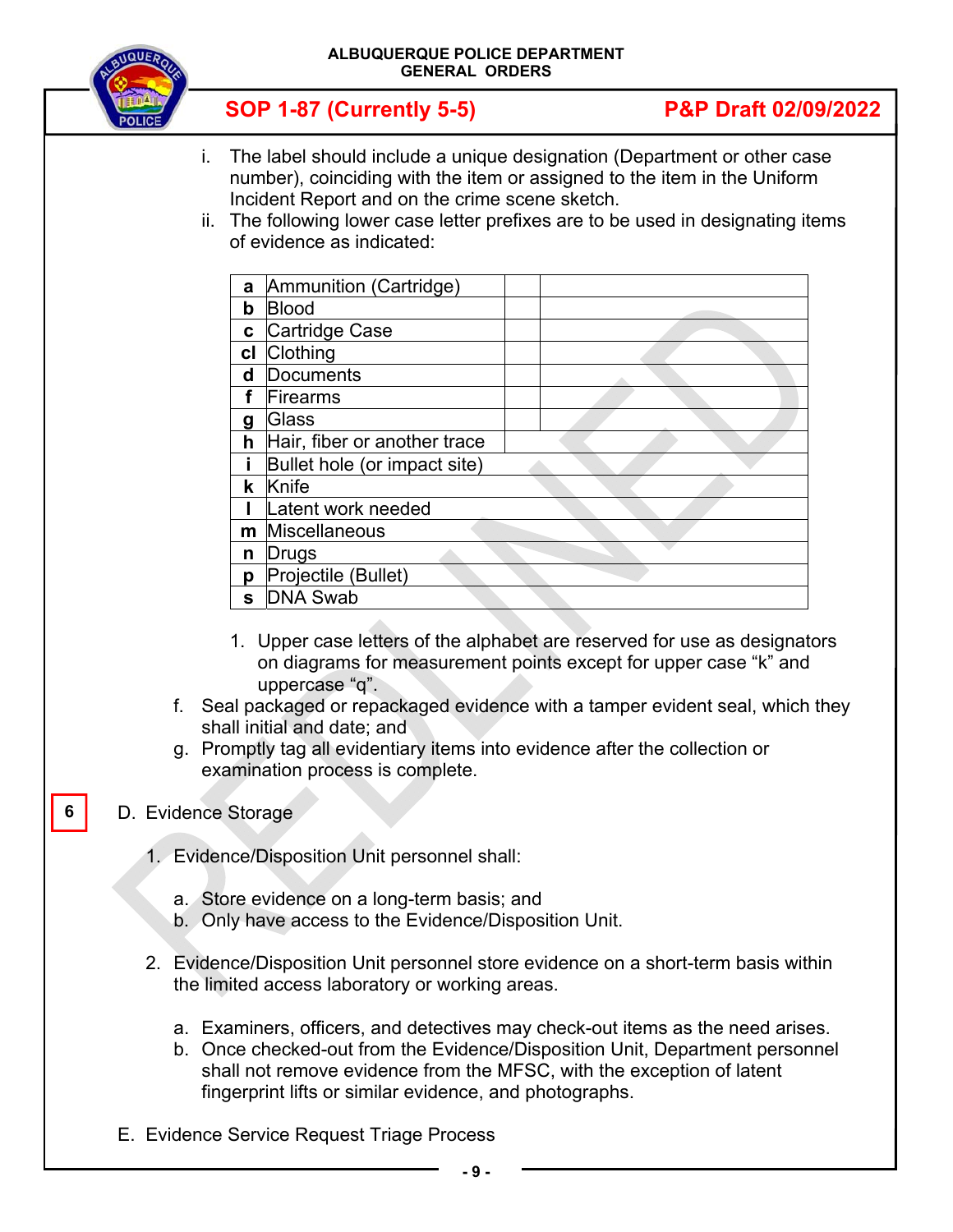

- 1. The MCST detective shall:
	- a. Assess the evidence in a case;
	- b. Contact the investigative case agent to determine what evidence should have a service request submitted; and
	- c. Present the evidence in a case to the forensic scientists in the service request triage meeting.
		- i. Triage personnel shall determine whether and how the evidence can be processed by the forensic scientists.
- F. Chain of Custody of Evidence
	- 1. Department personnel shall ensure that the minimum amount of employees are involved in the handling of evidence.
	- 2. Department personnel shall carefully the chain of custody for each evidentiary item.
		- a. The chain of custody shall be filed in the case file.
	- 3. When Scientific Evidence Section personnel remove evidence from the MFSC, the detective or MFSC forensic scientist and Evidence/Disposition Unit personnel shall appropriately document the transfer.
- G. DNA Standards
	- 1. Department personnel certified to collect buccal swabs shall only do so when they are accompanied by one (1) of the following authorizing documents:
		- a. Court order;
		- b. Search warrant; or
		- c. Permission to search.
			- i. Case agent shall keep a copy of the document in the case file.
		- d. Department personnel shall make an appointment for the collection of the standards.
		- e. Unless accompanied by a corrections officer or detective, the case agent shall verify the identity of the individual providing the DNA standard, such as the individual's driver's license, date of birth, or social security number.
	- 2. DNA Unit personnel shall only accept a buccal swab for DNA evidence collection.
	- 3. The case agent who collects the DNA standard(s) shall note the following on the authorizing document:
		- a. Case number;
		- b. Date and time the standard was collected;
		- c. Verification of identity (if needed); and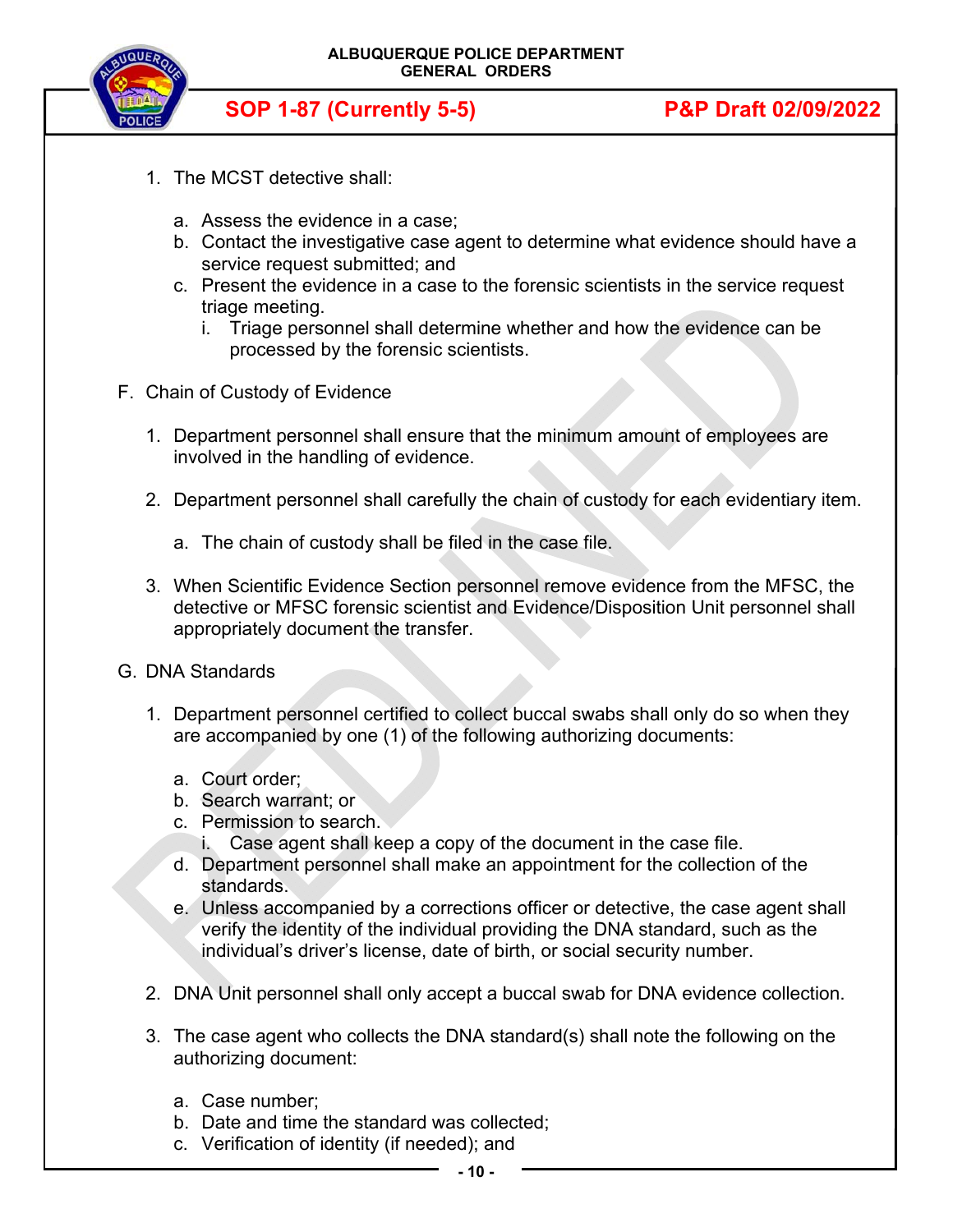

- d. Who collected the standard.
- 4. Department personnel shall package, seal, and tag the DNA standard into evidence.
- 5. The resulting chain of custody documentation shall be filed in the case file.
- H. Sexual Assault Evidence Kits (SAEK)
	- 1. A Sexual Assault Nurse Examiner (SANE) collects, tags, and stores SAEKs at the Family Advocacy Center (FAC) evidence collection lockers.
		- a. An Evidence Technician shall pick up the tagged SAEK from the FAC during normal business hours and transport them to the MFSC where they shall be stored until processing.
		- b. When the Department receives a SAEK in connection with the investigation of a criminal case, the Department must submit evidence from the case within ten (10) business days of receipt of a forensic laboratory or a laboratory approved and designated by the Chief of Police, consistent with City of Albuquerque Code of Resolutions, § 3-11-6.
	- 2. The Evidence and Disposition Unit personnel shall destroy a SAEK on a nonreported case, consistent with the Memorandum of Understanding (MOU) between the Department and SANEs two (2) years from the original collection date, unless the reporting status changes.
		- a. The Evidence and Disposition Unit shall keep a SAEK on a non-reported case that involves a juvenile victim until the victim's twenty-third (23<sup>rd)</sup> birthday, which shall be five (5) years after they turn eighteen (18) years old.

#### **MFSC Pretrial Subpoena Policy**  $7 \mid 1 - 87 - 8$

- A. Scheduling and Location of Expert Witness Interviews
	- 1. MFSC forensic scientists shall agree to be interviewed as an expert witness upon request.
		- a. A person who needs an MFSC forensic scientist to serve as an expert witness in a court case will request a pretrial meeting through mail or in-person, by emailing the MFSC forensic scientist being subpoenaed, or by contacting the MFSC Administrative Assistant.
			- i. The person who choose to fax subpoenas will call the MFSC forensic scientist to verify they were subpoenaed.
			- ii. The person may obtain contact information for all MFSC forensic scientist by contacting the MFSC Administrative Assistant at (505) 823-4200.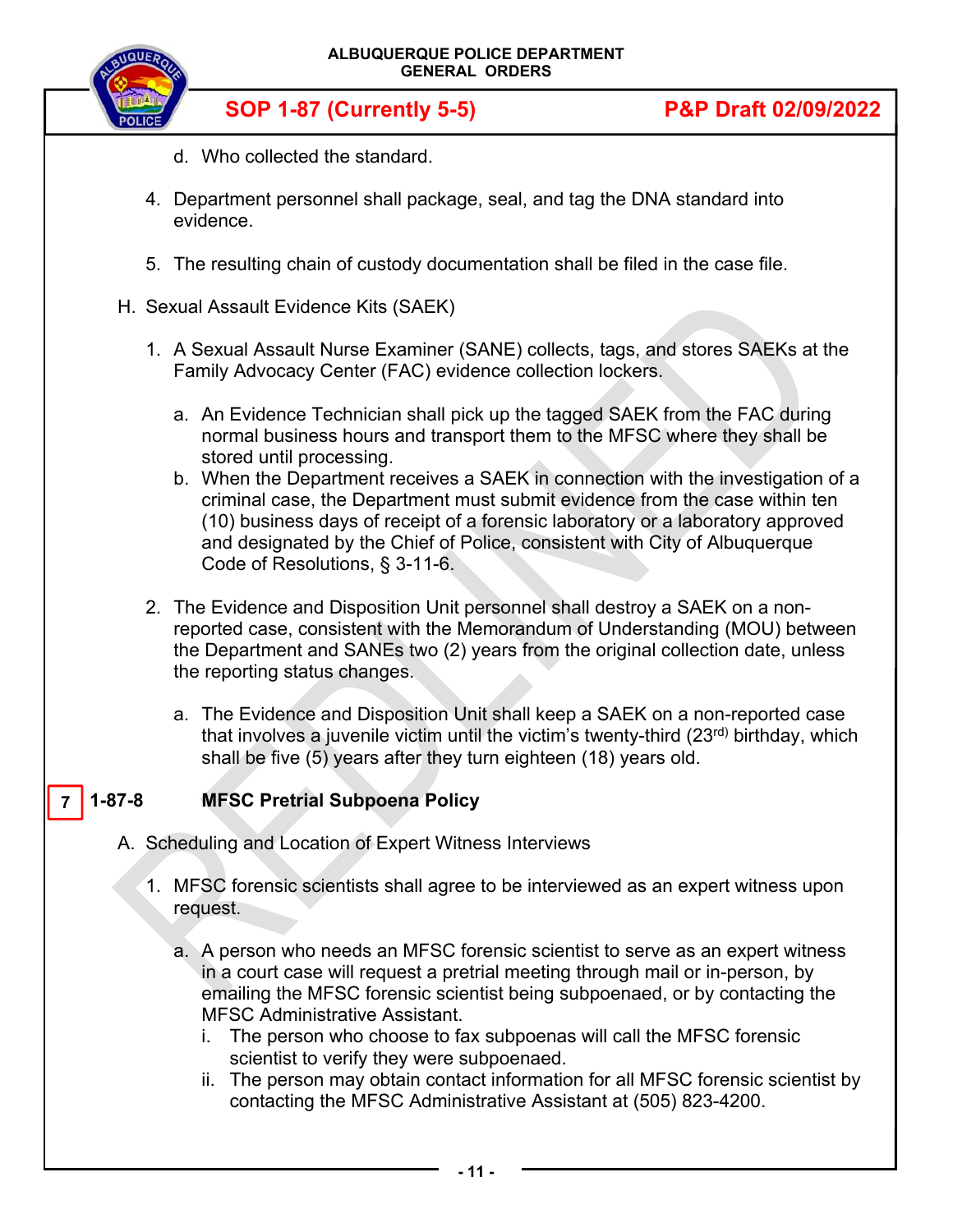

- b. The MFSC forensic scientist shall schedule to be interviewed as an expert witness between the hours of 9:00 a.m. and 3:00 p.m. and no later than 4:00 p.m.
- 2. MFSC forensic scientists shall conduct their interviews at the MFSC either telephonically or by video after determining a time and date that is agreeable to all parties.
- B. Subpoenas
	- 1. MFSC forensic scientists shall respond to all subpoenas.
	- 2. Other than the MFSC Administrative Assistant, MFSC personnel shall not accept subpoenas for individuals other than themselves.
	- 3. MFSC personnel shall only accept subpoenas that are hand-delivered to the MFSC during normal business hours.
	- 4. Once received, the MFSC Administrative Assistant shall print, time stamp, and log subpoenas at the MFSC front administration desk.

# **1-87-9 Budget and Property**

- A. Budget and Purchasing
	- 1. The Scientific Evidence Section Commander or their designee shall oversee and manage the Scientific Evidence Section budget.
		- a. The Scientific Evidence Section Unit supervisor shall pre-approval all purchases to ensure funds are available from the particular account needed.
	- 2. Scientific Evidence Section personnel shall provide the Scientific Evidence Section Commander or their designee copies of all receipts, invoices, and/or requisitions associated for purchases made with Scientific Evidence Section funds.
	- 3. The Scientific Evidence Section Commander or their designee shall provide a monthly budget report to the Investigative Bureau Deputy Chief of Police.
- B. Property Inventory

**N/A** 

Scientific Evidence Section personnel shall follow the requirements outlined in SOP Department Property (refer to SOP Department Property for sanction classifications and other duties).

**1-87-10 MFSC Tours**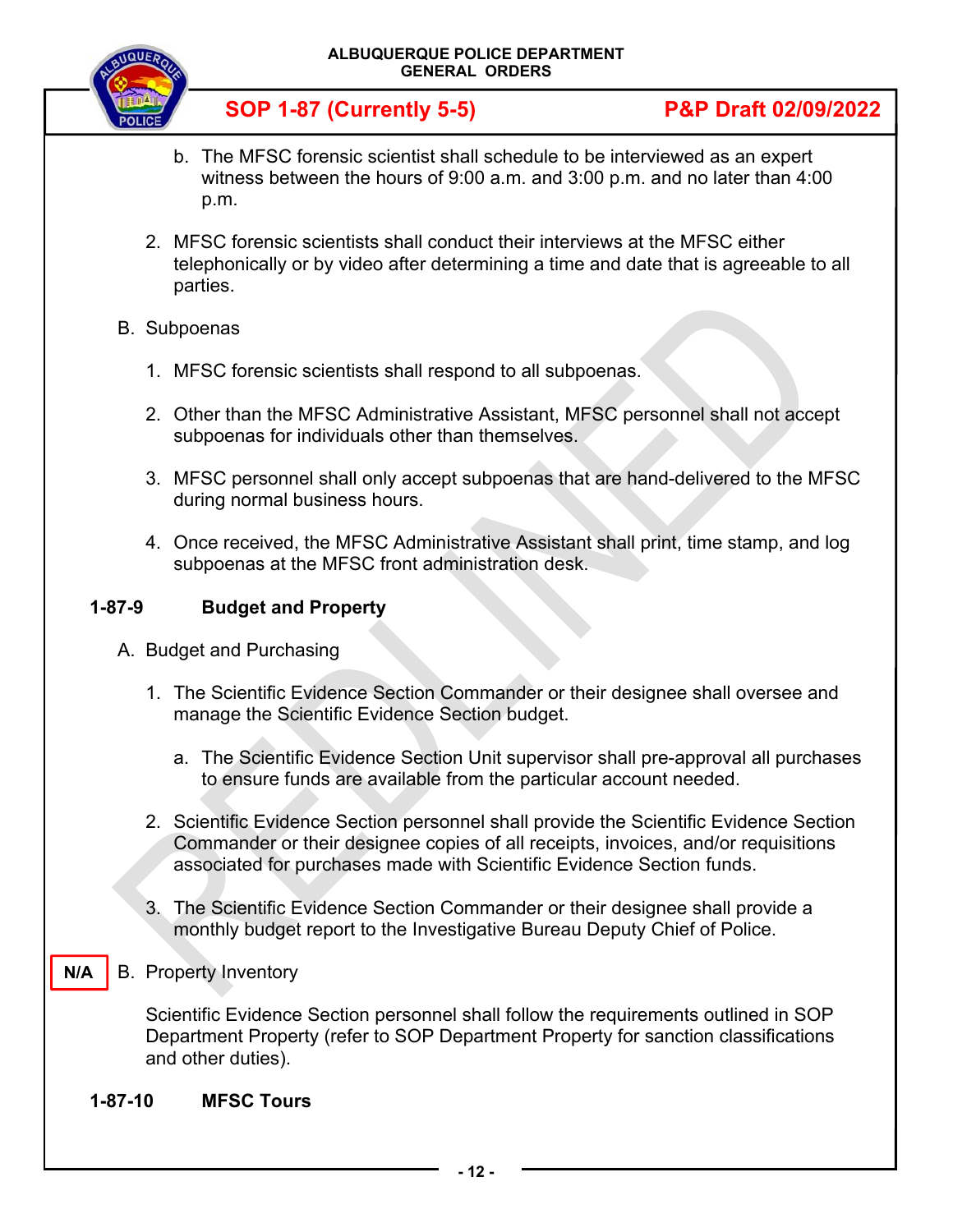

- A. The Scientific Evidence Section Commander or their designee may allow community members to tour the MFSC on a limited basis.
	- 1. A community member will submit a request a tour of the MFSC to the Scientific Evidence Section Administrative Assistant a minimum of seven (7) days in advance.
- B. Tour groups shall be limited to twenty-five (25) people at a time.
- C. Tours for groups of people who are younger than high school age are conducted at the discretion of the Scientific Evidence Section Commander.
- D. Tour groups may view working laboratories through the observation windows.
	- 1. No one is permitted in work areas without approval from the Scientific Evidence Section Unit Supervisor, Scientific Evidence Section Commander or their designee.
- E. Tours of laboratories other than those approved by the Scientific Evidence Section Commander shall not be authorized.
	- 1. Observation by outside forensic specialists shall only be done through a court order.
	- 2. Outside forensic scientists shall not be permitted to use any Department equipment or Department facility to conduct their own examinations.
		- a. Equipment purchased by the City is for use by City personnel only.
		- b. Outside forensic scientists do not have the appropriate training or legitimate claim to use City property.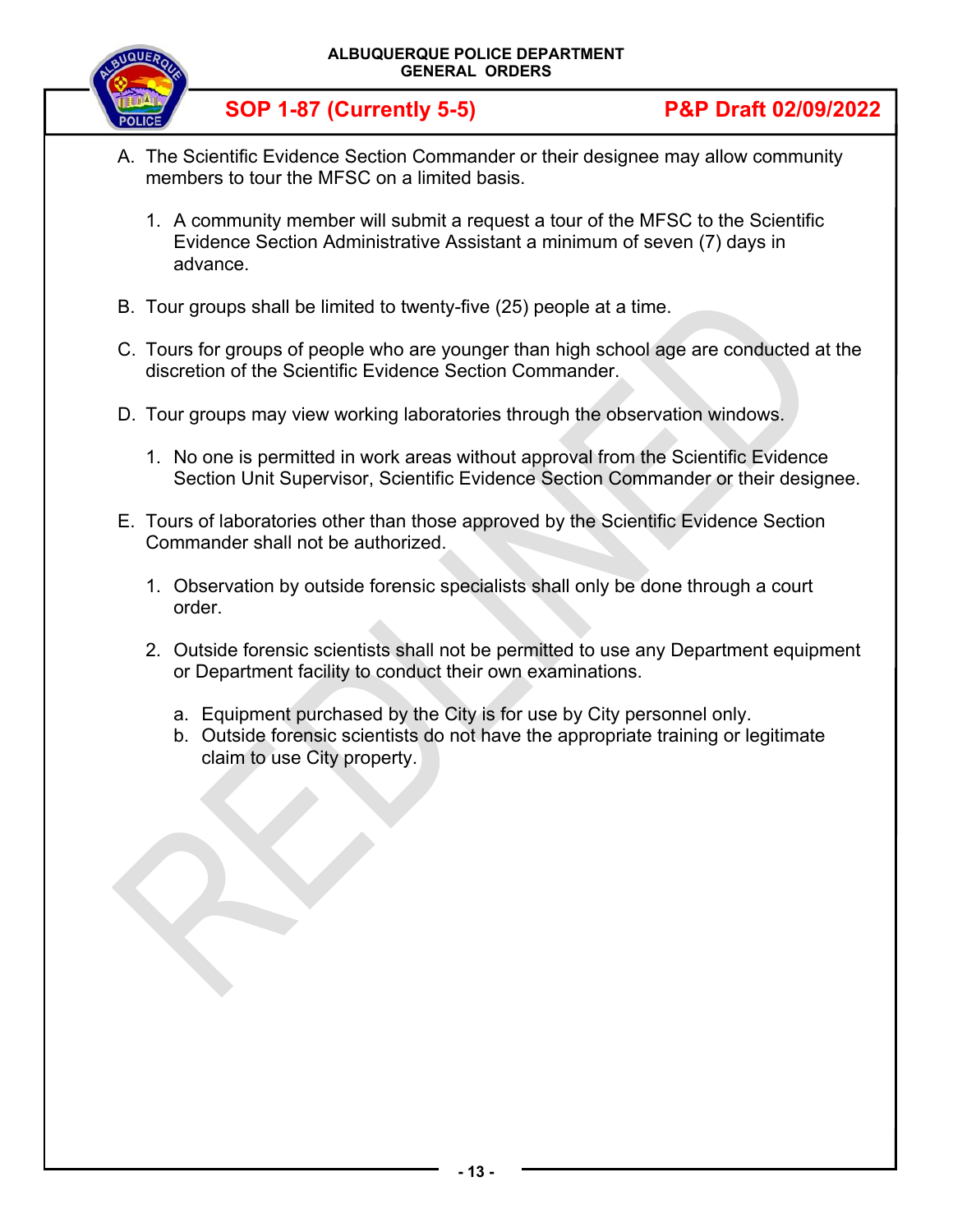

#### **ALBUQUERQUE POLICE DEPARTMENT INVESTIGATIVE BUREAU ORDERS**

**SOP 5-5 Effective: 01/13/16 Review Due: 01/13/17 Replaces: 05/26/15**

# **5-5 1-87 SCIENTIFIC EVIDENCE DIVISIONSECTION**

**5-5-1 Mission** 

**Related SOP(s), Form(s), Other Resource(s), and Rescinded Special Order(s)**:

# A. Related SOP(s)

- 1-57 Identification/Disposition Unit (Formerly 5-7)
- 1-67 Multi-Agency Task Force (MATF)
- 2-2 Department Property
- 2-73 Submission of Evidence, Confiscated Property, and Found Items

# B. Form(s)

MCST Crime Scene Log PD 3079 Major Crime Scene Team OIS Firearm Issuance Form PD 4201 Request for Forensic Service

# C. Other Resource(s)

City of Albuquerque Code of Resolutions § 3-11-6 Sexual Assault Evidence Kit Testing Resolution N.M. Code R. § 16.19.20.65 Schedule I N.M. Code R. § 16.19.20.66 Schedule II N.M. Code R. § 16.19.20.67 Schedule III N.M. Code R. § 16.19.20.68 Schedule IV N.M. Code R. § 16.19.20.69 Schedule V NMSA 1978, § 30-31-6 Schedule I NMSA 1978, § 30-31-7 Schedule II NMSA 1978, § 30-31-8 Schedule III NMSA 1978, § 30-31-9 Schedule IV NMSA 1978, § 30-31-10 Schedule V

D. Rescinded Special Order(s)

SO 21-134 Amendment to SOP 5-5 Scientific Evidence Division

# **1-87-1 Purpose**

The mission purpose of the Scientific Evidence Division Section ("Crime Lab") is to provide timely, high quality, modern scientific and technical support for the processing, collection, preservation, and analysis of evidence to all areas of the Albuquerque Police Department, (Department), Bernalillo County Sheriff's Office and outside agencies upon request.

# **5-5-2** Objectives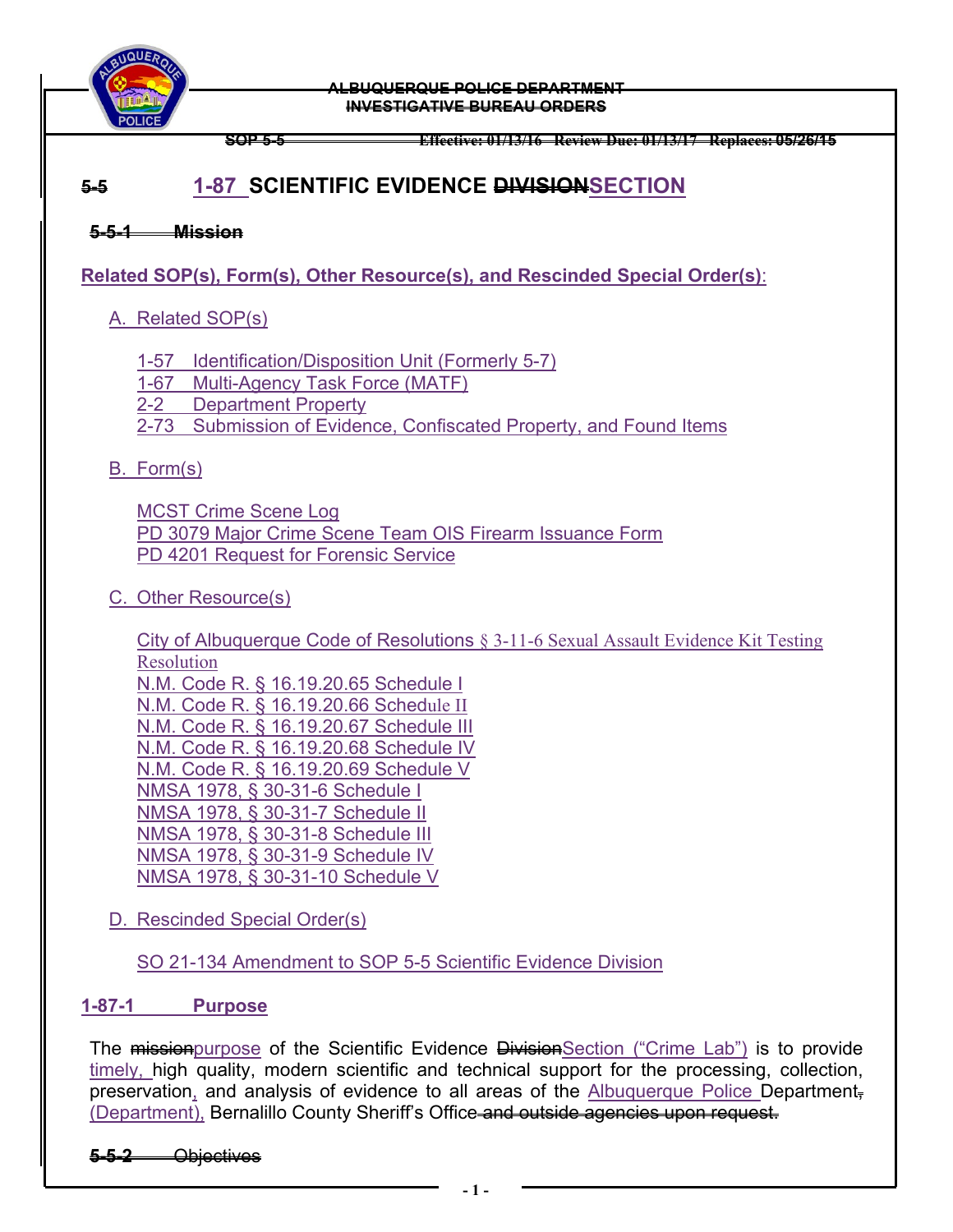A. The objectives of the SED are to:

,

- 1. Thoroughly investigate and process all major crime scenes, which occur within the city limits of Albuquerque.
- 2. Respond to and process crime scenes involving department personnel where death, serious injury, or the discharge of a firearm at an assailant has occurred.
- 3. Utilizing the Crime Scene Specialist Unit, respond to and process crime scenes (burglaries, robberies, rapes, recovered stolen vehicles, etc.) to identify, collect and preserve physical evidence.
- 4. Review all latent fingerprints collected at crime scenes for workability.
	- a. Workable prints will be entered into the Automated Fingerprint Identification System (AFIS) for possible matching to known offenders.
	- b. Support includes results of analysis, if appropriate, and expert testimony.
- 5. Process and examine firearms, and firearms related evidence of forensic value. Support includes results of analysis and expert testimony.
- 6. Provide analysis of tool marks of forensic value.

Support includes results of analysis and expert testimony.

- 7. Process and restore (if possible) damaged or obliterated serial numbers on firearms or other applicable items. Support includes results of analysis and expert testimony.
- 8. Provide analysis of suspected controlled substances.

Support includes results of analysis and expert testimony.

9. Provide support in the area of clandestine drug laboratories.

Support includes consultation, results of findings and expert testimony.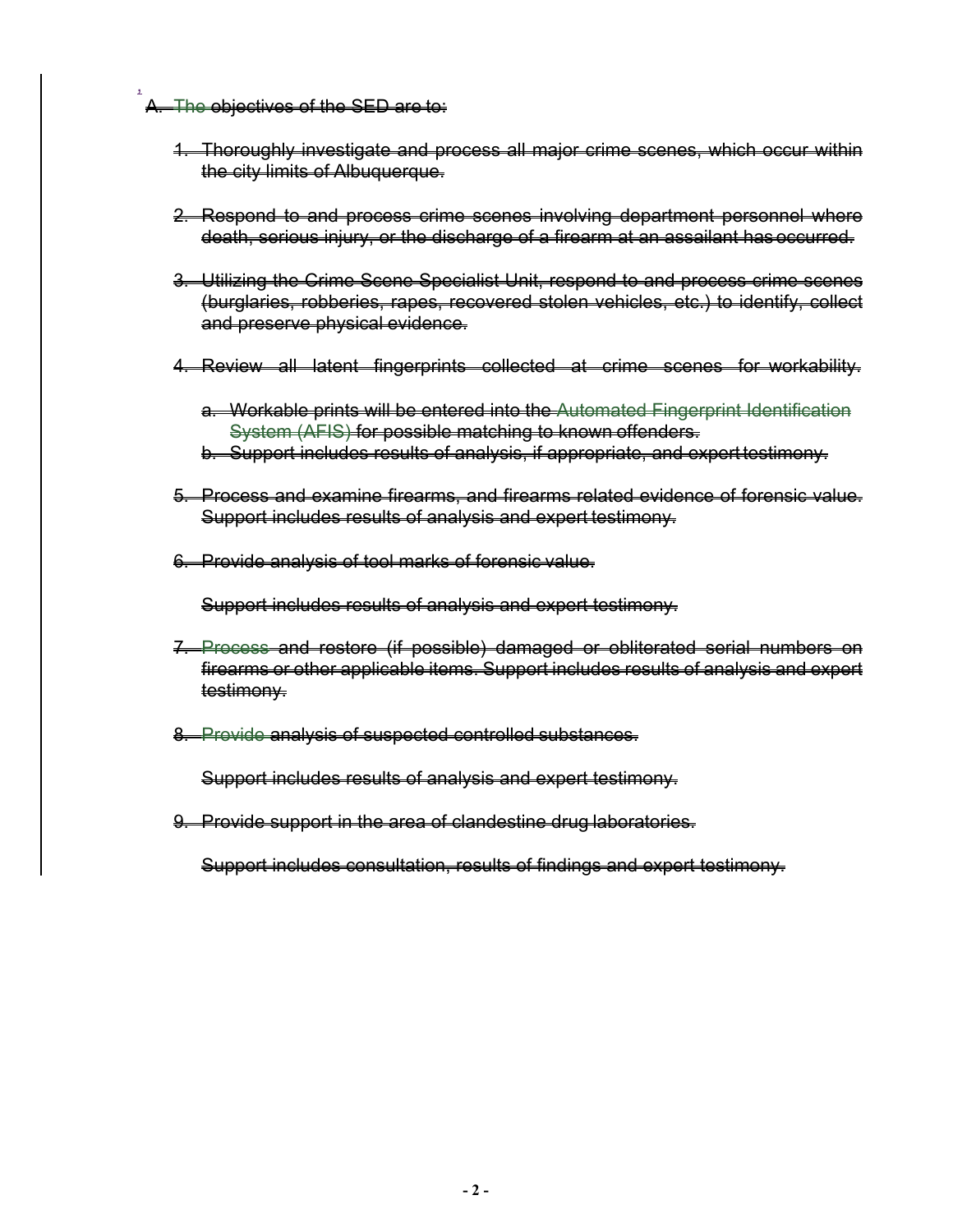### **ALBUQUERQUE POLICE DEPARTMENT INVESTIGATIVE BUREAU ORDERS**



**SOP 5-5 Effective: 01/13/16 Review Due: 01/13/17 Replaces: 05/26/15** 

10. Provide analysis of blood and other body fluids.

Support includes results of serological and genetic marker tests (if appropriate) and expert testimony.

11.Provide analysis of blood for alcohol content.

Support includes results of analysis and expert testimony.

12. Provide support for the DWI program by performing regular maintenance and proficiencies on breath alcohol instrumentation, recording all data, and expert testimony.

Support also includes officer training and maintenance of state required certification(s).

13. Provide support in the area of collection and preliminary screening of trace evidence upon arrangement.

Support may include arranging for outside analysis and testimony regarding preliminary findings.

- 14. Provide high-quality photographic imagery in support of police field activities, including mug shots, casework photos, and distribution of film and equipment. Provide public relations photography for the department.
- 15. Provide support in the area of digital evidence to include audio and video enhancement.

Support includes scene processing, results of findings and expert testimony.

- 16. Receive, transport, store, protect, lawfully release or dispose of property/evidence collected from APD and BCSO evidence tagging stations.
- 17. Secure property/evidence from theft, loss or contamination; ensure the property is available for check out upon request in support of the criminal justice system: preserve the integrity of the property/evidence by maintaining documentation (chain-of-custody) of the entire process that is sufficiently accurate and complete to satisfy any court, which has reason to examine the process.
- 18. Maintain identification records including criminal activity, fingerprints, and photographs of all persons arrested in Bernalillo County.

19. Respond to criminal history information requests from the FBI and other law enforcement agencies upon request.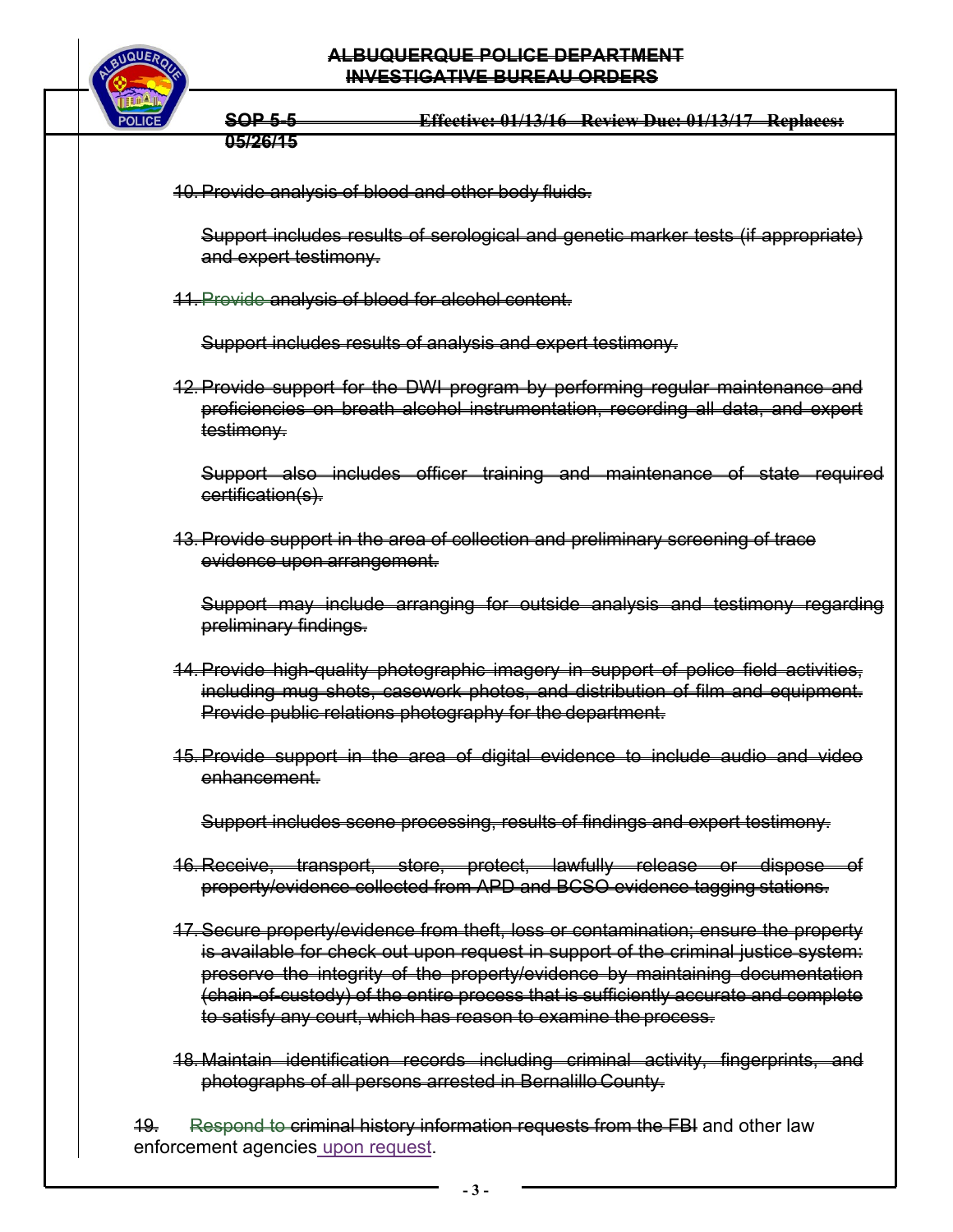

## **ALBUQUERQUE POLICE DEPARTMENT INVESTIGATIVE BUREAU ORDERS**

**SOP 5-5 Effective: 01/13/16 Review Due: 01/13/17 Replaces: 05/26/15** 

- 20. Provide background checks for evidence firearms pursuant to the Federal Gun Control Act 1968, for concealed carry permits pursuant to the Concealed Handgun Act 29-1-5 and for the purpose of law enforcement employment.
- 21. Administration of the NMDIS via a Memorandum of Understanding between the DNA Oversight Committee and the City of Albuquerque Police Department.

# **1-87-2 Policy**

It is the policy of the Department to investigate, document, process, preserve, collect, securely store, and analyze evidence related to crime investigations. It is also the policy for Scientific Evidence Section personnel to support and train Department personnel and outside law enforcement agency personnel, as needed.

# **5-5-3 1-87-3 Definitions**

# A. Automated Fingerprint Identification System (AFIS) Archive Image

Either the primary or the original image stored on media suitable for long-term storage. This may include original and duplicate images.

B. Artifact

# A.

**N/A** 

# A biometric identification (ID) methodology

Any image or information not present in the primary or original image that is inadvertently introduced by image processing.

C. Digital Imaging Technologies

Includes, but is not limited to, uses digital camerasimaging technology to obtain, store, and video devices or any system and/or method used to capture, store, process, transmit, or produce a digital imageanalyze fingerprint data.

# B. Crime Scene Specialist (CSS)

A civilian Department employee who is responsible for recognizing, collecting, and preserving all forensically-significant evidence at crime scenes and properly submitting that evidence to Scientific Evidence Section personnel for analysis.

# C. Life-threatening Injury

Any injury that involves serious, physical harm that may result in significant or permanent disfigurement or the loss of a major bodily organ or function, including, but not limited to, the loss of a limb, paralysis, or the loss of eyesight; that may necessitate medical or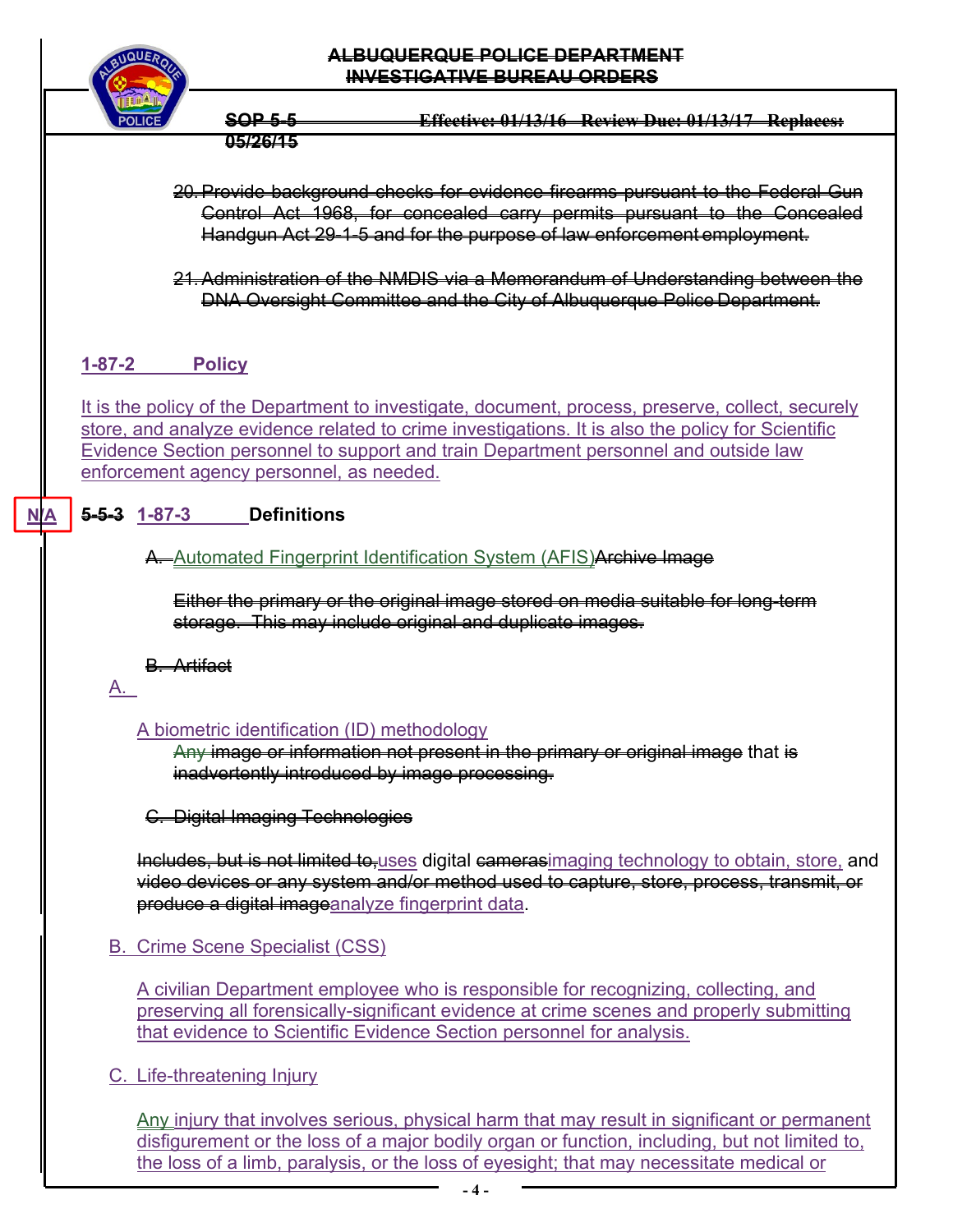surgical intervention to prevent permanent impairment; that could potentially cause a significant reduction in the quality of life; or that has the likelihood of causing death.

D. Laboratory Information Management System (LIMS)

A digital platform designed to improve lab productivity and efficiency by keeping track of data associated with samples, testing, laboratory workflows, and instruments.

E. Metropolitan Forensic Science Center (MFSC)

The Department's crime laboratory that is located at 5350 2nd St. NW, Albuquerque NM 87107.

F. New Mexico DNA Identification System (NMDIS)

The system that maintains the State of New Mexico SDIS level Combined DNA Index System (CODIS) database.

**F.** New Mexico Regional Computer Forensics Laboratory (NMRCFL Digital Photography G. )

A partnership between the Federal Bureau of Investigation (FBI) and other federal, state, and local law enforcement agencies that operate a regional, digital forensic task force. The laboratories provide forensic services and expertise to support law enforcement agencies in collecting and examining digital evidence for a wide range of investigations, including child pornography, terrorism, violent crime, and fraud.

H. State Deoxyribonucleic Acid (DNA) Index System (SDIS)

State-level Combined DNA Index System (CODIS) database.

**1-87-4 General** 

The process of capturing and recording a visual image that is stored in a digital (numerical or binary) form.

D. Flash Cards

**7** 

An intermediary storage device used by some digital cameras for the capture of primary images.

E. Image Analysis

The extraction of information of an image beyond which is readily apparent through visual examination, i.e. un-sharp masking, multi-imaging averaging or integration, and Fourier analysis.

F. Image Enhancement

Any process intended to improve the visual appearance of an image, including, but not limited to, cropping, dodging, burning, color balancing, and contrast adjustment.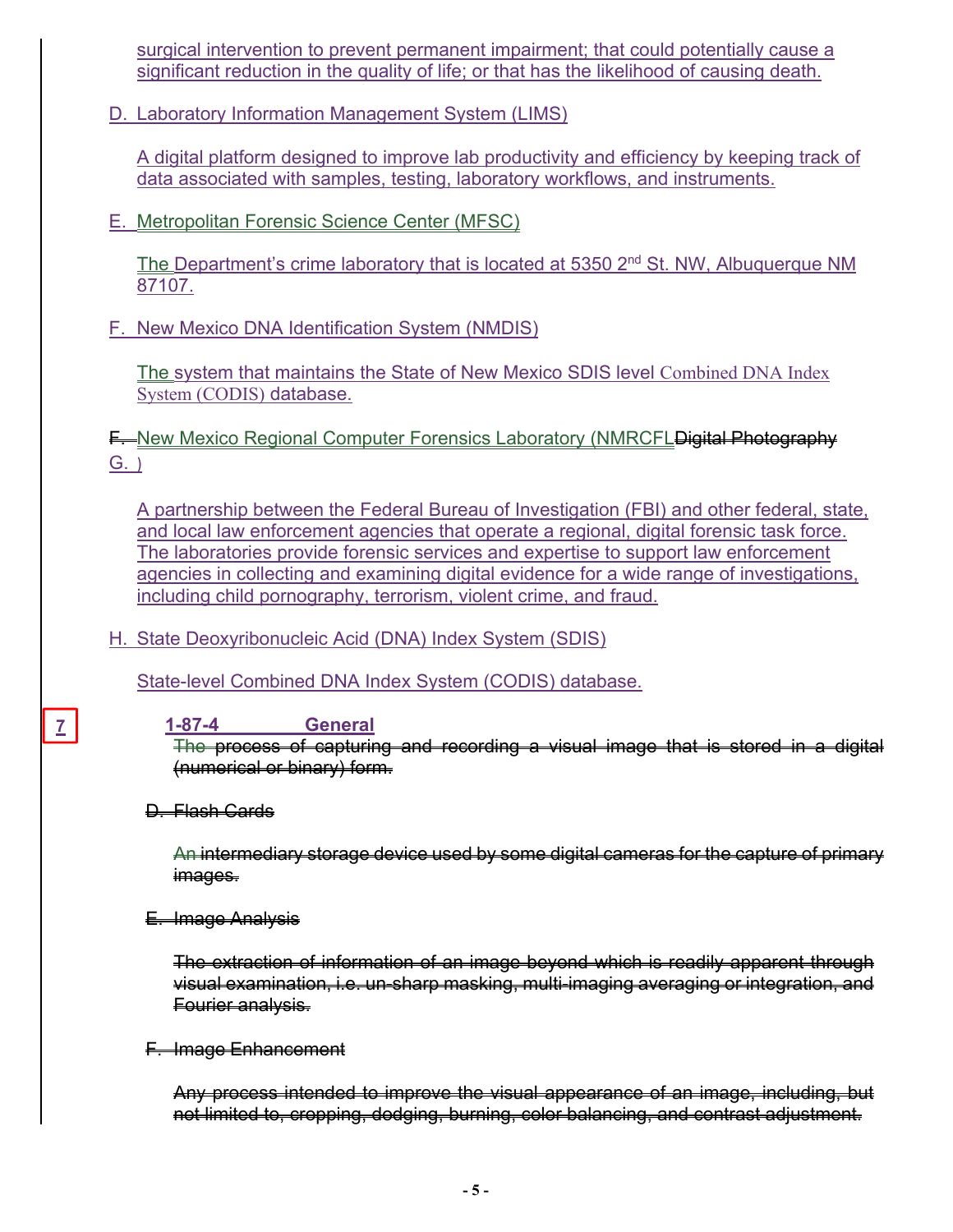

**SOP 5-5 Effective: 01/13/16 Review Due: 01/13/17 Replaces: 05/26/15** 

G. Image Processing Log

A log that is maintained to document any processing to which a duplicate image is subjected. The log will be such that another comparably trained individual can repeat the steps and produce the same output when the image is subjected to processing. The log will simply represent the steps taken by the individual in the process.

H. Image Verification

A process by which the individual who captured the original image or was present at the time the original was captured identifies an image as a true and accurate representation without alteration.

**I. Item of Evidentiary Value** 

Any piece of evidence, visual documentation, or another item with intrinsic value intended for use as evidence in a criminal investigation or intended to be viewed within the context of the criminal justice system.

J. Joint Photographic Experts Group (JPEG)

JPEG is a lossy compression technique for color images. Although it can reduce files sizes to about 5% of their normal size, some detail is lost in the compression.

K. Primary Image

The first instance in which an image is recorded onto any media.

L. Processing

The means by which an image is subjected to (including but not limited to) image enhancement and or analysis.

M. RAW

Is not an abbreviation but literally means "raw" as in "unprocessed." RAW file contains the original image information. It is an image output option available on some digital cameras. It is a factor of three of four smaller than TIFF files of the same image.

N. Working Copies

Those duplicates of the original images made for investigative use or analysis.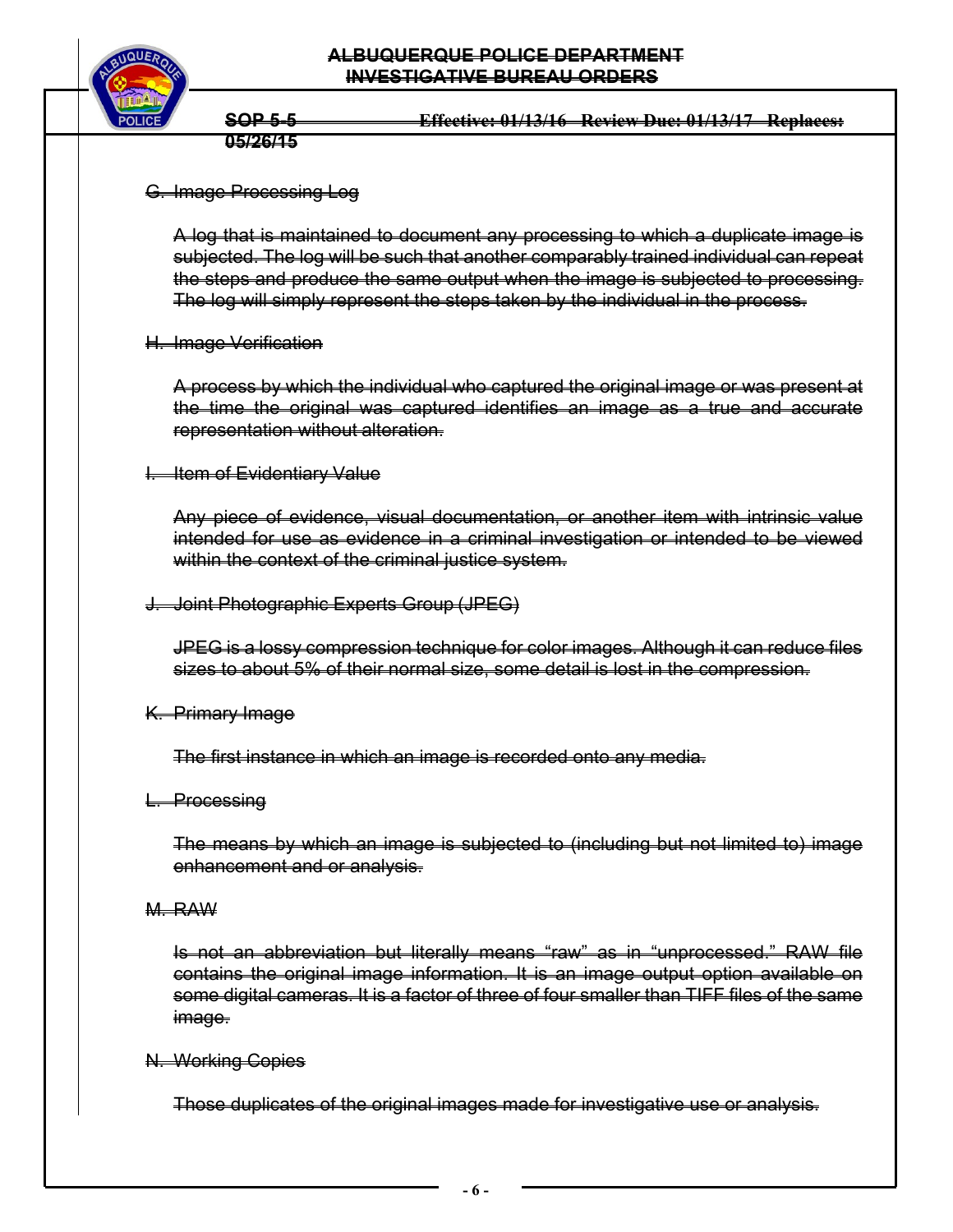

**SOP 5-5 Effective: 01/13/16 Review Due: 01/13/17 Replaces: 05/26/15** 

# **5-5-4 Rules and Responsibilities**

### A. Budget and Purchasing

- 1. The SED budget will be controlled by the SED Commander or designee. All purchases are subject to prior approval by a Unit Supervisor to ensure funds are available from the particular account needed.
- 2. After approval from the appropriate supervisor is obtained, any person expending SED funds will supply the SED Laboratory Director with copies of all receipts, invoices, and/or requisitions associated with the purchase.
- 3. The approving supervisor will forward copies of all memos, invoices, or receipts to the SED Laboratory Director for accounting purposes.

## A. Scientific Records and Case Reports

#### Scientific Evidence

- 4. The SED Laboratory Director will provide a monthly budget report to the Deputy Chief.
- 5. In order to control and to maintain an accurate record of orders and expenditures, it is necessary that all purchases be approved in advance by a Unit Supervisor or the SED Laboratory Director.
- 6. The Fiscal Section will not accept or process invoices or requisitions that do not have the SED Laboratory Director's approval.
- 7. The procedures following will be adhered to when expending police department funds:

#### a. \$100.00 and under - Petty Cash

- i. Make a purchase and obtain a receipt. These are non-taxable purchases.
- Take the receipt to the Fiscal Section after having the SED Laboratory Director initial the receipt. Your name and driver's license must be on the receipt.
- ii. Give a copy of the receipt to the SED Laboratory Director.

#### b. Under \$2,500.00 – Credit Card

- **i. Get approval from Fiscal Section.**
- ii. Make a purchase and obtain a receipt.
- ii. Receipts and credit card packet sent to the Fiscal Section every Friday.

#### c. 2,500.00 to \$10,000.00

i. Three verbal quotes are required from vendors, with the purchase made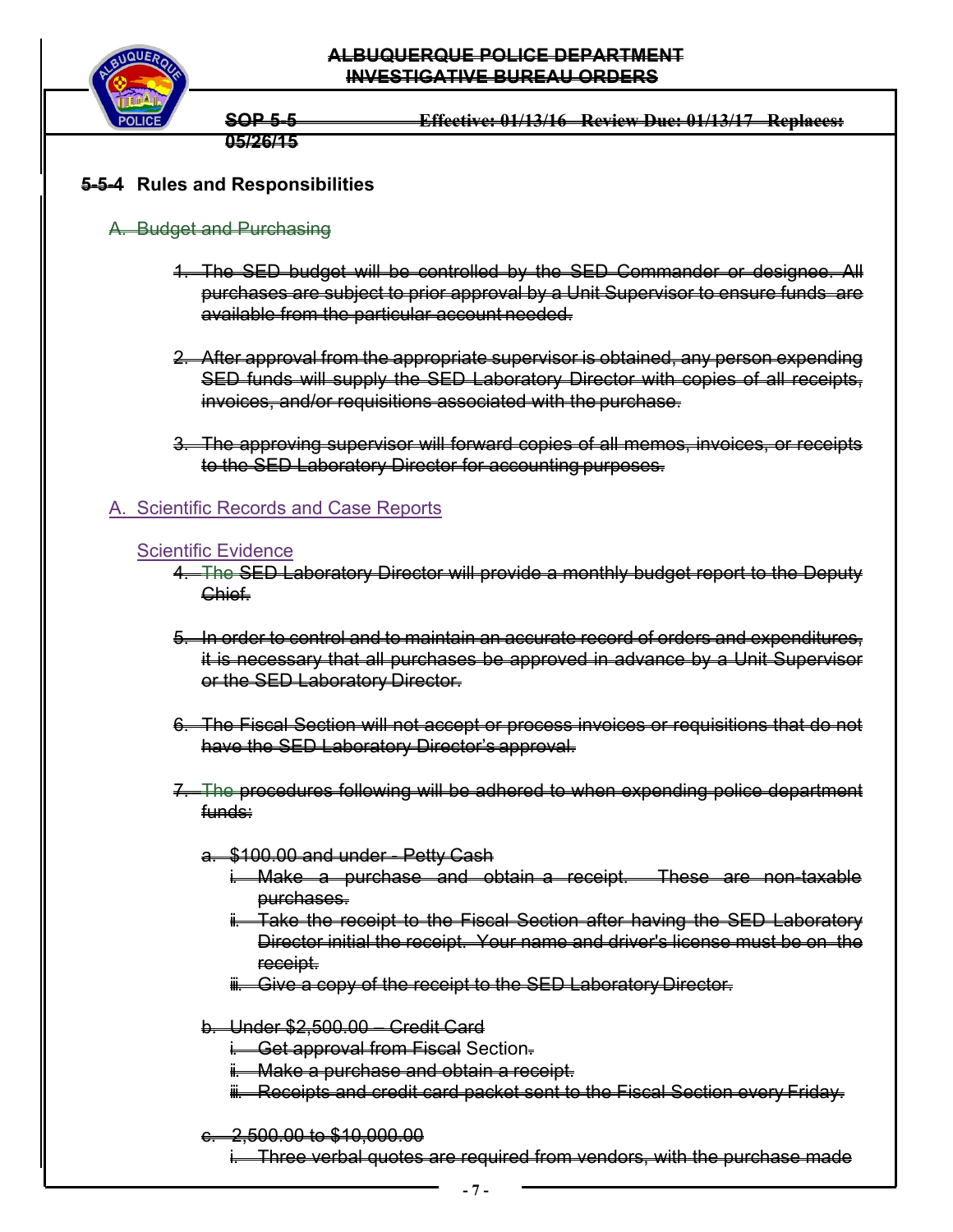from the lowest bidder.

ii. This purchase requires that the SED Laboratory Director initial a requisition form. iii. The requisition form will be taken to the Fiscal Section for processing.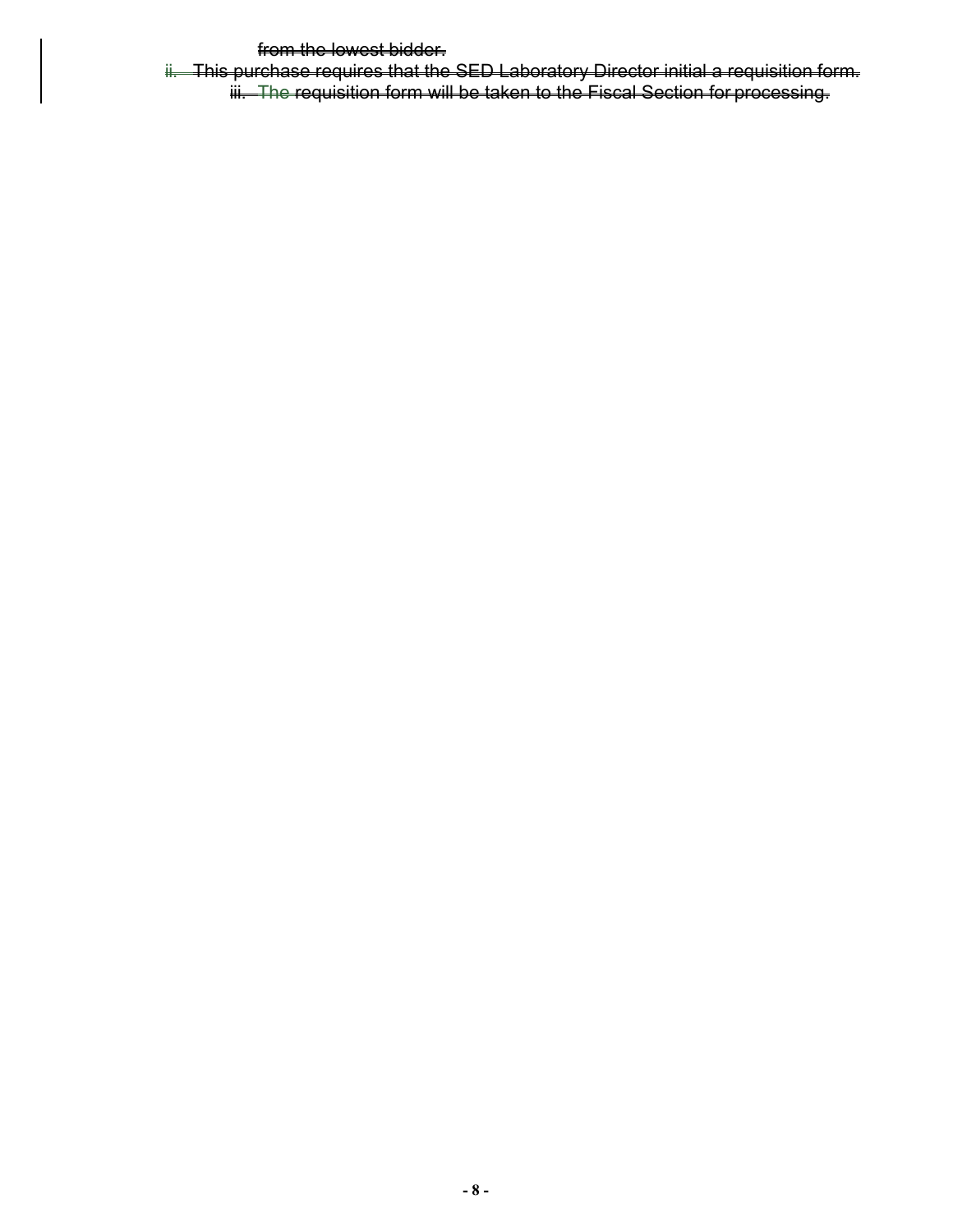#### **ALBUQUERQUE POLICE DEPARTMENT INVESTIGATIVE BUREAU ORDERS**



**SOP 5-5 Effective: 01/13/16 Review Due: 01/13/17 Replaces: 05/26/15** 

- iv. Once the item is purchased, a copy of the requisition and all receipts will be given to the SED Laboratory Director.
- d. Over \$10,000.00

This purchase requires sealed bids and will be coordinated through the City Purchasing Department and the Police Fiscal Section after it is approved by a supervisor.

e. Contractual Purchases

These are purchases made with vendors under contract by the City of Albuquerque.

- f. MFSC and City Wide Contracts
	- i. Write a partial requisition for purchase and submit it to the SED Laboratory Director for his/her initials.
	- ii. Obtain the merchandise.
	- iii. Submit the approved requisition, receipts, or invoices to the SED **Laboratory Director.**
- g. Telephone Orders

Follow the above procedures concerning purchases in B. through E. above, placing the order for merchandise by phone.

- h. Verification of receipt of ordered merchandise.
	- iv. When purchased items are received, the person receiving the items will sign the receipt offered by the delivery personnel. The receipt must indicate what is being delivered. In the case of a partial shipment of goods, the receiver will sign and indicate only the items received.

## B. On-Call Status

1. Hours of Operation

The Metropolitan Forensic Science Center (MFSC) is normally open for business between 0730 and 1600 hours, closed for lunch (1130-1230) Monday through Friday. The MFSC is closed on holidays and on Saturday and Sunday. The ID and CSS Sections, however, operate 24 hours a day for police officers.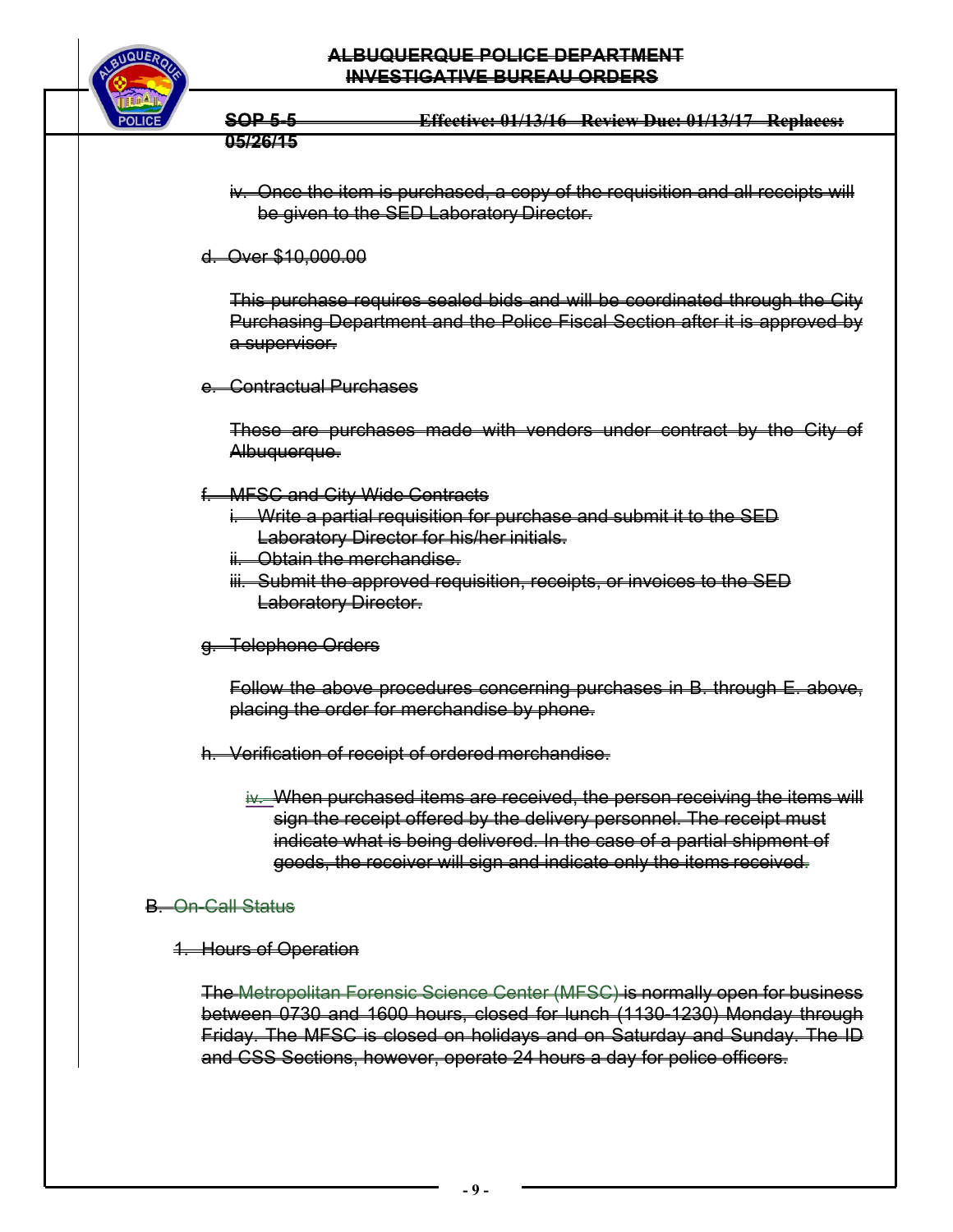

**SOP 5-5 Effective: 01/13/16 Review Due: 01/13/17 Replaces: 05/26/15** 

#### 2. Emergency Response Services

- a. The SED provides certain services on an emergency basis. These services include major crime scene investigations, photo lab services, digital evidence collection/preservation, and known standards collection (saliva and hair).
- b. The most frequently required emergency services are major crime scene investigations. To meet this need, specific personnel are assigned to be oncall for immediate response to major crime scenes. Normally, the team consists of a supervisor, a primary investigator, a secondary investigator, and a Crime Scene Specialist. Team members are called out and released from the scene at the discretion of the supervisor, and depending on the circumstances of the scene.
- c. Supervisors will access the manpower needs of each scene and call out only those needed to safely and accurately process the scene.
- 3. When an SED employee is assigned on-call status, s/he will carry the appropriate phone. Cell phones may be issued to each person on-call and are listed on a "Call-Out" roster with the Communications Section. Major Crime Scene call-outs are facilitated by the on-duty CSS sergeant or the on-call supervisor, who is called first by the Communications Section. Employees may choose to use their own phone. However they will not be compensated for its use and, they will be held accountable for its maintenance and operations. Some employees have Cityissued cell phones but are not considered to be on- call.
- 4. Personnel who are on-call must be able to respond within one hour and may not consume alcohol during on-call status.
- 5. In addition, the employee may choose to telephone the Communications Section and advise them of the telephone number of his or her present location to facilitate communication.
- 6. SED employees assigned to on-call status will normally drive their take-home vehicle if one is assigned to them. Should circumstances warrant taking home a mobile crime van, members will use discretion in parking the van so that the vehicle is protected from damage and its presence at a particular location does not compromise the Department. When in the van, employees will monitor the police radio.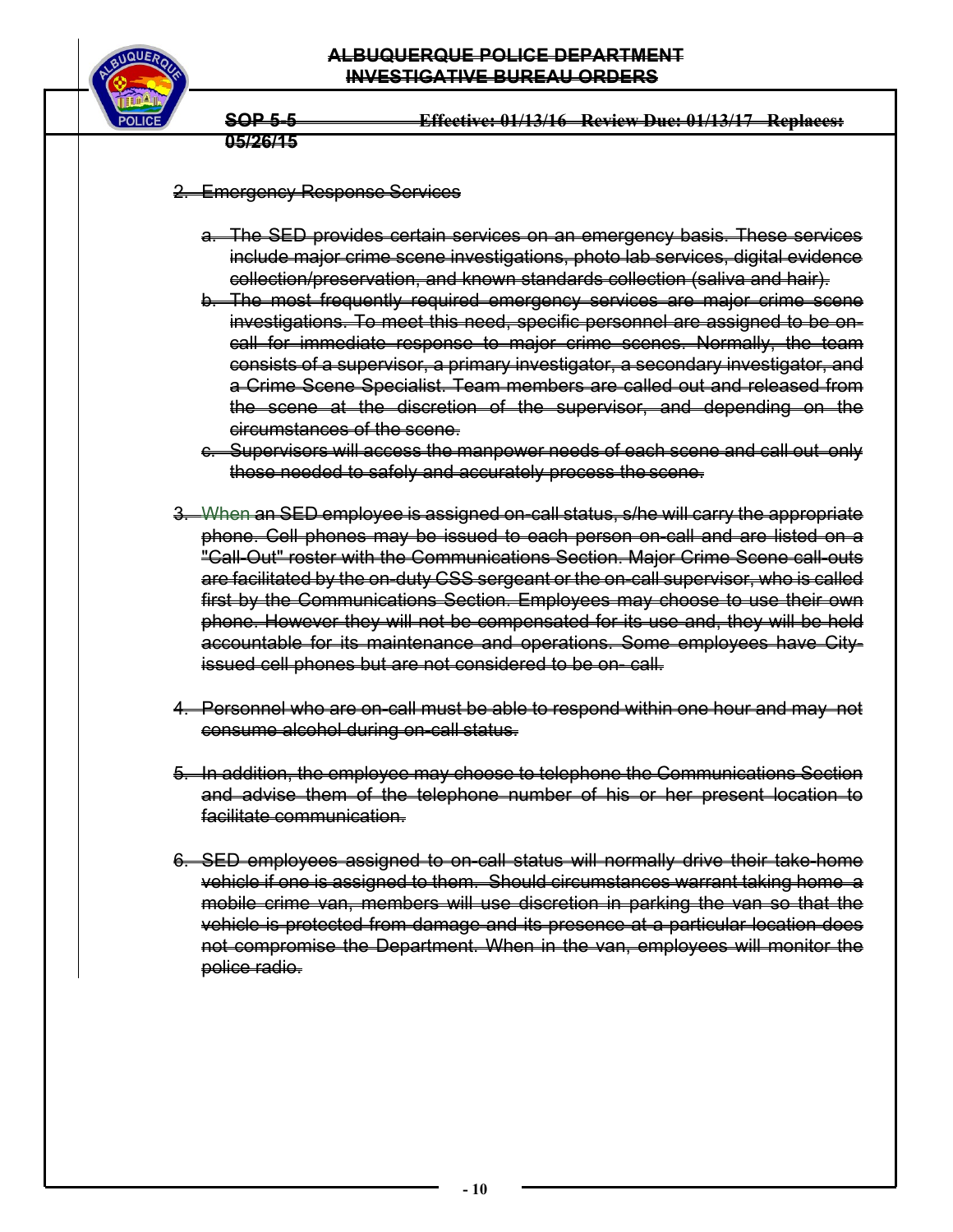#### **ALBUQUERQUE POLICE DEPARTMENT INVESTIGATIVE BUREAU ORDERS**



**SOP 5-5 Effective: 01/13/16 Review Due: 01/13/17 Replaces: 05/26/15** 

- 7. Rotating on-call assignments are made in advance and posted at the MFSC. The supervisor in the Communications Section maintains a copy of the current supervisor on-call roster. Assignments are normally rotated each week, although an unusually heavy series of calls may result in new assignments before a given week's assignments have expired. In the event that the demand for emergency services requires the participation of more employees than are assigned on-call status, a supervisor will attempt to contact appropriate employees who are not currently on-call. If the supervisor is able to contact an employee, the employee is then considered to be immediately on-call for assignment.
- 8. Sworn employees, when assigned to an on-call status, will be compensated at a rate of eight hours compensatory time per week of on-call status, as well as for overtime accrued for call-outs after normal working hours. Civilian personnel may adjust their schedules within the same week so as not to exceed 40 hours. Collective bargaining contracts will supersede any compensatory time allotments.

C. Duty, Overtime, and Compensatory/Flex Time

- 1. Regular duty hours are flexible with the supervisor's approval within the 0700 to 1700 hour range. Every employee must work a basic schedule of 40 hours per week unless otherwise approved by the SED chain of command.
- 2. The appropriate collective bargaining agreement set general policy in this area.

## D. Attire

- 1. Employees dress in appropriate business attire or a supervisor approved uniform, which conforms to the following:
	- a. Any type of dress pants/skirts/dresses will be acceptable. Denim of any kind or color is not acceptable. Men's shirts must have a collar; women's shirts may be worn with or without a collar. Polo type shirts may be worn that is law enforcement or City of Albuquerque related. Supervisors (Lieutenant or M17/E17 and above) must wear a dress shirt and tie for men, and the equivalent attire for women.
	- b. Supervisors may approve unit uniforms to include BDU's (tan, green or black) or unit (embroidered) shirts.
	- c. Any type of conservative shoe may be worn, to include tennis shoes, as long as they match the general attire of the wearer and are in good condition. Open-toe or open-heel shoes are not to be worn in any warehouse or laboratory areas of the building.
	- d. Personnel are required to have clothing suitable for court (including appropriate shoes), as required by Departmental SOP.
	- e. Should any clothing be questionable as to its appropriateness, the immediate supervisor will make the final decision.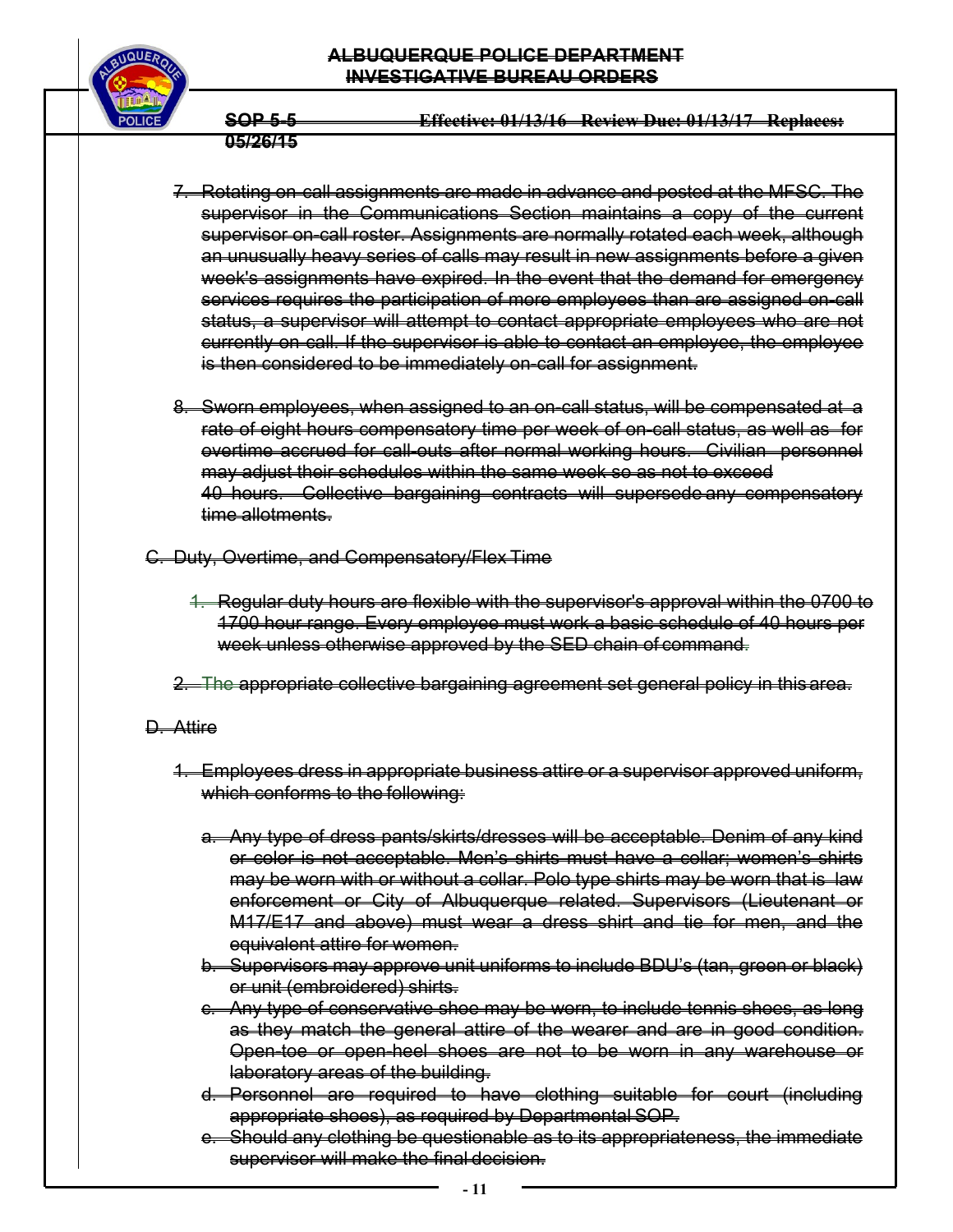## **ALBUQUERQUE POLICE DEPARTMENT INVESTIGATIVE BUREAU ORDERS**



**SOP 5-5 Effective: 01/13/16 Review Due: 01/13/17 Replaces: 05/26/15** 

- 2. All employees shall wear lab coats when working in the lab or in Evidence, as appropriate, with the exception of detectives on crime scene call outs only. Lab coats and any other protective apparel shall be removed when leaving laboratory or Evidence areas. Other protective apparel will be worn as situations and safety manuals dictate, and shall be removed upon leaving the laboratory.
- E. Division Vehicles
	- 1. There are six categories of vehicles at the SED:
		- a. Mobile Crime Van 1

This vehicle is a large van used for processing crime scenes and in which a variety of crime scene equipment is stored. It is the responsibility of the primary on-call detective to respond with the van to call-outs (unless otherwise directed by a supervisor). The primary on-call detective is responsible for checking the equipment and supplies in the van on the first day of his/her oncall status and after each call-out. The detective must arrange for the immediate replacement of any item(s) that have been expended or are present in insufficient quantity. S/he must fill out a Van Checklist form and submit it to the on-call supervisor for verification. The completed form will be maintained by the criminalistics sergeant for one year. A Needed Equipment list will be maintained in the crime van. This list will be completed at the completion of each call.

b. Mobile Crime Van 2

This vehicle contains a variety of equipment and supplies for 3D scanning.

c. Supervisor's Vehicles

These vehicles are permanently assigned to the SED Commander, SED Laboratory Director, Lieutenant, and Sergeants. Individuals assigned these vehicles are responsible for abiding by the existing take-home car agreement outlined in Departmental SOP.

d. Sworn Officer/Detective Vehicles

These vehicles are permanently assigned to individuals whose responsibility is to abide by the existing take-home care agreement outlined in Departmental SOP.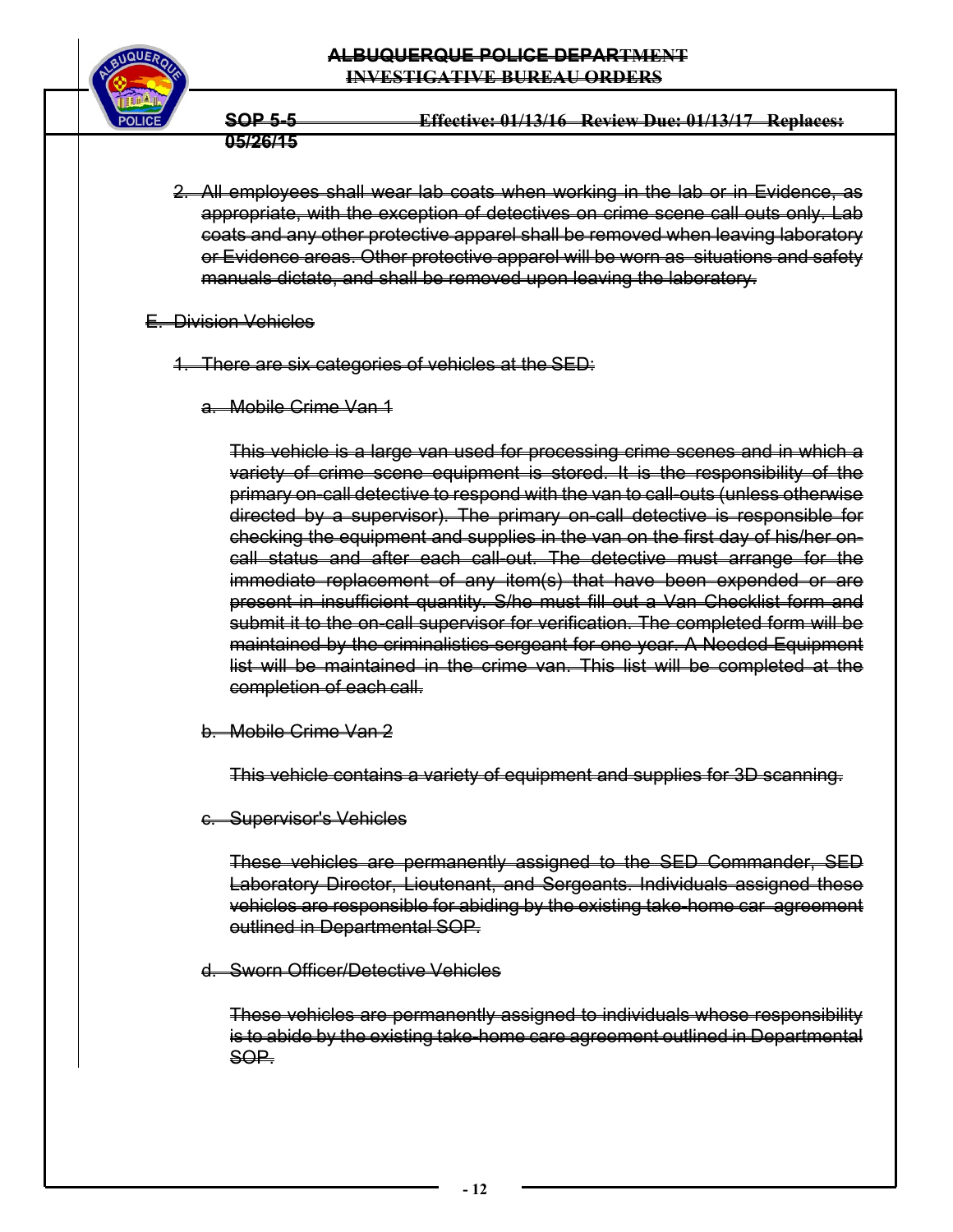

**SOP 5-5 Effective: 01/13/16 Review Due: 01/13/17 Replaces: 05/26/15** 

#### e. General-Use Van

1. These vehicles are for use in transporting equipment and supplies, and for workrelated transportation of personnel who do not have an assigned vehicle. These vehicles must be requested by signing up in advance. Individuals must indicate on the vehicle logbook which vehicle is being used, and by whom. When returning a van, the driver shall make sure the vehicle is left in the same condition as found. Keys are kept by the administrative assistant or designee. No other copies of keys are authorized for any personnel for these vehicles.shall:

a. Each employee is responsible for the proper maintenance of the vehicles he/she is currently assigned.

**b**.—

c. When it is necessary to wash either Mobile Crime Van, the driver will use a self- service car wash designed to accommodate large trucks or highpressure washer provided in the vehicle exam area. After the vehicle has been washed, the driver should provide the receipt that will be used to obtain a refund from the Fiscal Section via "petty-cash".

d.

F.a. Property Inventory

a.

e. Departmental SOP sets general policy in this area.

f.

g. The Crime Lab's administrative assistant of the Division maintains the property inventory for the SED.

h.

- When new property is acquired or when property is transferred from or within the MFSC, it is the responsibility of the employee handling the transaction to notify the Crime Lab's administrative assistant.
- j. k. Records and Reports
- l. m. All examinations or investigations performed by Crime Lab and Major Crime Scene staff will be appropriately documented in the case file. A direct supervisor (or designee) who responded to the crime scene will review a crime scene case report. Corrections and/or modifications of reports will be agreed upon and completed prior to the release of the report. The documentation in the case file must support the conclusions of the final report. Reports must be completed and reviewed promptly after the examination(s) or investigation(s) performed.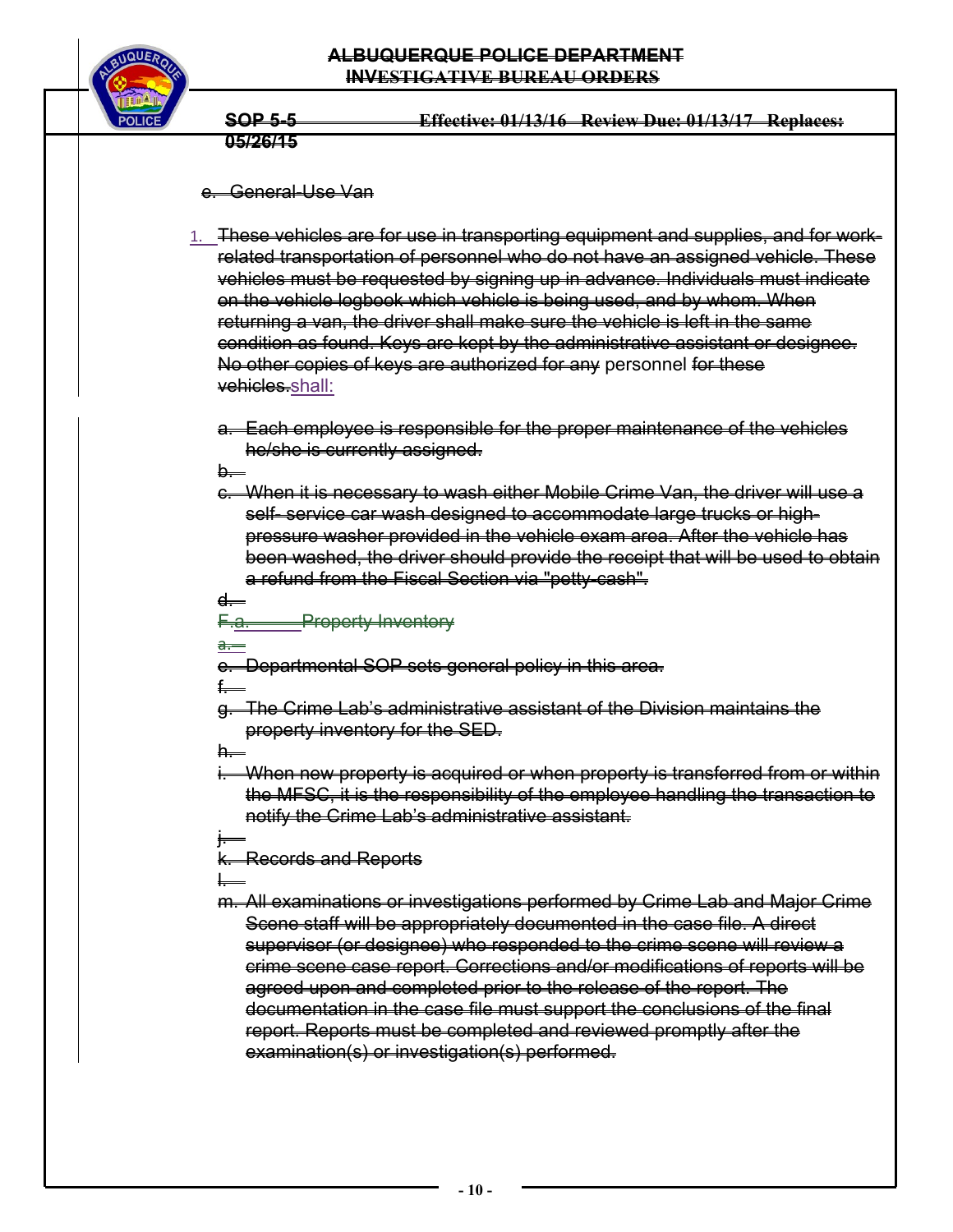

p. SOP 5-5 Effective: 01/13/16 Review Due: 01/13/17 Replaces:

# <del>q. –</del>

o.

- a. The SED maintains a variety of Appropriately document all examinations and investigations performed by Scientific Evidence Section personnel;
- b. Complete and review case reports promptly after the examinations;
- **r.** Maintain administrative records<del>. The basic categories of records are:</del>

## s.

t. Administrative

<del>05/26/15</del>

## u.

c. Budget requests, including budget and expenditure logs, inventory of property items, data on work performed, monthly reports, equipment loan log, subpoena receipt logs (kept for 6 months only), etc.;

 $\vee$ 

# w. Latent files/envelopes

x.

d. FingerprintMaintain latent fingerprint packets, which include latent print evidence from crime scenes, as well as selected inked impressions. Will be maintained in the Evidence Unit.;

 $\leftarrow$ 

z. Photographic Maintain photographic negatives and original digital photograph **CDs** 

### aa.

- e. Images taken at crime scenes, latents captured by photographycompact discs (CD)s, which include all photographic evidence, and other incidents of interest to the Department are kept in the Photography Laboratory photography laboratory for three (3) years;
	- i. After three (3) years, photographic evidence is moved and stored in the Evidence/Disposition Unit until approved for disposition.

# bb.

# cc. Case Files

# dd.

- f. GaseMaintain case files will be located;
	- SED personnel shall store case files in the MFSC case file room or in the MFSC case management system, unless a case is being actively examined. This includes case files from Major Crime Scene investigations. These files may contain a copy of the examiner's report and/or a CD with crime scene or firearms photographs.
	- ii. Only <del>Crime Lab and </del>Major Crime Scene <del>staff.</del>Team (MCST) personnel and Criminalistics Laboratory personnel shall have access to thisthe MFSC case file room. Gase files are stored in the MFSG
- g. Unless otherwise directed by Scientific Evidence Section Commander or their designee, distribute crime laboratory reports as follows:
	- The official report shall be distributed to Records Division personnel;
	- ii. Copies of the official report shall be distributed to the requestor/other unit or the bureau detective who is investigating the case; and
	- iii. The original report shall be stored in the MFSC file room for at least three years. After three years, they may be transferred to another approved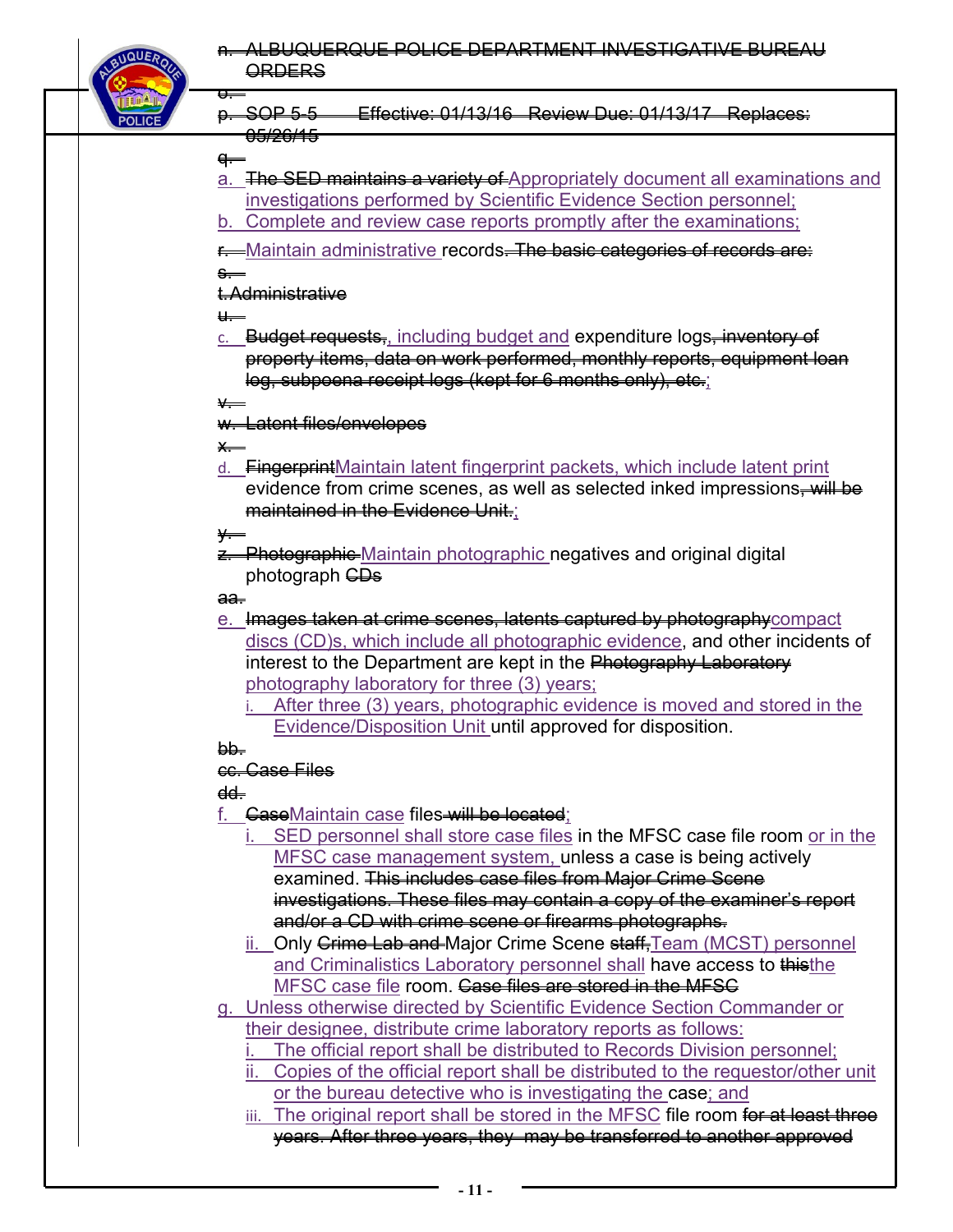location where they will be stored until deemed no longer necessary.or in the Laboratory Information Management System (LIMS).

- 1. Requests for Crime laboratory reports are typically distributed by electronic means, but may also be distributed in hard copy.
- h. Unless otherwise directed by Scientific Evidence Section Commander or their designee, distribute MCST reports as follows:
	- The original report shall be distributed to Records Division personnel through the Department's report management system; and
- **4. Copies of Case Files** 
	- a.i. Requests for copies of MCST reports shall be distributed to the investigative case files (Firearms/Tool Marks, Biology, Latents, Controlled Substances, and Crime Scene Investigation) should be directed to the **Crime Lab's Administrative Assistantagent assigned the case.**
	- Respond to requests for copies of case files as follows:
		- **b.i. Original case files shall not be taken out of the Crime Laboratory** MFSC under any circumstance.
		- ii. Records requests for copies of case files and any related records shall be directed to the MFSC Administrative Assistant regarding:
			- 1. Firearms/tool marks;
			- 2. DNA;
			- 3. Latent fingerprints;
			- 4. Controlled substances; and
			- 5. Crime scene investigations.
				- e.A. All requests for copies of case files must be submitted in either written or electronic form.
				- d.B. AThe MFSC Administrative Assistant shall leave a notice that the file has been copied, the date copied, and for whom the file was copied, will be left in the case file by the Administrative Assistant.
				- e.C. All requests for blood alcohol reports for blood alcohol case files as well as breath alcohol instrumentation records should go directly to the Blood Alcohol Analyst.shall be emailed to apd.alcohol@cabq.gov.
	- f. In general, all of the procedures used by the division to collect, preserve, and analyze evidence are considered public information.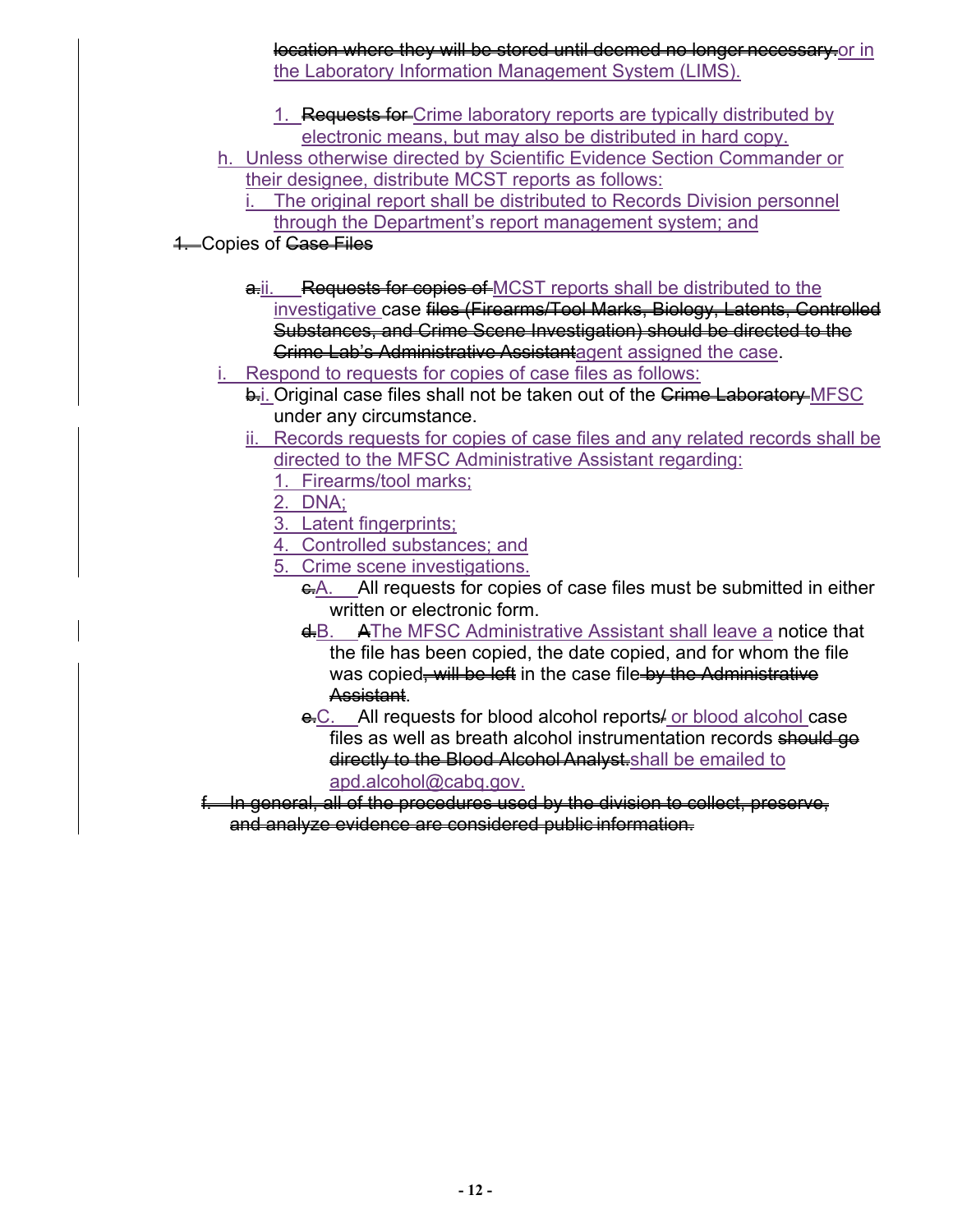

**7** 

**SOP 5-5 Effective: 01/13/16 Review Due: 01/13/17 Replaces: 05/26/15** 

| 2. Crime Lab reports are distributed as follows (unless otherwise directed):                                                                                                                                                                                                                                                                                                                                                                                                                                                                                                     |
|----------------------------------------------------------------------------------------------------------------------------------------------------------------------------------------------------------------------------------------------------------------------------------------------------------------------------------------------------------------------------------------------------------------------------------------------------------------------------------------------------------------------------------------------------------------------------------|
| a. Official: Central Records Division<br>b. Copies to: Requestor / Other unit or bureau detective investigating the case<br>e. Original: SED files<br>d. Crime Lab reports are typically distributed by electronic means, but may also<br>be distributed in hard copy.                                                                                                                                                                                                                                                                                                           |
| 3. Major Grime Scene reports are distributed as follows (unless otherwise directed):                                                                                                                                                                                                                                                                                                                                                                                                                                                                                             |
| a. Original: Central Records Division<br>b. Copies to: SED files / Other unit or bureau detective investigating the case                                                                                                                                                                                                                                                                                                                                                                                                                                                         |
| 4. Exception                                                                                                                                                                                                                                                                                                                                                                                                                                                                                                                                                                     |
| 2. Due to the nature of their investigations, Major Crime Scene Team (MCST)<br>detectives are not required to have their scientific records and case reports<br>completed by the end of their shift.                                                                                                                                                                                                                                                                                                                                                                             |
| 3. Homicide and Sexual Assault-Related Case Reports                                                                                                                                                                                                                                                                                                                                                                                                                                                                                                                              |
| a. SED personnel shall not release homicide and sexual assault-related case<br>reports are not released for publicationto the public through the Central<br>Records Division. These or SED.<br>i. Homicide and sexual assault-related case reports are turned over to the<br>Criminal Investigations Section detective who is investigating detective<br>(CID). Thesethe case. Publishing these reports may be later published by<br>the investigating detective at his/her discretion, or when a case is closed.<br>This is- the responsibility of the investigating detective. |
| <b>Criminalistics Investigations</b><br>$1 - 87 - 5$                                                                                                                                                                                                                                                                                                                                                                                                                                                                                                                             |
| A. Major Crime Scene Team (MCST)<br>1. MCST personnel shall:                                                                                                                                                                                                                                                                                                                                                                                                                                                                                                                     |
| a. Respond to and take charge of crime scenes for:<br>Homicides;<br>ii. Suspicious or unexplained deaths;<br>iii. Officer-involved shootings (OIS);<br>iv. In-custody deaths; and<br>v. Violent incidents in which death or life-threatening injury may result.<br>b. Establish the boundary of the inner perimeter of a crime scene with red crime<br>scene tape and verify it is secure;                                                                                                                                                                                       |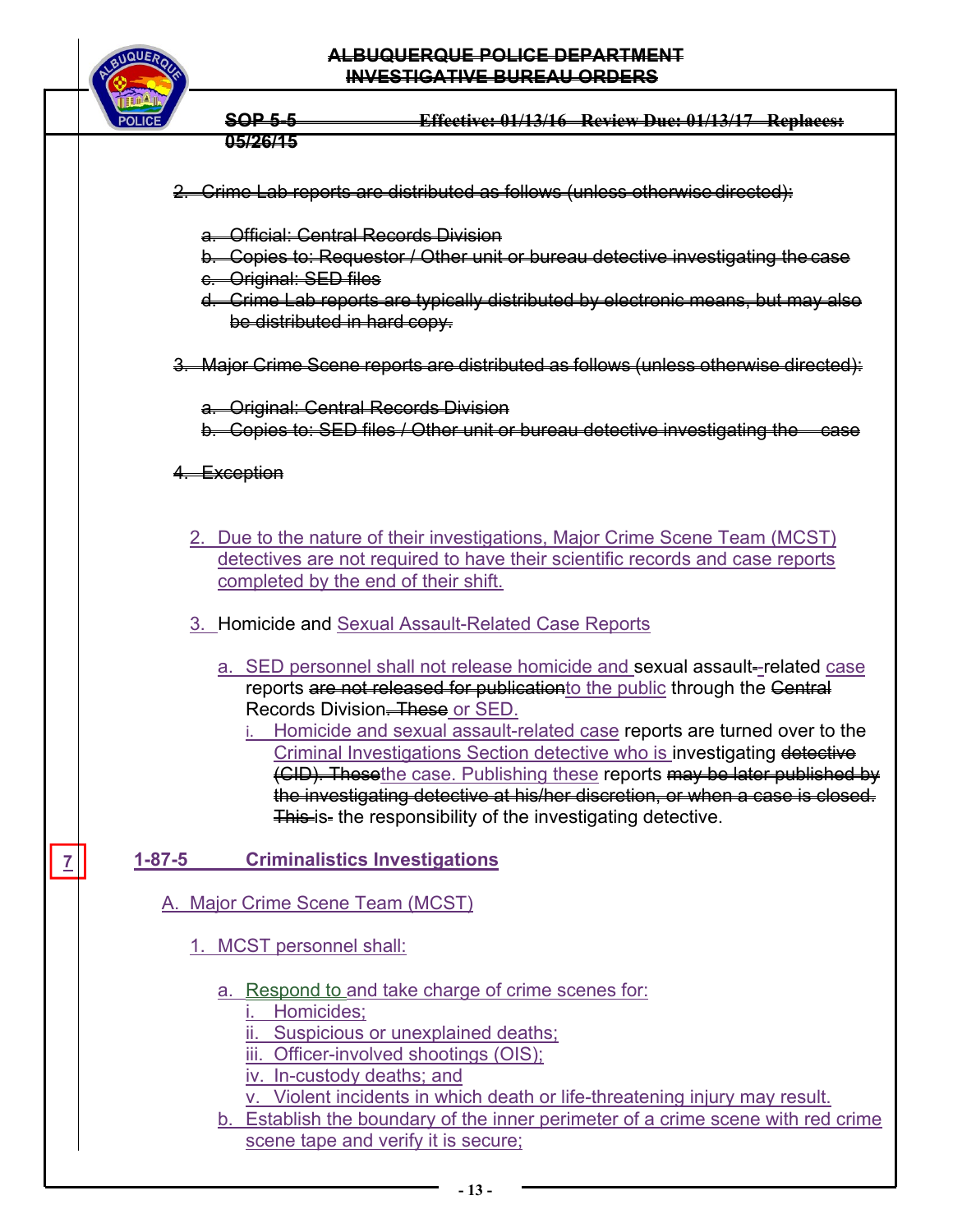- i. Non-MCST call-out personnel are required to check-in by signing the MCST Crime Scene Log.
- ii. MCST call-out personnel shall escort non-MCST personnel once inside the secured inner perimeter of the crime scene.
- c. Be responsible for all documentation, collection, and preservation of evidence, and for reconstruction of the crime scene, if possible;
- d. Provide case updates in the MCST case management system;
- e. When an officer is involved in an OIS with their Department-issued firearm: i. Process the officer for evidence, including collecting the firearm that was
	- used during the OIS;
	- ii. Tag the firearm into evidence;
	- iii. Only issue the officer a replacement primary Department-issued handgun; and
		- 1. If the officer works in a specialized unit/Special Operations Division they shall contact their Division supervisor for replacement of their second duty handgun, patrol rifle, 12-guage shotgun, or enhanced shotgun.
		- 2. Before returning to duty, the officer must contact the Firearms Training Unit to advise them of their OIS in order to set up an New Mexico Department of Public Safety (NMDPS) OIS platform qualification to qualify on their new firearm.
	- iv. Submit the Major Crime Scene Team OIS Firearm Issuance Form to Property Unit personnel within twenty-four (24) hours of leaving the scene of the OIS.

# 2. On-Call Status

- a. MCST detectives, secondary personnel, and Criminalistics Investigations supervisors are in an on-call rotation at all times.
	- The MCST sergeant and Criminalistics Investigations lieutenant shall respond to all Multi-Agency Task Force (MATF) critical incident OISs and in-custody deaths and Crimes Against Children Unit (CACU) criminal child death call-outs, when available, consistent with SOP Multi-Agency Task Force.
		- 1. The MCST sergeant and Criminalistics Investigations Lieutenant may claim an additional eight (8) hours compensatory time per month for being on-call for MATF critical incident OISs and in-custody deaths and Crimes Against Children Unit (CACU) call-outs.
	- ii. On-call status requires personnel to be available to respond to call-outs within one (1) hour of notification.
	- iii. MCST call-outs are determined by the on-duty CSS supervisor or the oncall Criminalistics Investigations supervisor.
	- iv. Supervisors shall assess the manpower needs of each scene and call-out only those needed to efficiently and effectively process the scene.

**N/A** 

**7** 

- 3. Due to the possibility of significant psychological trauma caused by the investigation of violent crimes, MCST personnel shall attend a mental wellness check-up conducted by a Behavioral Sciences Section clinician biannually.
- B. New Mexico Regional Computer Forensics Laboratory (NMRCFL) Task Force Officer (TFO)

1. A NMRCFL Task Force Officer (NMRCFL TFO) shall: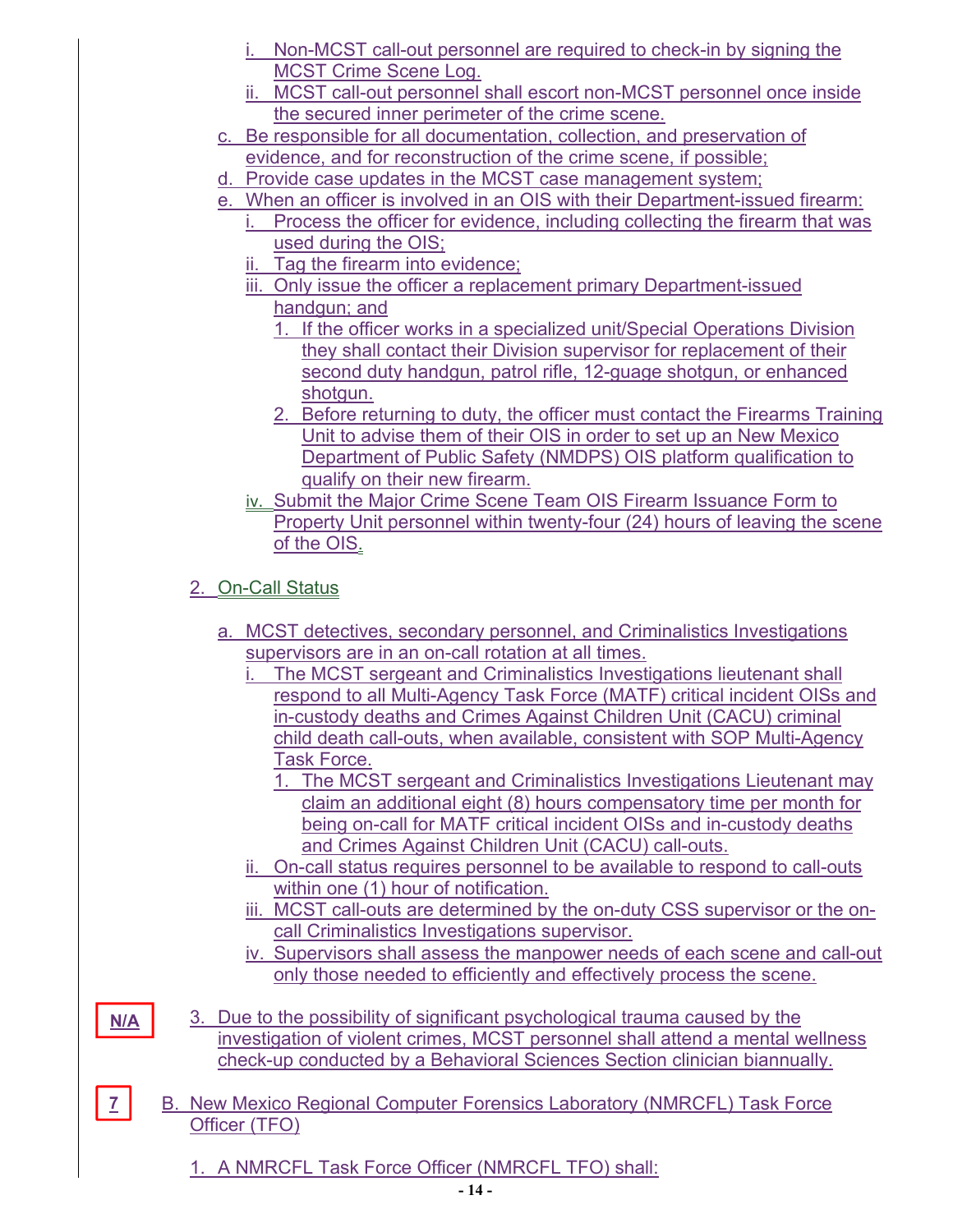- a. Provide technical and forensic computer and telecommunications expertise to assist Department personnel in the investigation of cases involving computers and telecommunication devices;
- b. Be responsible for all tagging documentation and preserving evidence in accordance with current task force requirements and SOP Submission of Evidence, Confiscated Property, and Found Items;
- c. Train Department personnel to attempt to heighten their awareness about the increasing use of high-tech devices in the commission of crimes; and
- d. Provide Department personnel with training in the use of computers that enhance investigative and/or patrol activities.
- 2. Criminalistics Investigations detectives assigned to the NMRCFL as a TFO shall respond to and direct the collection of digital evidence, when requested.
- 3. On-Call Status
	- a. NMRCFL TFOs shall be on-call at all times.
		- i. Department personnel who require assistance from NMRCFL TFO after normal business hours can request for the Emergency Communications Center (ECC) to contact the on-call Criminalistics Investigations Supervisor.

#### **15-6 Scientific Evidence Section Units N/A 1-87-6**

- A. Chemical Analysis Unit
	- 1. Chemical Analysis Unit personnel shall:
		- a. Physically and chemically analyze physical evidence of controlled substances in criminal cases;
		- b. Store and maintain Schedules I, II, III, IV, and V controlled substances, according to New Mexico state statutes (N.M. Stat. Ann. §§ 30-31-6 through 30-31-10) and the New Mexico Administrative Code (N.M. Code R. §§ 16.19.20.65 through 16.19.20.69), for the purpose of analytical standards;
		- c. Analyze blood specimens for alcohol content in criminal cases; and
		- d. Provide instrument maintenance and instruction to sworn personnel and for courtroom testimony.
- B. DNA Unit
	- 1. DNA Unit personnel shall:
		- a. Collect, preserve, and analyze biological evidence as detailed in the Unit's procedure manuals, in criminal cases and provides expert testimony in a court of law; and
		- b. Enter eligible profiles into CODIS.
- C. Evidence Unit

The Evidence Unit personnel maintains the integrity of all evidence, found items, and property held for safe-keeping by the Department, the Bernalillo County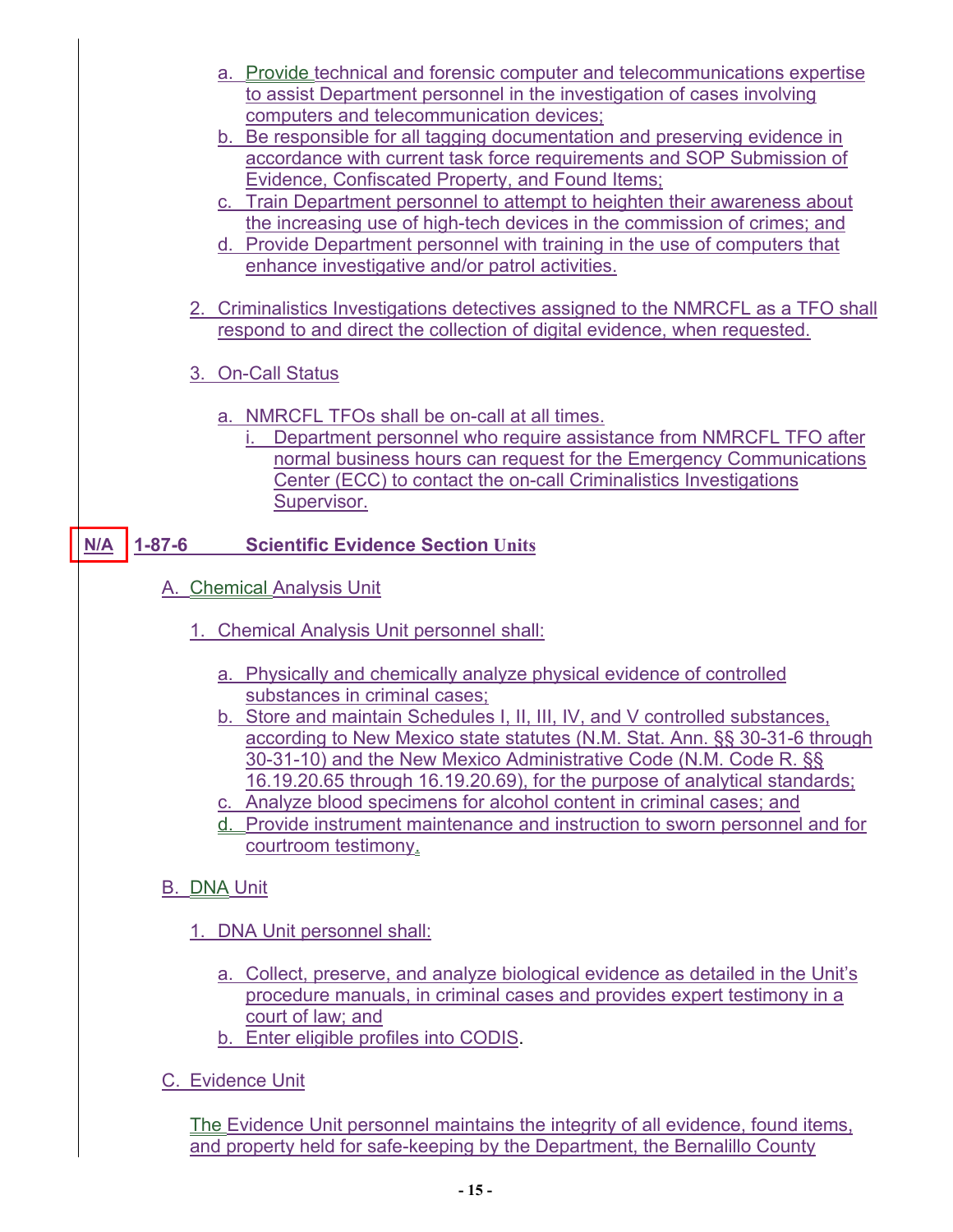Sheriff's Office, and outside law enforcement agencies (refer to SOP Identification/Disposition Unit for sanction classifications and additional duties).

D. Firearm and Tool Mark (FATM) Unit

FATM personnel shall use valid scientific procedures for forensic examinations of firearms, ammunition components, tool marks, serial number restoration, gunshot residue distance determination, bullet trajectories, and other closely-related physical evidence.

E. Identification/Disposition Unit

Identification/Disposition Unit personnel shall Identify all adults and juveniles arrested in Bernalillo County, consistent with SOP Identification/Disposition Unit (refer to SOP Identification/Disposition Unit for sanction classifications and additional duties).

- F. Latent Fingerprint Analysis Unit
	- 1. Latent Fingerprint Analysis Unit personnel shall:

a. Process, examine, and compare latent/patent and inked fingerprints; and b. Enter unidentified latent prints into AFIS.

G. Photograph Unit

1. Photograph Unit personnel shall:

A. Provide

i. Information Systems Management

**B.** 

1. Information Systems Management provides project management, technical support, system administration and acquisition of all computer hardware and software for the SED.

C.

1. Coordinate all SED computer needs. SED personnel must coordinate with the Information Systems Unit for software and hardware purchases.

**D.** 

1. Oversee and technically assist database applications in the SED such as CCH and AFIS.

E.

1. Purchasing hardware and software. Purchasing includes (but is not limited to) requests from Technical Review Committees, and Information Systems Committees.

F.

- 1. Coordination and submission of user ID's, application access, networking, and any other ISU service requests.
- <del>G. -</del>
	- 1. Management of all SED Information Systems projects. Project management may include (but is not limited to):
- H.

i. Vendor coordination

ii. Information Systems Unit coordination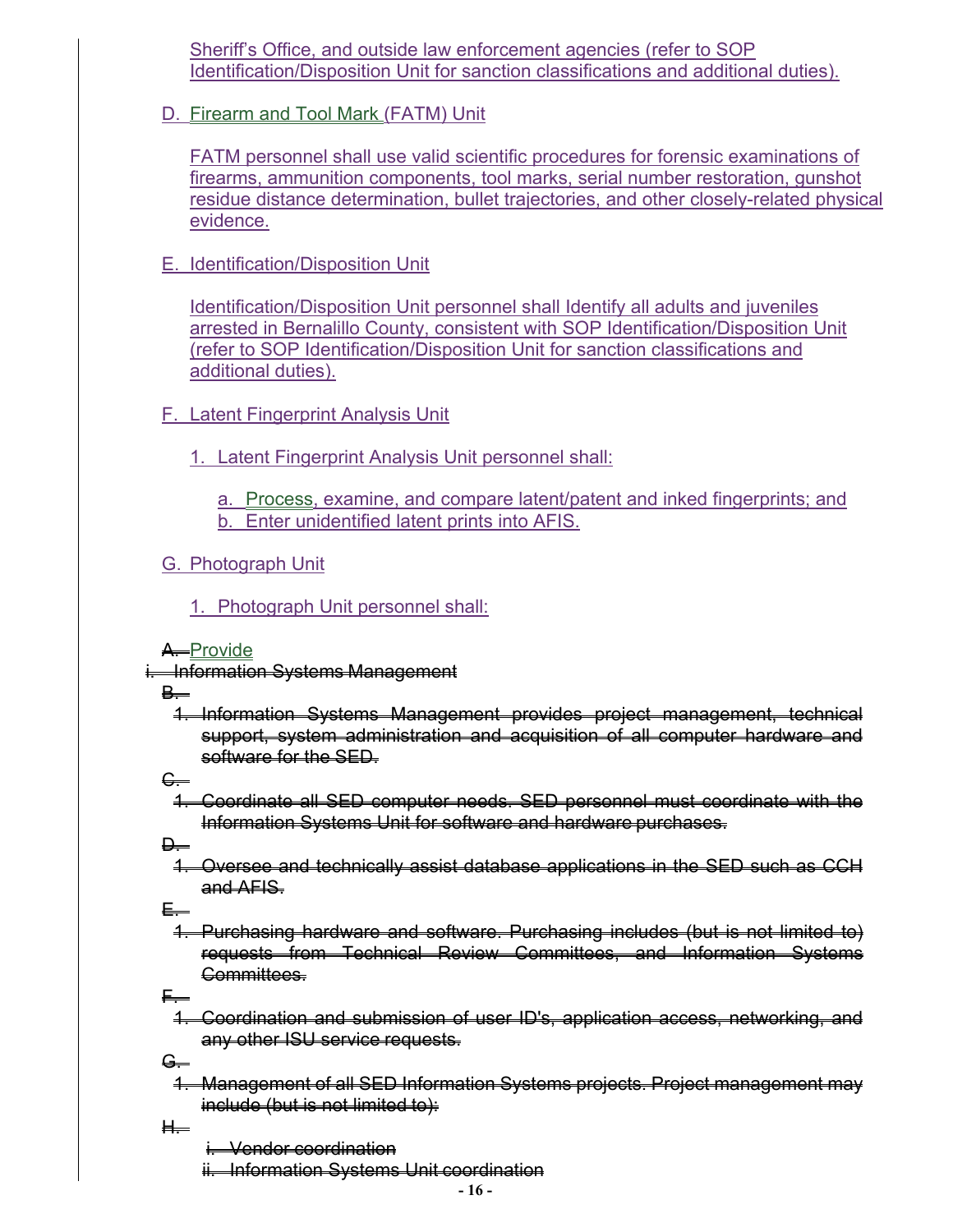iii. Technical Services coordination

 $\begin{array}{c} \rule{0pt}{2ex} \rule{0pt}{2ex} \rule{0pt}{2ex} \rule{0pt}{2ex} \rule{0pt}{2ex} \rule{0pt}{2ex} \rule{0pt}{2ex} \rule{0pt}{2ex} \rule{0pt}{2ex} \rule{0pt}{2ex} \rule{0pt}{2ex} \rule{0pt}{2ex} \rule{0pt}{2ex} \rule{0pt}{2ex} \rule{0pt}{2ex} \rule{0pt}{2ex} \rule{0pt}{2ex} \rule{0pt}{2ex} \rule{0pt}{2ex} \rule{0pt}{2ex} \rule{0pt}{2ex} \rule{0pt}{2ex} \rule{0pt}{2ex} \rule{0pt}{$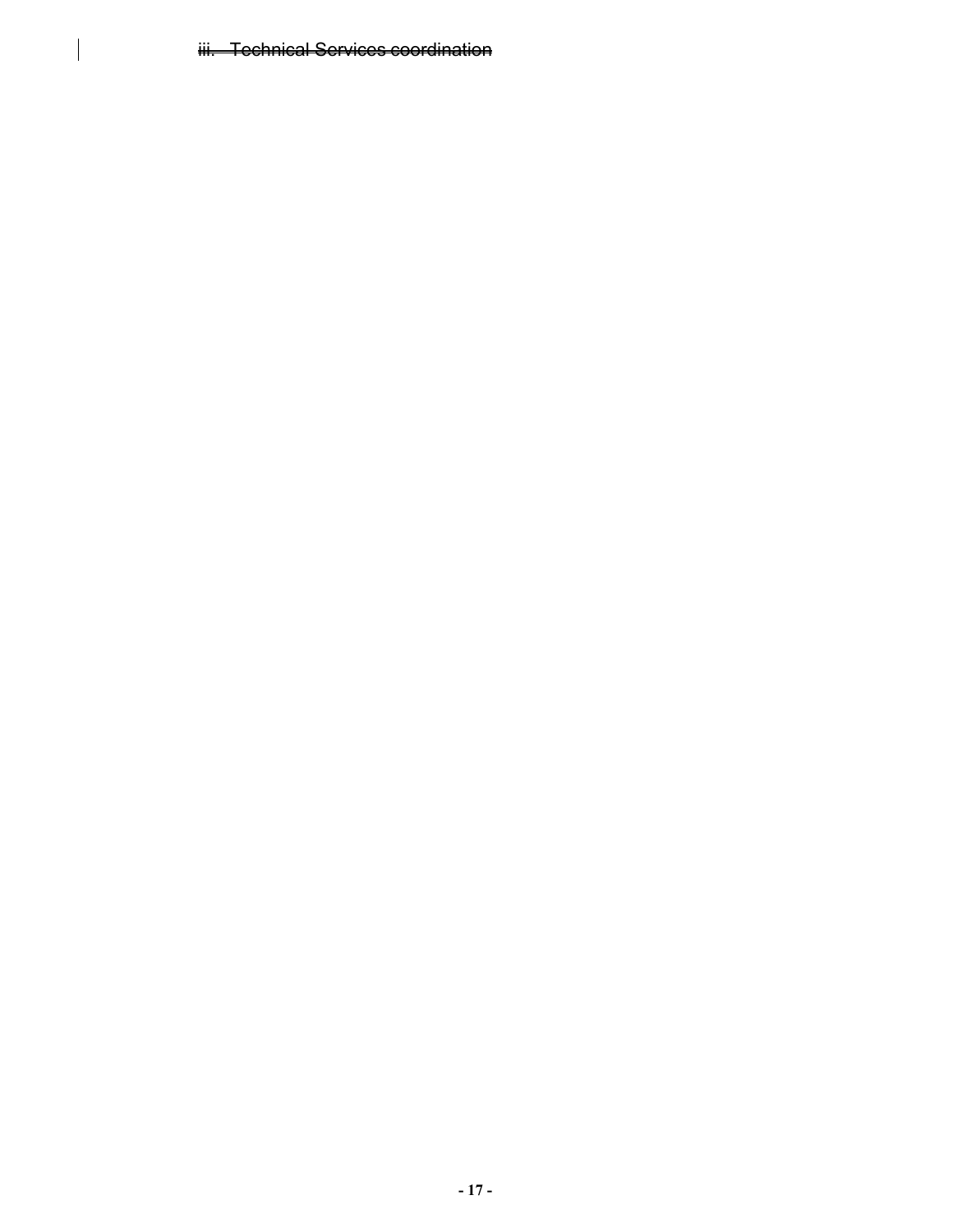#### **I. ALBUQUERQUE POLICE DEPARTMENT INVESTIGATIVE BUREAU ORDERS**

#### **K. SOP 5-5 Effective: 01/13/16 Review Due: 01/13/17 Replaces: 05/26/15**

**L.** 

**J.** 

i. Analysis

ii. Financial administration

iii. Status reports

M.

1. Serve as an active member of the Criminal Justice Networking Committee, and the Albuquerque Police Department's Technical Committee.

N.

1. Maintain licensing requirements for SED computers.

<del>Q. .</del>

1. Provide system administration for the Automated Fingerprint Identification System (AFIS).

P.

1. Set up hardware and install software, and provide support for such.

 $\rightarrow$ 

<del>Training</del>

R.

1. Training in a laboratory discipline will be conducted by a qualified examiner with oversight of the appropriate Unit Supervisor and/or Technical Leader.

<del>S.</del>

1. Training guidelines are outlined and maintained by each discipline. A training checklist and competency test(s) will be completed and documented for each new examiner to be retained in the individual's training and development file.

 $\overline{+}$ 

1. Crime Scene Specialists will attend a Crime Scene Specialist Training Course conducted by various members of the SED. This course will generally last approximately two weeks, and a final test must be successfully completed at the end of the course. Other personnel new to the SED may also attend all or selected segments of this training course.

U.

1. All in-service courses, schools, seminars, lectures or meetings that employees wish to attend must be coordinated through the appropriate supervisor. All pamphlets or materials that members receive announcing these opportunities should be shared throughout the division and posted.

V.

1. All employees must stay current and maintain competency in their field of expertise. This involves keeping in contact with other experts both through personal communication and by reading current professional literature.

W.

1. In addition to in-house training, personnel should attend outside training on a regular basis. Outside training should be conducted by a regionally or nationally recognized organization, when available. Web-based courses are an additional type of outside training. It is recognized that budget constraints may limit travel/training.

 $\times$ 

1. Employees are encouraged to share new information about training and/or procedures with other personnel at staff meetings.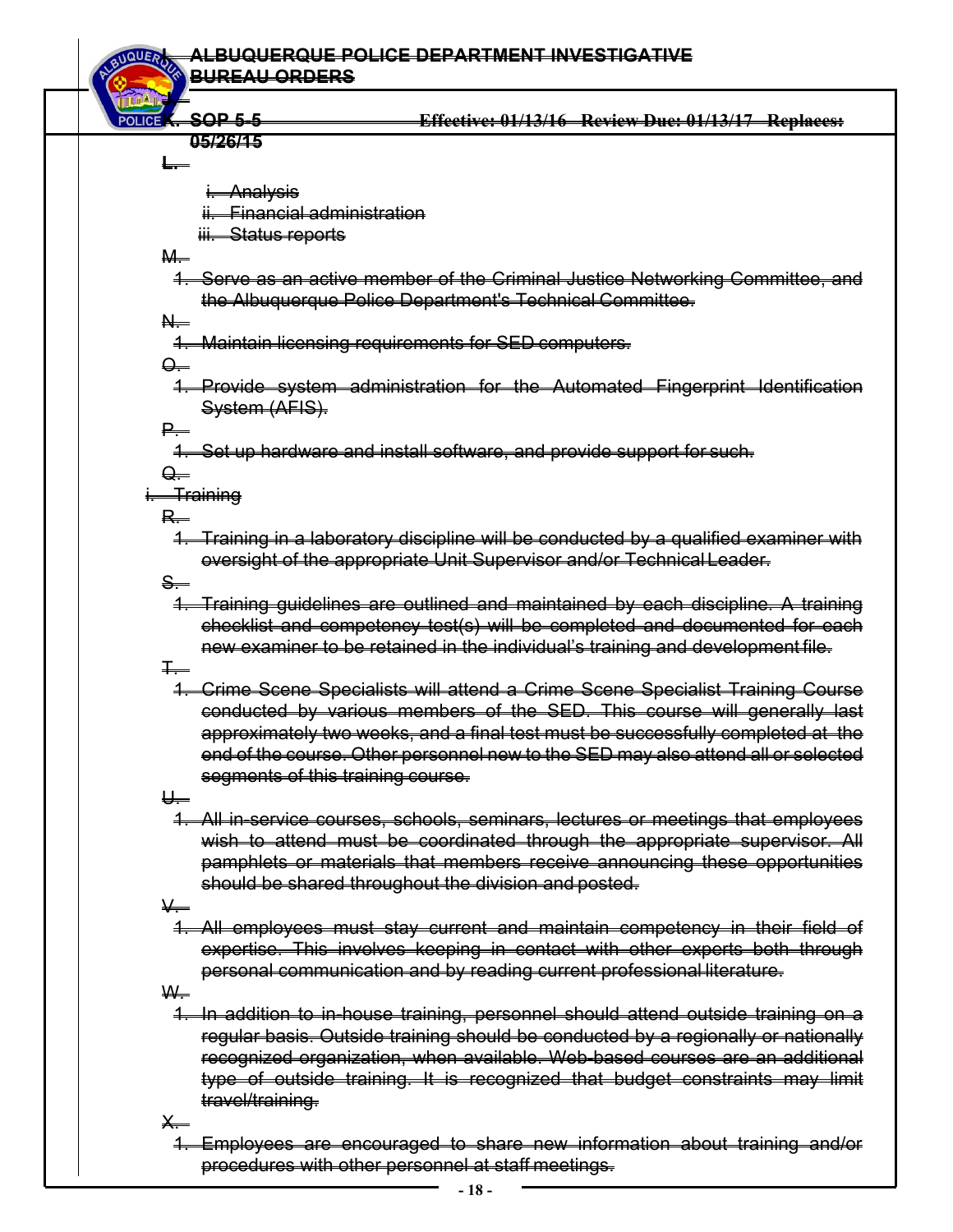**Z.** 

## **AA. SOP 5-5 Effective: 01/13/16 Review Due: 01/13/17**

#### **Replaces: 05/26/15**

**BB.** 

1. Documentation of training shall be kept for all Crime Lab personnel. Training documentation records may take the form of individual checklists certificates from training courses, CEU credits, transcripts, etc. All training must be documented and kept up to date on resume/CV for inclusion in the employee's training and development file.

CC.

1. Remedial training, if necessary, is addressed on a case-by-case basis and may include all or portions of a discipline's training program.

DD.

# **Equipment**

EE.

1. Personnel shall ensure that equipment and instrumentation used in their unit is properly maintained and calibrated, as appropriate. Appropriate records shall be maintained for each item of equipment significant to the quality of the test.

FF.

1. Equipment that is not in use or needs repair shall be isolated or clearly marked to prevent unintended use.

GG.

<del>Safety</del>

HH.

1. It is the responsibility of each employee of the SED to follow the safety guidelines as outlined in the following documents:

II.

**6** 

- i. Safety Plan
- a. Exposure Control Planthe highest quality photographic services possible for the Department;
- b. Be responsible for:
	- Taking Department portrait-type photographs of Department personnel;
	- ii. Enlarging black and white photographs;
	- iii. Archiving all Department-related photographs;
	- iv. Department award plaques; and
	- v. Maintaining service contract for photo equipment.
- 2. Photograph Unit personnel shall not photograph ceremonies or special events without permission from the Scientific Evidence Section commander or their designee.

# a. **1-87-7**

- b. Chemical Hygiene Plan
- c. Emergency Evacuation Plan
- d. Fire Prevention Plan
- 5. The SED Laboratory Director will designate a Safety Manager for the Division.
- 6. It is also the responsibility of each employee of the SED to notify the Safety Manager when concerns are not covered in the above plans, or when suggested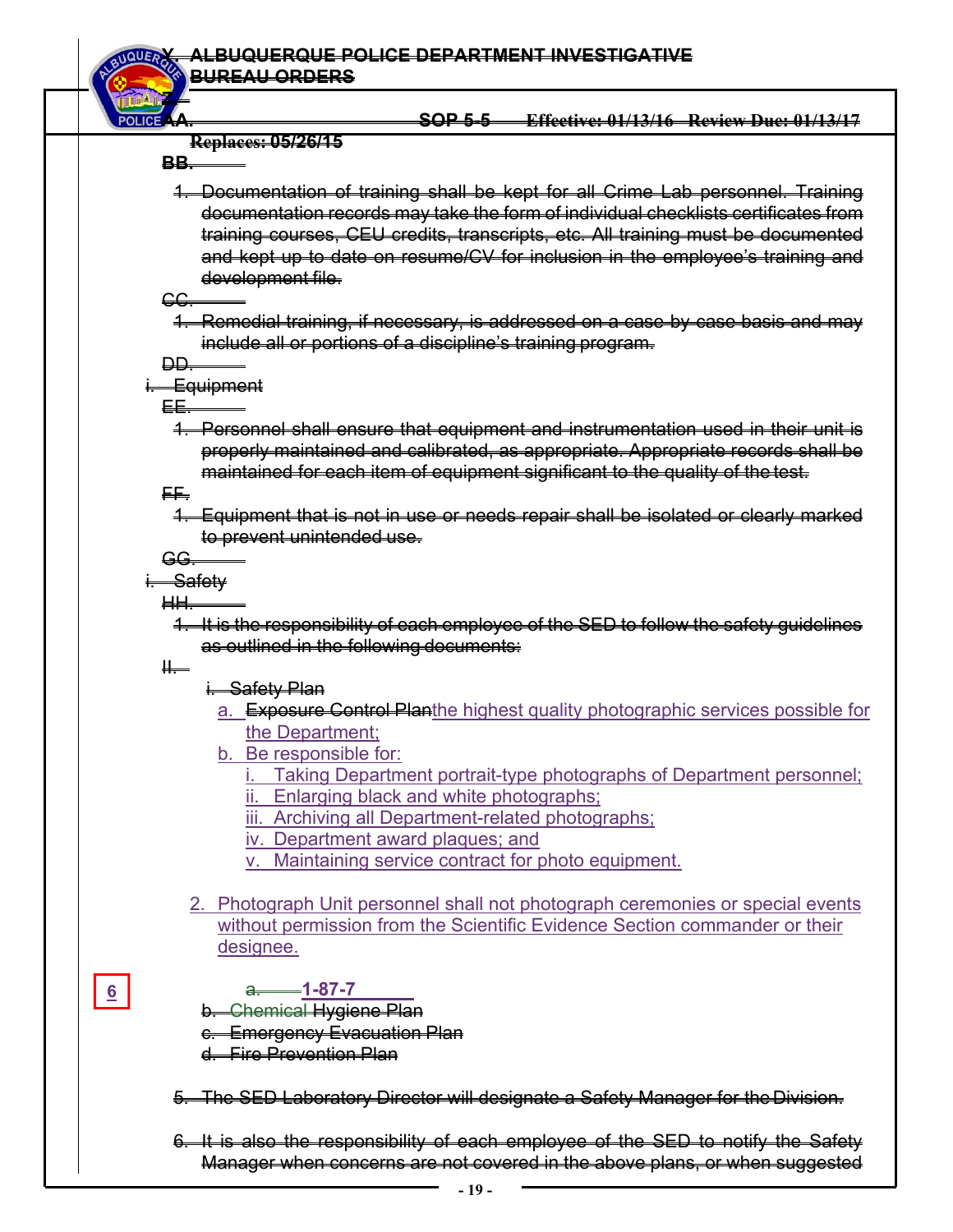procedures in the above plans are incorrect.

- 7. A copy of the Safety Plan, Exposure Control Plan, Emergency Evacuation Plan, Fire Prevention Plan and Chemical Hygiene Plan are located within each laboratory area. The Safety Manager annually reviews all laboratory safety documents. Any revisions will be posted and distributed to staff.
- 8. Exposure to Potentially Infectious Material

There are specific procedures that must be followed when an employee has been exposed to potentially infectious material such as blood or body fluids. Refer to the APD Exposure Control Plan, referenced under "Reporting Exposures."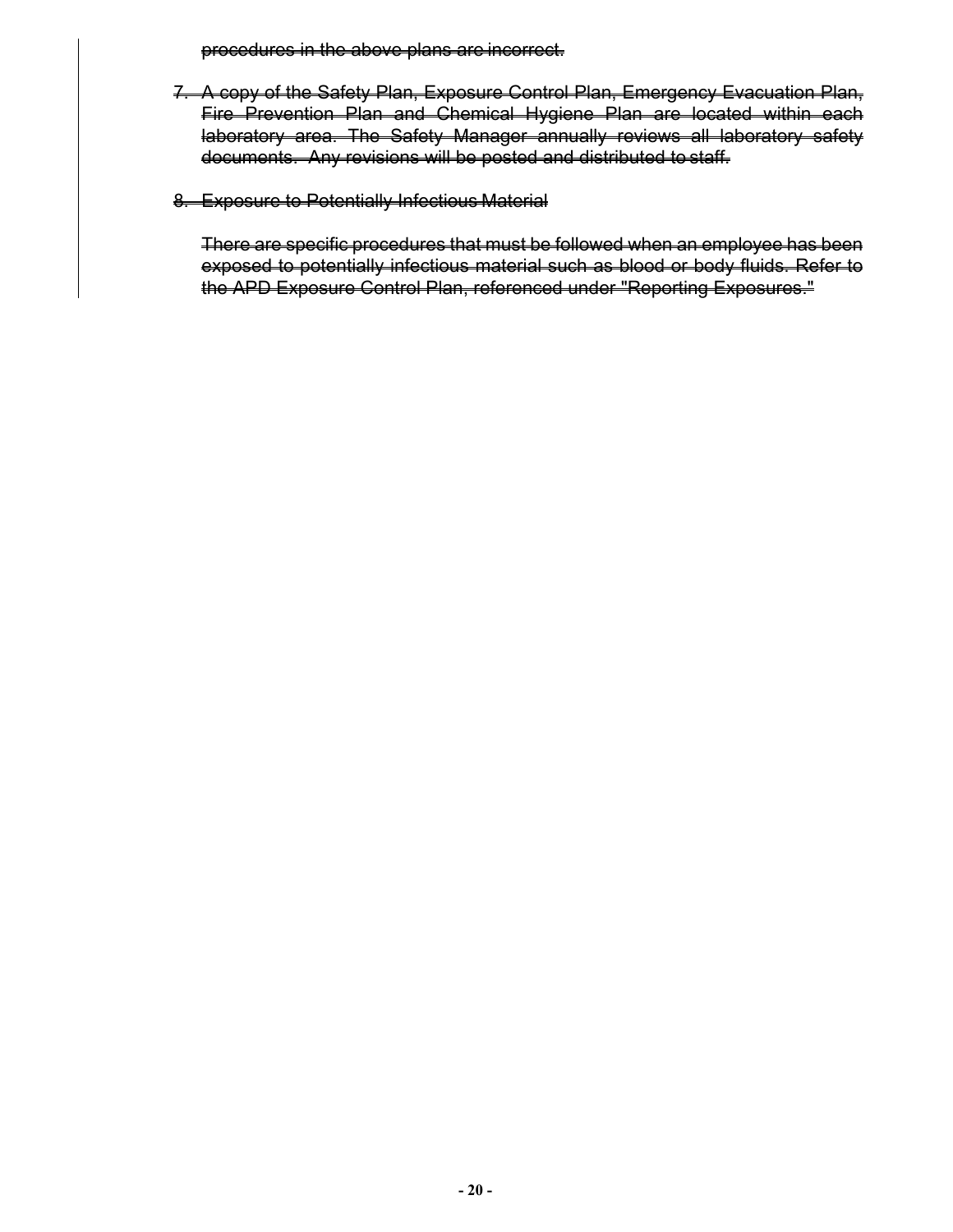



- G. Facility Security
	- 1. Physical access to the interior of the MFSC laboratory is restricted. This policy is in effect to protect the integrity of the evidence being examined, the confidentiality of case reports in progress, the safety of building personnel, and to avoid exposing untrained persons to hazardous substances found throughout the laboratory.
	- 2. There are two exterior access areas to the MFSC; the south front door security pod, and the evidence intake areas and maintenance hall on the secured north side. All entrance/exit points as well as the entire outer perimeter of the laboratory, have security control at all times. The laboratory is monitored during vacant hours by an intrusion alarm. Assigned staff shall use the front entrance unless bringing supplies to the north side. Exterior and interior door cards and keys are approved, controlled, and issued through the SED Commander or his/her designee. Only approved SED personnel (permanent, contracted, volunteer or intern) are permitted keys. All issued keys are numerically stamped or engraved, and an assignment list is maintained.
	- 3. Access to the secured north side is limited to those who are SED employees and others, as directed by the SED Commander or his/her designee. Individuals who do not possess card keys may access the secured north side at the discretion of the security guard or accompanied by SED, Crime Scene Specialists, or Auto Theft personnel. The Evidence Supervisor may also authorize those who do not possess card keys who need to access this area for Evidence Section business.
	- 4. Supervisors and managers of the MFSC may have hard key (master key) access to all restricted areas of the MFSC. Keys are to be used to facilitate the opening of rooms with key access only or in emergency situations. Card keys are to be used by supervisors and managers in all other situations. Armed restricted areas will alarm with the use of a hard key (master key).
	- 5. If it is necessary to gain access to a laboratory area in an emergency and one does not have card key access, the emergency card key box located next to the card key reader at the center of the three biovestibule doors shall be used. The emergency card key will give one access to all three biovestibules on the respective floor. The card key box has a clear plastic, breakable cover. The black metal handle inserted into the box and connected by a small chain, is to be used to break the cover in an emergency.
	- 6. The level of access to security card keys is assigned by the SED Laboratory Director.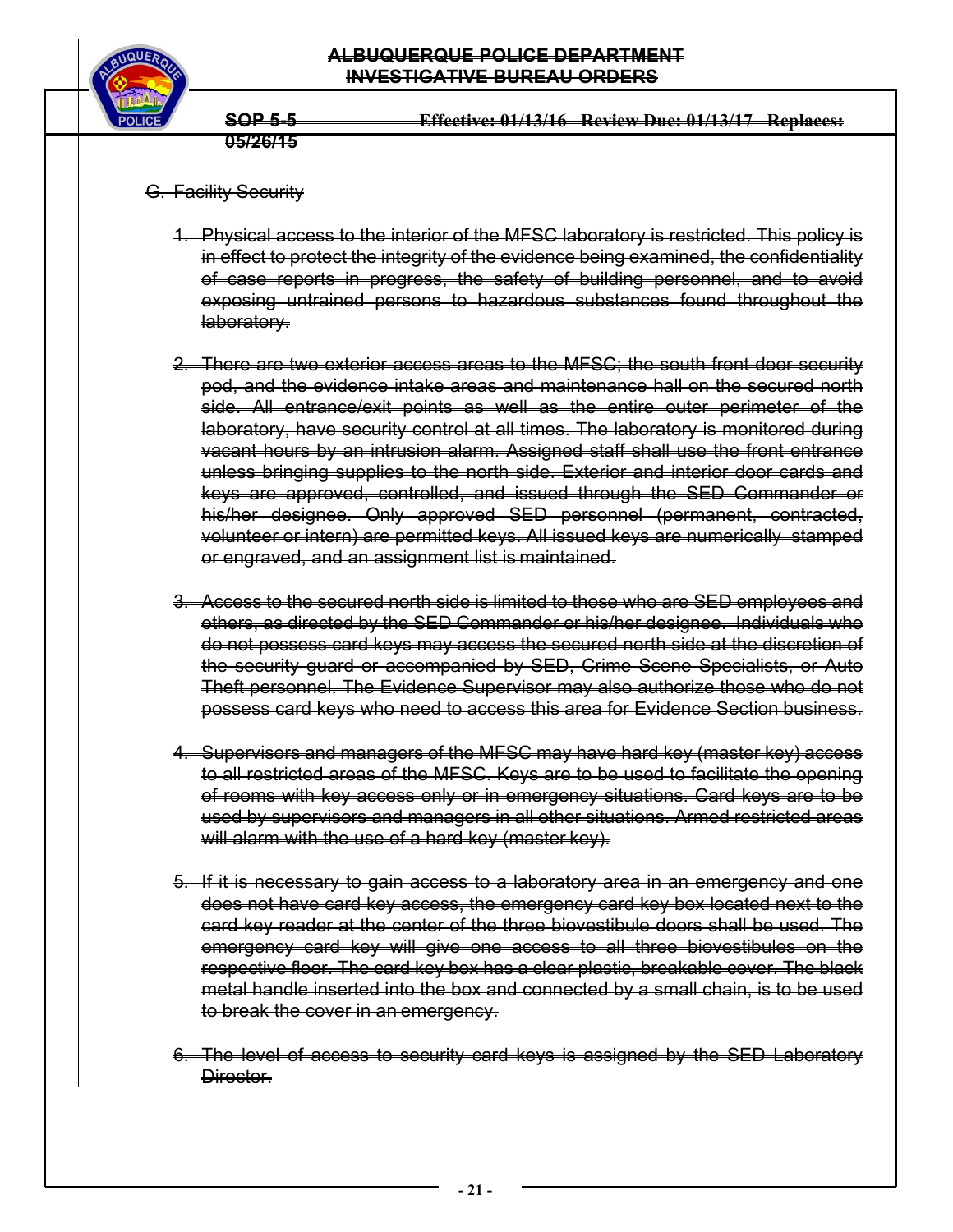## **ALBUQUERQUE POLICE DEPARTMENT INVESTIGATIVE BUREAU ORDERS**



**SOP 5-5 Effective: 01/13/16 Review Due: 01/13/17 Replaces: 05/26/15** 

- 7. Individuals other than SED personnel, (whether employees of APD or not), must pass through the security pod and be escorted into restricted areas by the employee with whom they have business (or a designee). Once inside the restricted areas of the MFSC, these individuals must remain in the presence of the employee who escorted them (or with another designated employee). In general, no member of the public is permitted to enter the MFSC restricted areas (Evidence, ID, and Laboratory), unless approved prior to the visit, for reasons stated in A.
- 8. All staff members of the SED are responsible for contributing to the physical security of the building. Doors shall not be propped open in restricted areas at any time. Unidentified persons in any area without an escort should be immediately escorted to their destination or out of restricted areas to security.
- 9. When an SED staff member's assignment is terminated, all of his/her keys/cards will be turned into the SED Commander or his/her designee before the end of his/her last day of assignment.
- 10. In the event that a SED staff member loses his/her card key, the lost key will be reported immediately to an SED supervisor. The supervisor shall inform the SED Commander or designee, and the lost key will be removed from the computer system as soon possible. If a hard key is lost or found, it must be reported immediately to an SED supervisor. The area(s) to be re-keyed shall be at the discretion of management. Any other lost interior keys such as storage cabinets must be reported to an SED supervisor without delay, and a decision on re-keying will be made.
- 11. The SED Commander or his/her designee may allow public area access to individuals who are contracted by the City to maintain or service the facility and who have passed background checks; or at his/her discretion for inspection and/or construction projects. These individuals must be accompanied by a SED employee if accessing any restricted area within the MFSC.

#### H. Tours

- 1.A. SED allows for laboratory tours of a limited nature where reasonable and appropriate, and subject to proper request, approval, and notification.
- 2. Tours for groups less than high school age are not conducted. There may be exceptional circumstances at the discretion of the SED Laboratory Director.
- 3. Requests should be made a minimum of 24 hours in advance.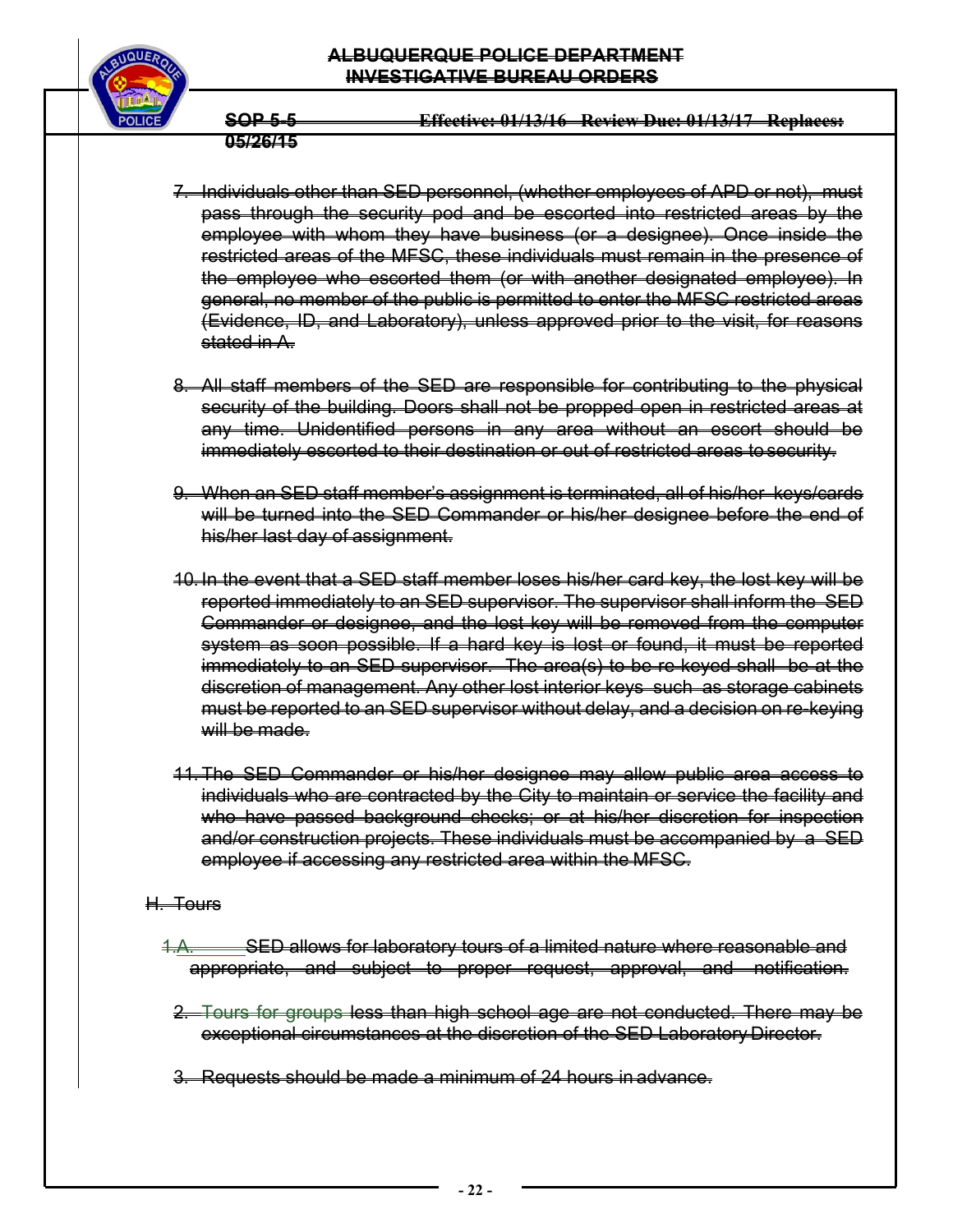## **ALBUQUERQUE POLICE DEPARTMENT INVESTIGATIVE BUREAU ORDERS**



**SOP 5-5 Effective: 01/13/16 Review Due: 01/13/17 Replaces: 05/26/15** 

4. It will be the responsibility of the designee to evaluate the appropriateness of each group requesting a tour. Areas to consider may include: age, academic necessity, ability to understand and appreciate material presented, and previous experiences with the requesting group. The designee is also responsible for coordination with and advance notification of an employee from the SED who will conduct the tour.

- 5.1. Upon authorization of a tour, the assigned employee from the SED who will conduct the tour is to be informed. It will be the responsibility of that person to conduct or otherwise arrange the video presentation and discussion for the tour.
- 6. Tour groups will be limited to 25 persons.
	- 7.1. Laboratory tours are limited to a video presentation and discussion in the MFSC conference room.
- 8. Tours may view working laboratory areas through observation windows. No one is permitted in work areas without the Unit Supervisor's or SED Commander or SED Laboratory Director's approval.
- 9. Tours and Observation by Outside Experts
	- a. Tours beyond the scope of those permitted under the "General Tour Policy" will not be authorized.
	- b. Observation by outside experts will be done only through a court order.
	- c. Outside experts will not be permitted to use any APD equipment or APD facility to conduct their own examinations. Equipment purchased by the City is for use by City employees. Outside experts do not have the appropriate training or legitimate claim to use City property.

# **EXECTE:** Evidence Handling by CSSs and MCST Personnel

1. Evidence should be stored in the Evidence Section when not being examined. Exceptions are noted in discipline procedures manuals and may include: test fires, and photographic negatives. Each of the previously mentioned items may be stored in the respective discipline laboratory area, as described in the discipline procedures manuals.

# <del>2.</del>A. Preliminary Measures

# 1. A CSS or MCST detective shall:

a. Before disturbing items of evidence at a crime scene, ensure the scene should beis properly photographed, including the use of indicator cards and scales when appropriate. Measurements are taken that permit the item to be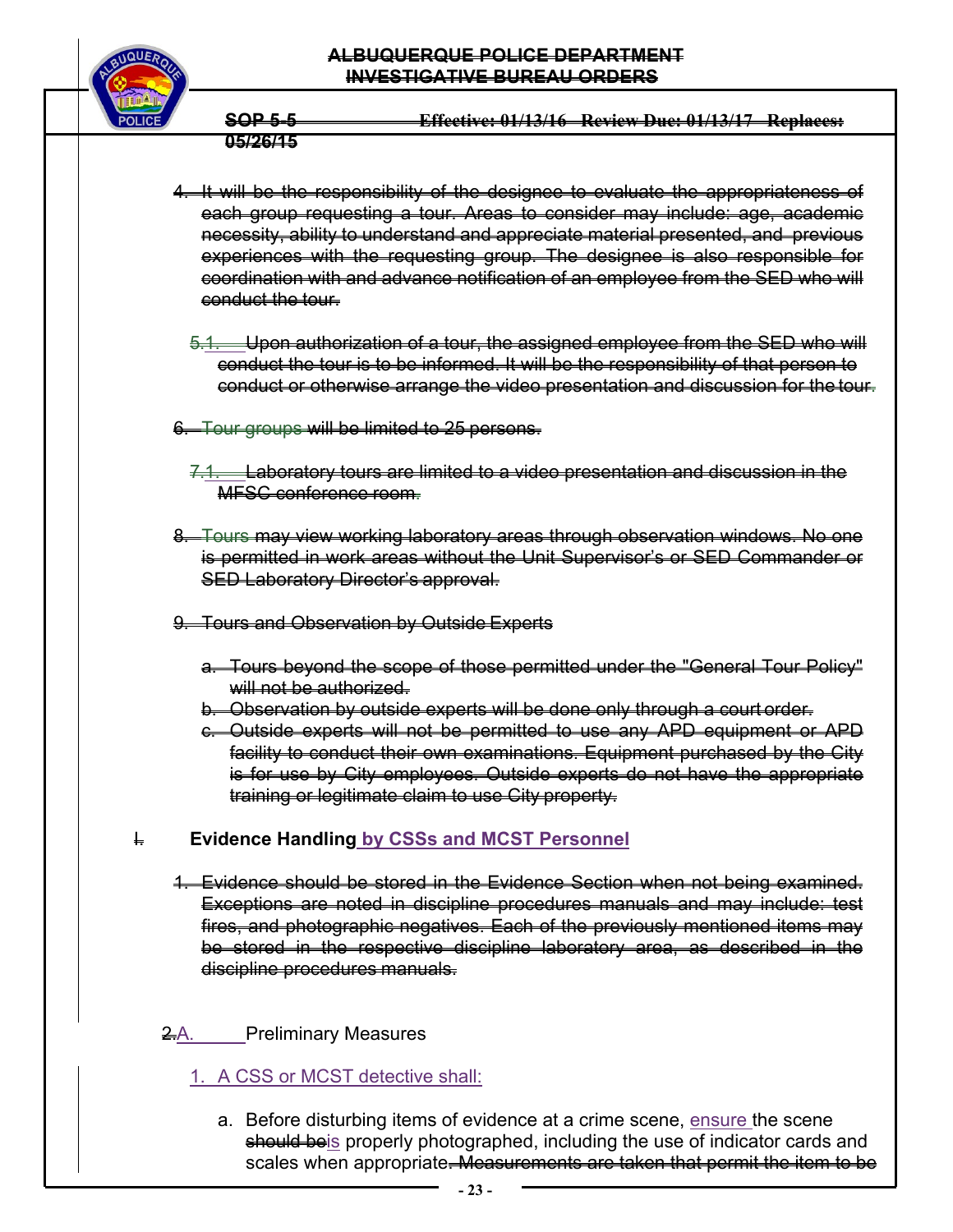accurately located in either a reconstruction or in a crime scene diagram. The item should be depicted in its proper place on the rough sketch or within a point cloud of the scene.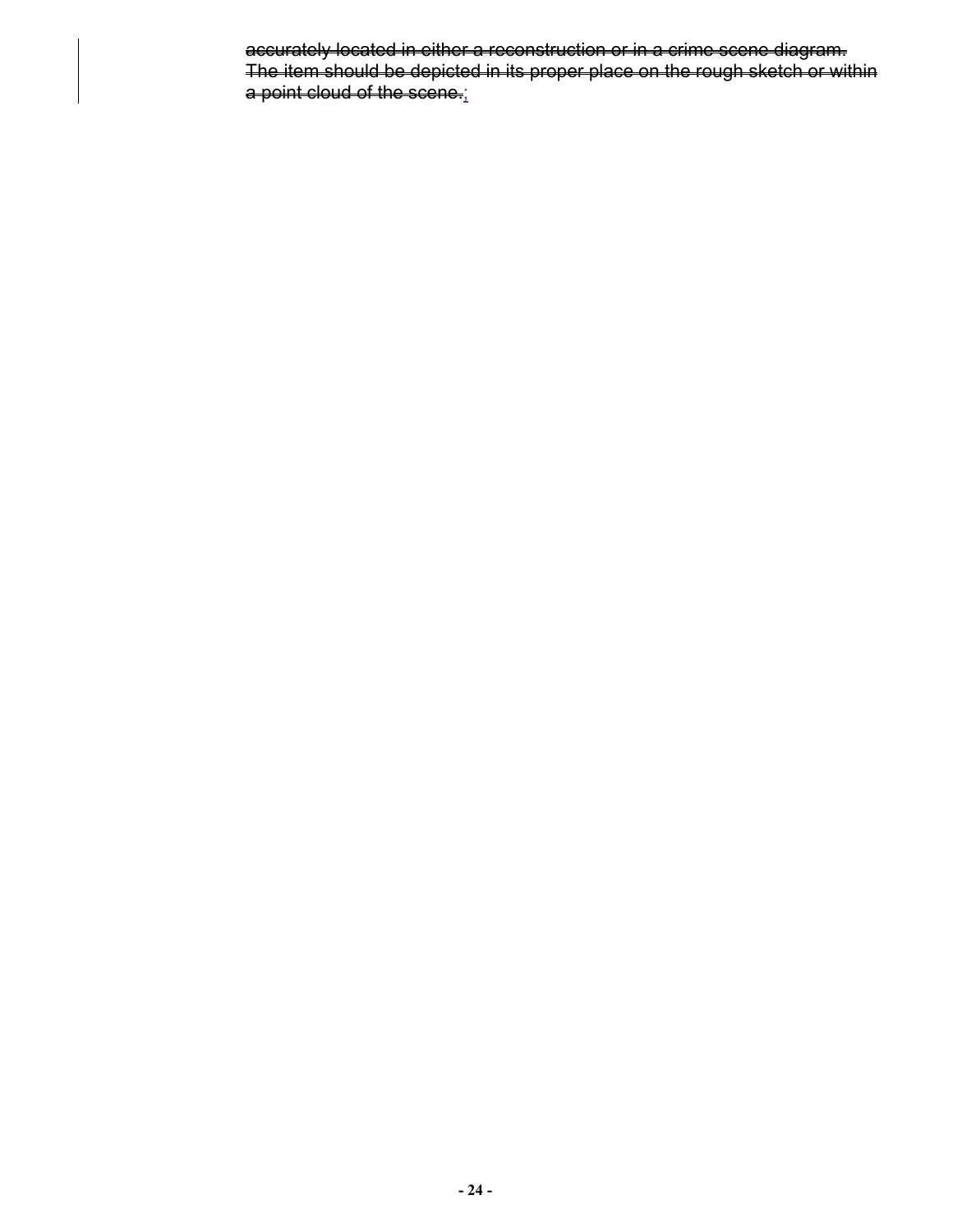

### b. In most instances, collect all of the evidence will be collected.

- i. In some cases, such as pools of blood or paint from a wall, the CSS or MCST detective shall collect only carefully selected specimens-need be taken.
- **b.ii.** When specimens are taken, the investigator shouldevidence is collected, the CSS or MCST detective shall document the reasons why only that which was collected are it is needed to establish the facts of the case.
- c. As it is often crucial to have Collect comparison standards such as hairs, tools, and paint, appropriate materials will be collected from known sources whenever possible. As much of the evidence entering the SED is collected without SED control, SED personnel performing such analysis will request known standards when necessary.; and
- d. The Properly document collected evidence must be properly documented in the report, in their Uniform Incident Report on the evidence label (tag), and on the evidence container (e.g., heat-sealsealed bag, paper bag, envelope, etc.). Documentation includes the date, time.), consistent with SOP Submission of Evidence, Confiscated Property, and place the item was found, the name (or traceable number) of the investigator collecting it, and a sufficient description of the item. When the item is contained in a bag, the bag should be sealed, and the collecting officer should initial and date the seal. If the container is opened at a later time for scientific examination, it should be opened at a location other than any existing seals to maintain such seals. The examiner should re-seal the item when the examination is complete, putting his/her initials and date across the new seal.Found Items.
- e. All evidence will be packaged in appropriate containers (with the exception of #6 below) and secured to prevent access to the contents. Paper bags and other containers that cannot be heat-sealed will be sealed with tamperevident seals (latents are an exception; moisture seal with initials across the seal are acceptable when receiving latent packets). Staples are not to be used in lieu of tamper-evident seals, but may be used in addition to applying a proper seal. Initials and date should be placed across the seal.

# <del>3.</del>B.\_\_\_\_\_Drying Evidence

- **a. Wet**A CSS or MSCT detective shall ensure that wet or bloody evidence that has been collected from crime scenes, or received from the Office of the Medical Investigator (OMI) will beis thoroughly dried and packaged in paper bags.
	- i. Clean all surfaces of the hood or locker with a 1% (minimum) bleach solution.
	- i. Lay clean butcher paper on the floor of the hood or locker.
	- $\ddot{\textbf{u}}$ . Hang the items such that they do not make contact with each other.
	- iv. Clothing evidence collected from different subjects must be dried in different hoods or lockers.
	- v. General evidence items will also be positioned or protected so that the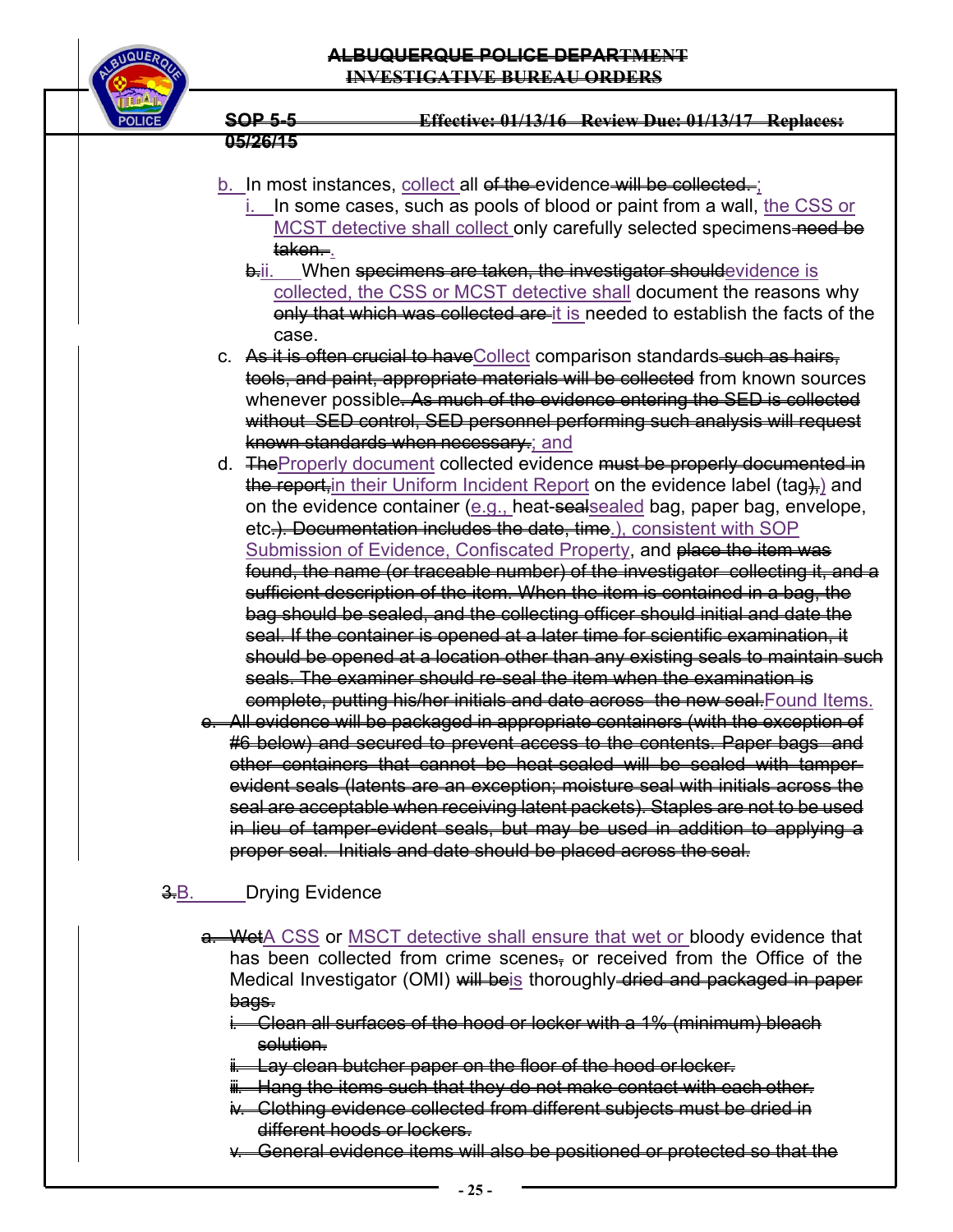items do not come into contact with each other.

**.** Lockers and hoods will be locked by the investigator. Place the items in the hood/locker to dry. The key to the lock will be the only key for that hood/locker and will be maintained by the investigator having the items to dry.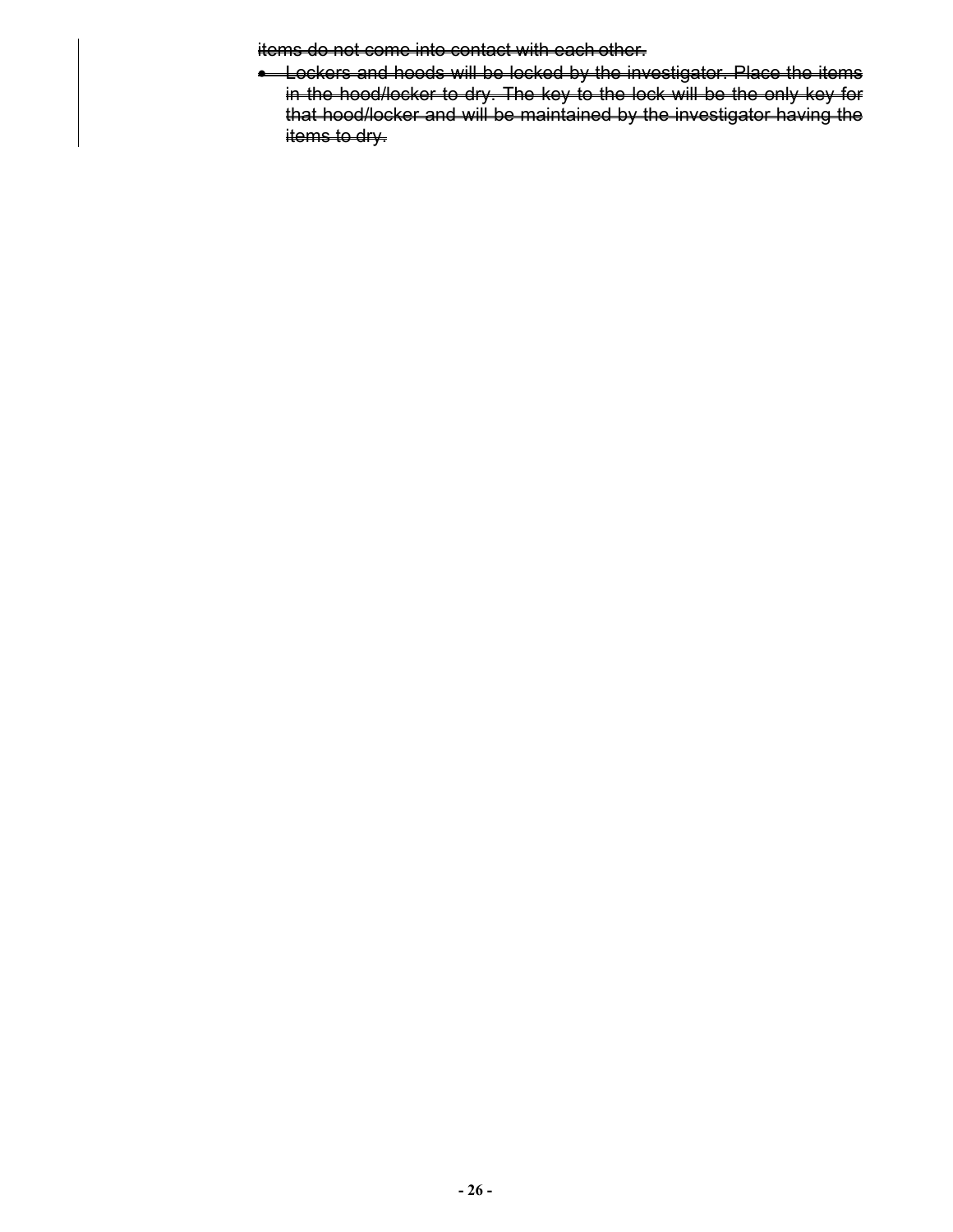## **ALBUQUERQUE POLICE DEPARTMENT INVESTIGATIVE BUREAU ORDERS**



**SOP 5-5 Effective: 01/13/16 Review Due: 01/13/17 Replaces:** 

# **05/26/15**

- A hood/locker log sheet or log board will be filled out to include the case number and name of the investigator.
- vi. Following removal of evidence, the butcher paper will be removed. Either fold the butcher paper in on itself and package the paper in a separate container (trace evidence) or empty the contents of the butcher paper into a separate container, labeling it as trace evidence. Clean all surfaces of the hood or locker used for drying with a 1% bleach solution.
- vii. \*\* An approximate 1% bleach solution is used to decontaminate and render harmless potential pathogens. 1% is a minimum concentration. Concentrations may be as high as (but should not exceed) approximately 10% to reduce the caustic effects on equipment, tools, and surfaces. Metal surfaces should be rinsed afterward with water and possibly a water displacing liquid for preservation.
- b. Analyses will not be performed on dried bloody evidence until the evidence has been in a dried state for a minimum of five days, except under unusual circumstances.

# 4.A. Packaging Evidence

- a.1. Items of evidence should be placed in a clear plastic container when possible to prevent contamination and to permit visual identification. Items which have been wet or bloody will be dried and stored in paper bags or paper envelopes to avoid possible detrimental biological changes.
- 2. A CSS or MCST detective shall not package bloody or wet evidence until the evidence has been in a drying cabinet for a minimum of five (5) days.

# C. Packaging Evidence

- 1. A CSS or MCST detective shall:
	- a. When Hemspossible, place items of evidence in a clear plastic container to prevent contamination and to permit visual identification;
	- b. Package items that may be sensitive to static should be packagedelectricity in paper– $\frac{a}{x}$  opposed to plastic<sub></sub> to prevent the build-up of static and possible loss of evidence upon opening.
	- c. Under normal circumstances, Package firearms are to be packaged in a plastic bag<del>. Empty</del>;
		- The CSS or MCST detective shall:
			- 1. Seal empty magazines, sealed in smaller plastic bags, should accompany which shall be accompanied with the firearm with which they were found. Ammunition;
			- 2. Package separately the ammunition, cartridge casings, or projectiles are to be packaged separately. Firearms which;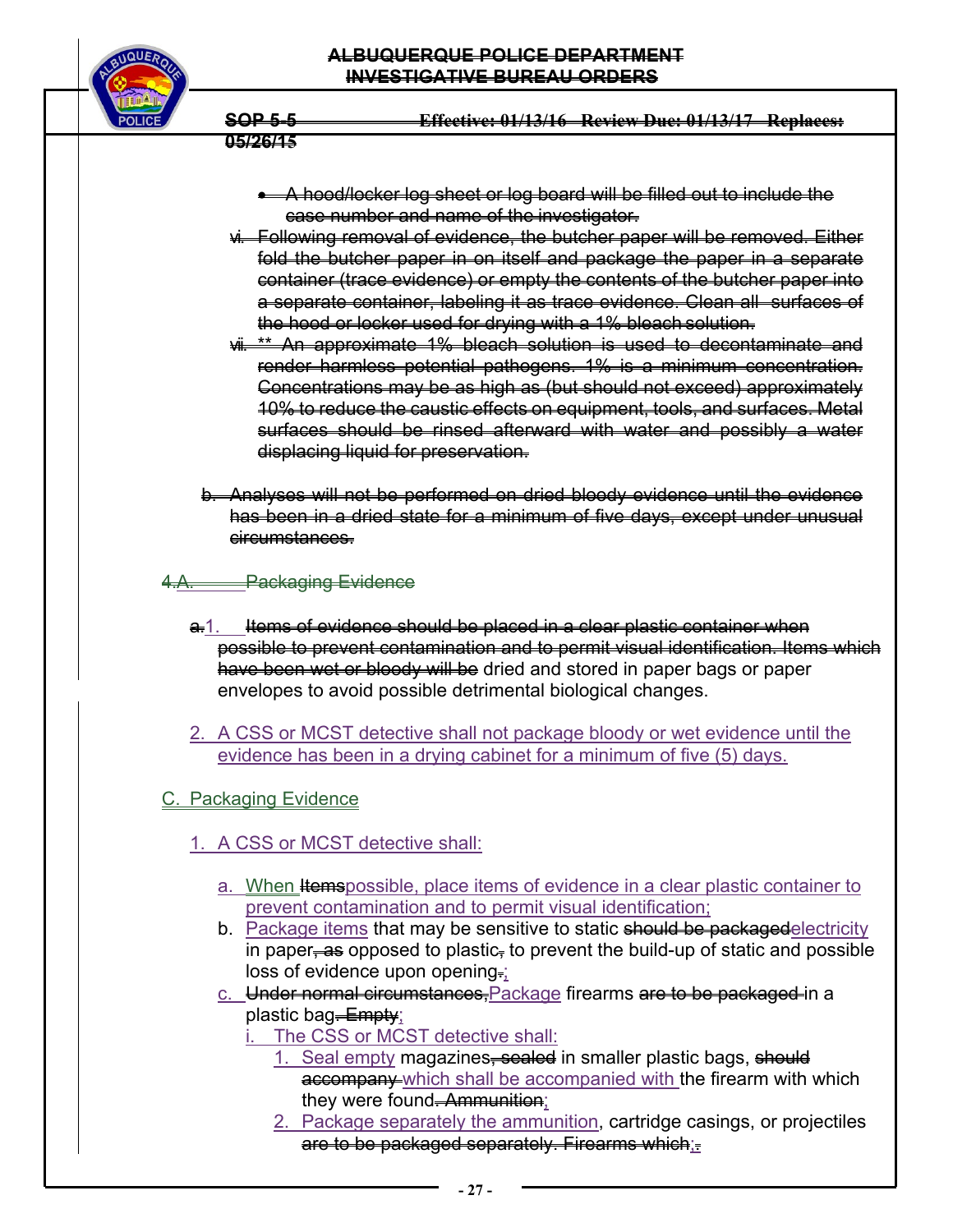- 3. Dry firearms that have been contaminated with biological materials, moisture, etc. must be dried prior to before packaging. Evidence; and
- e.4. Attach evidence stickers must be appropriately attached to the plastic bags appropriately.
- d. Any Label the bag "Latenets" for any item that is to be processed for latent fingerprints should have the bag labeled "Latents," however, a service request must also be submitted to the Latent Fingerprint Group of the Crime Lab.;
- e. EachLabel each item of evidence should be labeled, either on its container or by an attached tag in the case of large items $=$ ;
	- $i.$  The label should include a unique designation ( $APD$ Department or other Gase  $#$ }, case number), coinciding with the item, or assigned to the item in the reportUniform Incident Report and on the crime scene sketch.
	- e.ii. The following lower case letter prefixes are to be used in designating items of evidence as indicated: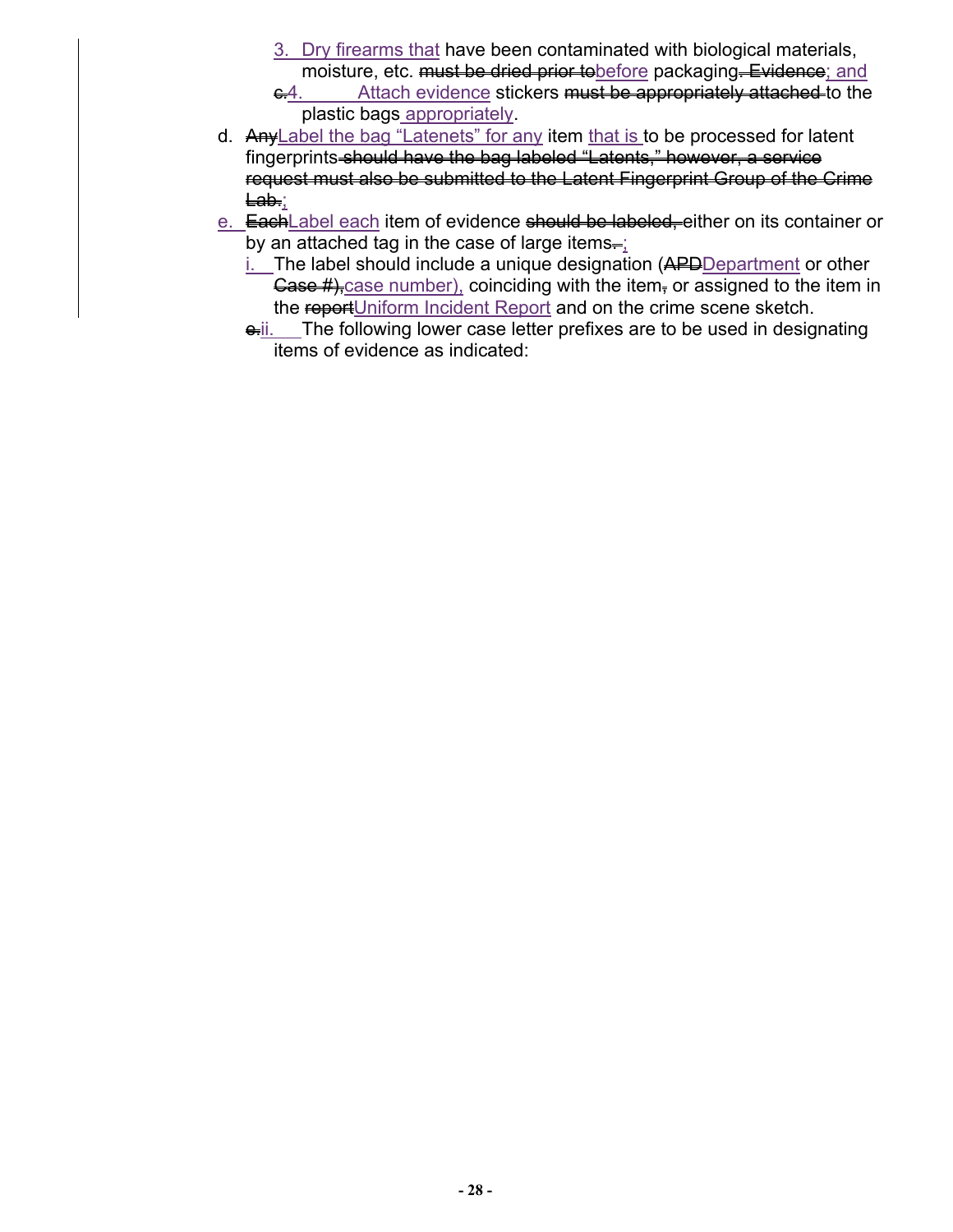

**05/26/15** 

| a            | Ammunition (Cartridge)       |
|--------------|------------------------------|
| b            | <b>Blood</b>                 |
| $\mathbf{C}$ | Cartridge Case               |
| cl           | Clothing                     |
| d            | <b>Documents</b>             |
| f            | Firearms                     |
| g            | Glass                        |
| h            | Hair, fiber or another trace |
|              | Bullet hole (or impact site) |
| k            | Knife                        |
|              | Latent work needed           |
| m            | <b>Miscellaneous</b>         |
| n            | Drugs                        |
| p            | Projectile (Bullet)          |
| S            | <b>DNA Swab</b>              |

- $f$ . Upper case letters of the alphabet are reserved for use as designators on diagrams for measurement points with the exception of except for upper case  $K$ "k" and upper-case Q-uppercase "q".
- g.f. Packaged Seal packaged or repackaged evidence is sealed with a tamper evident seal, which is initialed they shall initial and dated date; and

#### $\overline{a}$ **5.** Promptly tag all Evidence Storage

- l a. Evidence is stored long term within the Evidence Section. This is a restricted facility to which only Evidence personnel have access. Items may be checked out by examiners, officers, and detectives as the need arises.
- b. Evidence may be stored short term within the limited access laboratory or working areas. In general, evidence is stored under these conditions while examinations are being performed on the items. Once transported, evidence is to remain in the laboratory areas, with the exception of latent fingerprint lifts or similar evidence, and photographs.
- l 6. Evidence Reporting

l

- a. Investigators should assess the case and the evidence for input concerning which examinations should be conducted on each item of evidence. This assessment should be communicated to the requestor of the examination, as well as to the DA and any other involved investigators.
- $\theta$ -g. It is desirable that as few persons be involved in the handling of items of evidence as possible. Careful records must be kept that document the chain of custody for each item. All evidentiary items should be tagged into the Evidence Section promptly evidence after the collection or examination process is complete.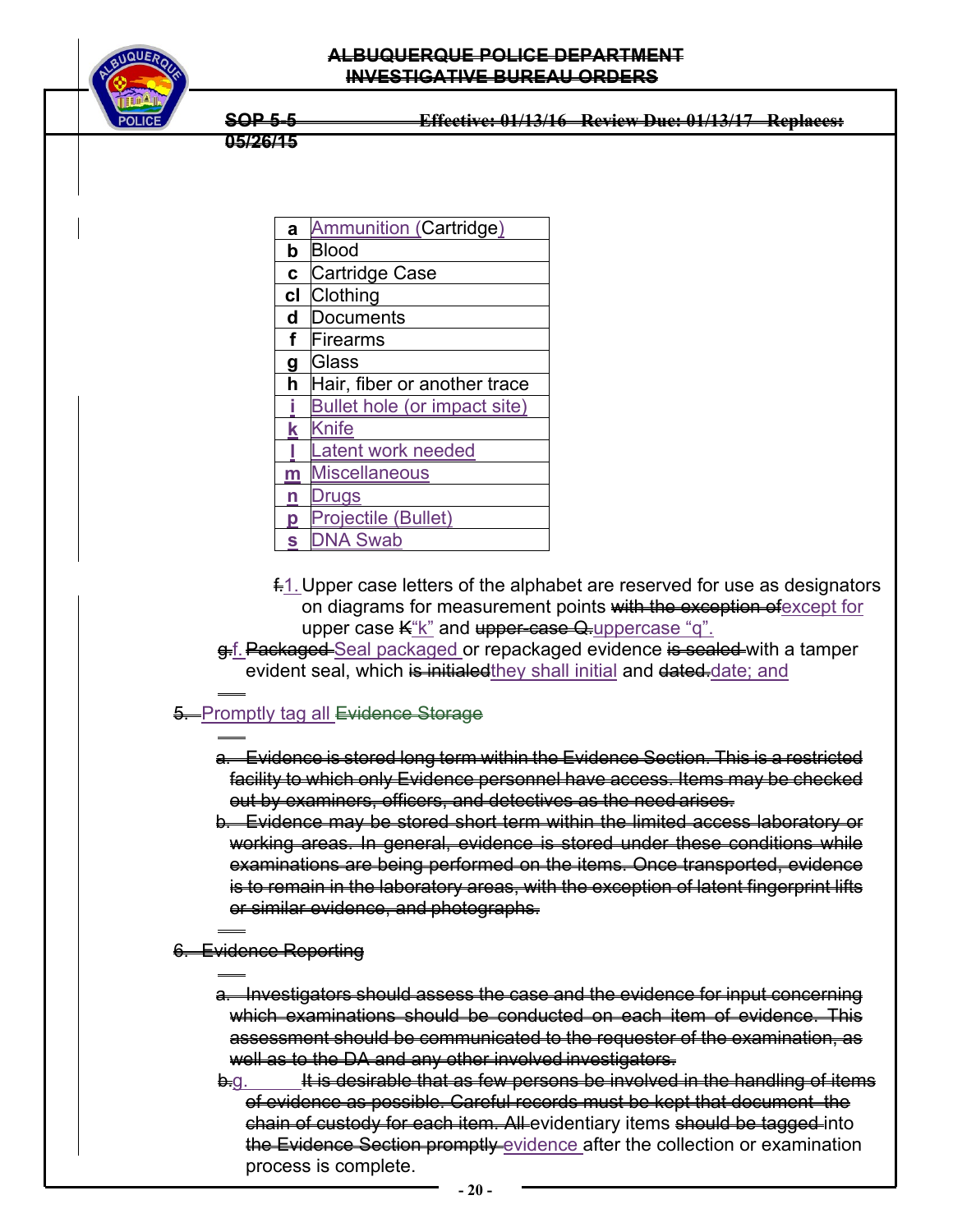# D. Evidence Storage

## 7.1. Evidence from Outside Agencies/Disposition Unit personnel shall:

 On occasion, requests are received from other law enforcement departments, governmental agencies, or the military to examine evidence. Evidence may be received by mail or delivered in person to the examiner, following standard chain of custody procedures. The evidence will be stored in the laboratory area. A report does not have to be released until the submitting agency has picked up its evidence.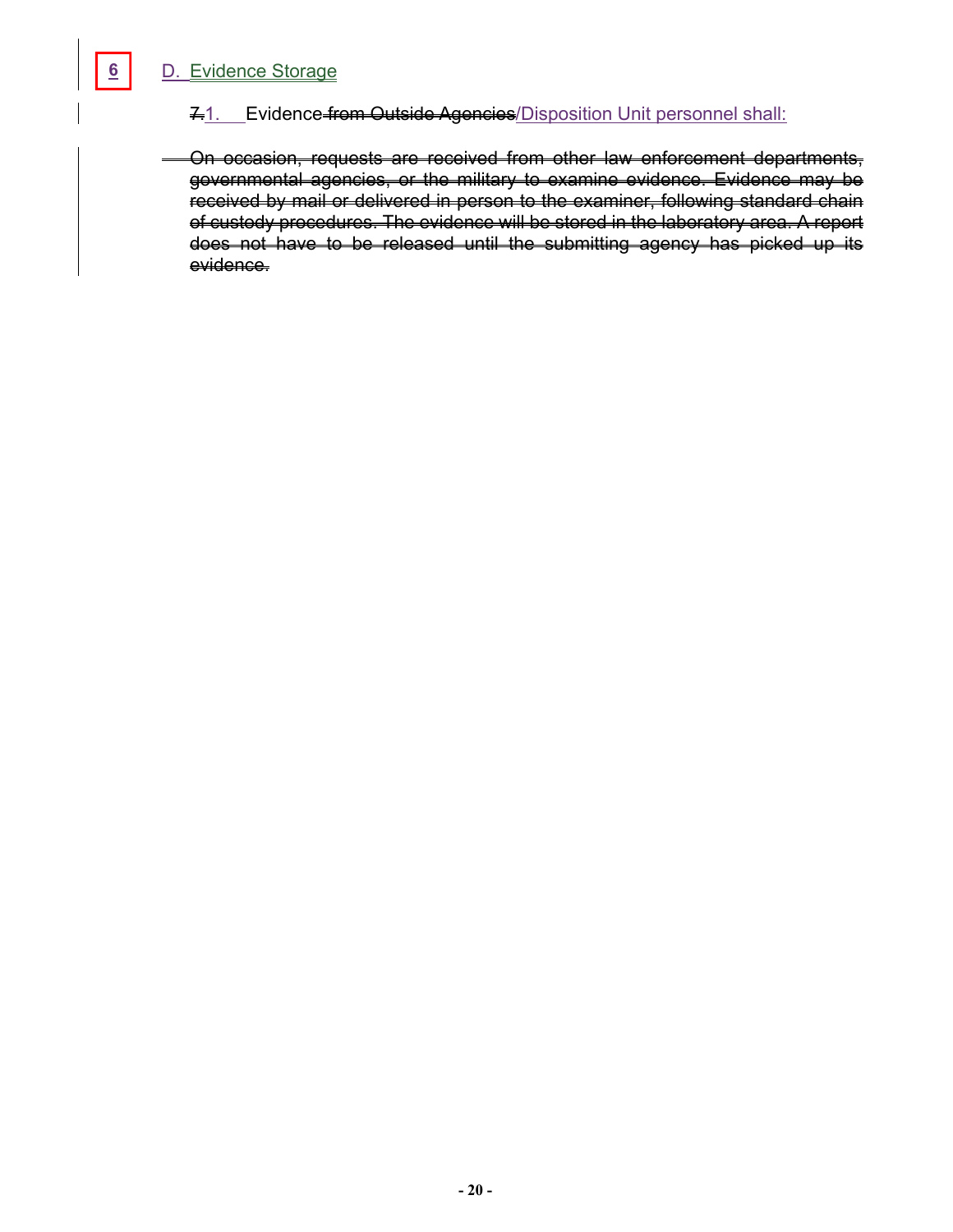#### **ALBUQUERQUE POLICE DEPARTMENT INVESTIGATIVE BUREAU ORDERS**

 **SOP 5-5 Effective: 01/13/16 Review Due: 01/13/17 Replaces:** 

**05/26/15** 

l

l

D.

#### a. Store evidence on a long-term basis; and

- 8.b. Only have access to the Evidence to Outside Agencies/Disposition Unit.
- a. On occasion, it is necessary to send evidence to other agencies or laboratories. Prior to sending the evidence, the SED Laboratory Director or designee may be notified and written or telephonic approval will be obtained from an agent of the courts, if appropriate. Evidence will be sent to another laboratory for re-analysis only upon court order. The written approval and/or court order will be filed in the case file.
- b. The evidence will be packaged securely, with appropriate preservation and safety precautions, and sealed to prevent tampering.
- c.A Service Request Form (to document chain of custody) or another equivalent form will be filled out. The original form will be filed in the case file after the appropriate APD personnel completes the form. A copy of the form will be packed with the evidence and sent to the outside agency, with instructions for completing the form. When the evidence is mailed, it will be sent by certified, return receipt requested, restricted mail. The purpose is to have the evidence delivered only to the person for whom it was intended and to have a record of the delivery for the case file.
- d. If evidence is transferred in person, a Service Request Form or other equivalent form is filled out (for chain of custody), and accompanies the evidence for original signatures of the receiver and sender. The form is immediately returned to the SED and filed in the case file.
- e. The shipping of firearms will follow Federal Rules and Regulations meaning that firearms may only be shipped to:
	- **Law enforcement agencies**
	- ii. Persons possessing Federal Firearms Licenses (FFL). A copy of the FFL with an original signature must be obtained at the Crime Lab prior to shipping.

9. Evidence and Quality Control

i. The MFSC frequently receives items of evidence from investigating officers and from Crime Scene Specialists. On occasion, the evidence may appear to have been improperly packaged. The evidence technician will collect the evidence from the secondary site (substation) and bring it to the main Evidence Room. A notice will be left for the primary officer to come to Evidence and correct the discrepancy. Rejected evidence will not be left for correction at the collection site. If the problem is not corrected, or if recurrent problems with a particular officer's evidence packaging continues, his/her immediate supervisor will be contacted to resolve the matter. An officer not responding after 20 days may be removed from the OIM and required to tag all evidence at the MFSCEvidence/Disposition Unit<sub>.</sub>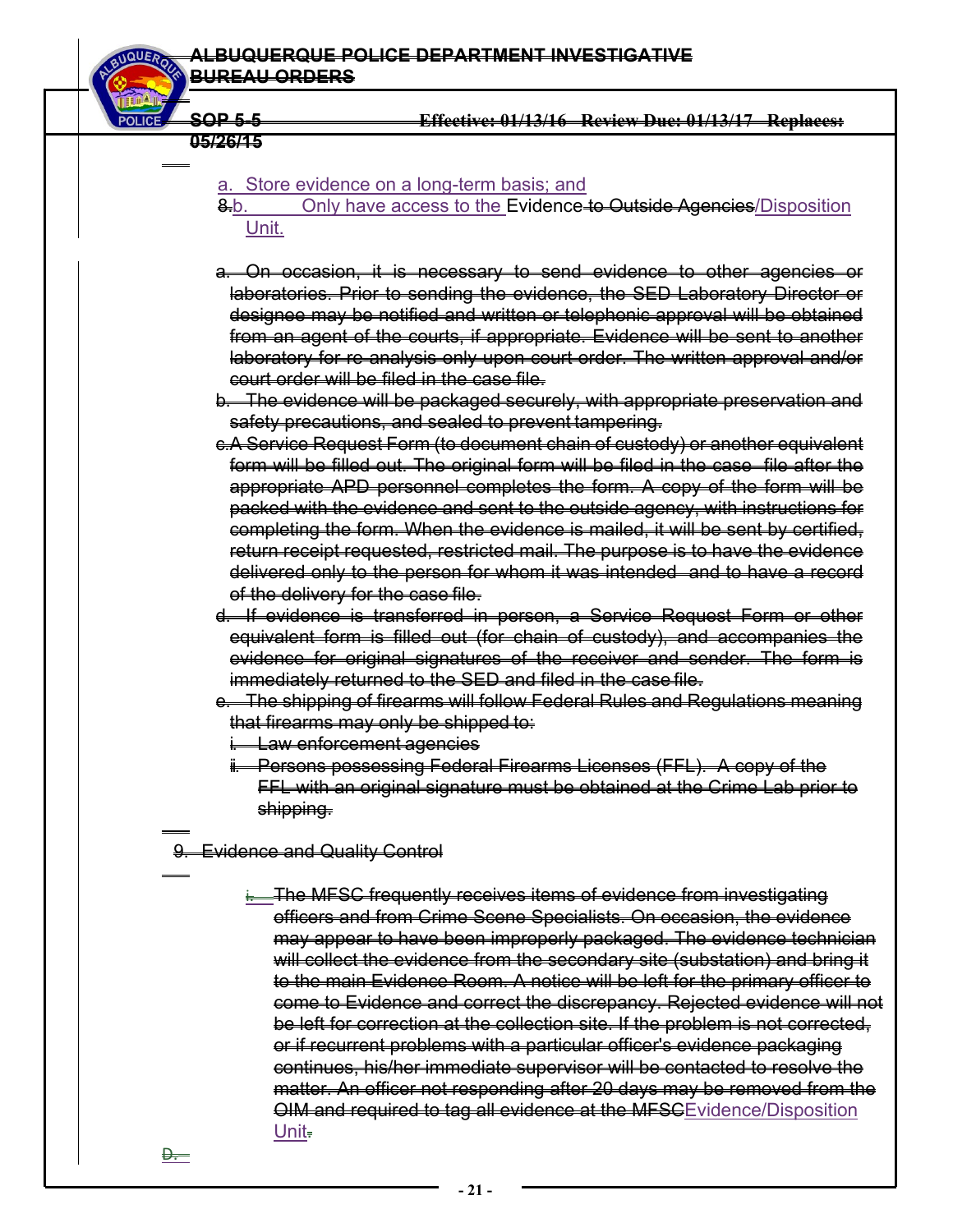## 10. Chain of Custody

 $\overline{a}$ 

- 2. When SED personnel store evidence on a short-term basis within the limited access laboratory or working areas.
	- a. Examiners, officers, and detectives may check-out items as the need arises.
	- b. Once checked-out from the Evidence/Disposition Unit, Department personnel shall not remove evidence from the Evidence Section, both MFSC, with the Detective exception of latent fingerprint lifts or Scientistsimilar evidence, and photographs.
- E. Evidence Service Request Triage Process
	- 1. The MCST detective shall:
		- a. Assess the evidence in a case;
		- b. Contact the investigative case agent to determine what evidence should have a service request submitted; and
		- c. Present the evidence in a case to the forensic scientists in the service request triage meeting.
			- i. Triage personnel shall determine whether and how the evidence can be processed by the forensic scientists.
- F. Chain of Custody of Evidence
	- 1. Department personnel shall ensure that the minimum amount of employees are involved in the handling of evidence.
	- 2. Department personnel shall carefully the chain of custody for each evidentiary item.
		- a. The willchain of custody shall be filed in the case file.
	- $\frac{1}{2}$ 3. When Scientific Evidence Section personnel remove evidence from the MFSC, the detective or MFSC forensic scientist and Evidence/Disposition Unit personnel shall appropriately document the transfer. Chain of custody documentation will be filed in the case file.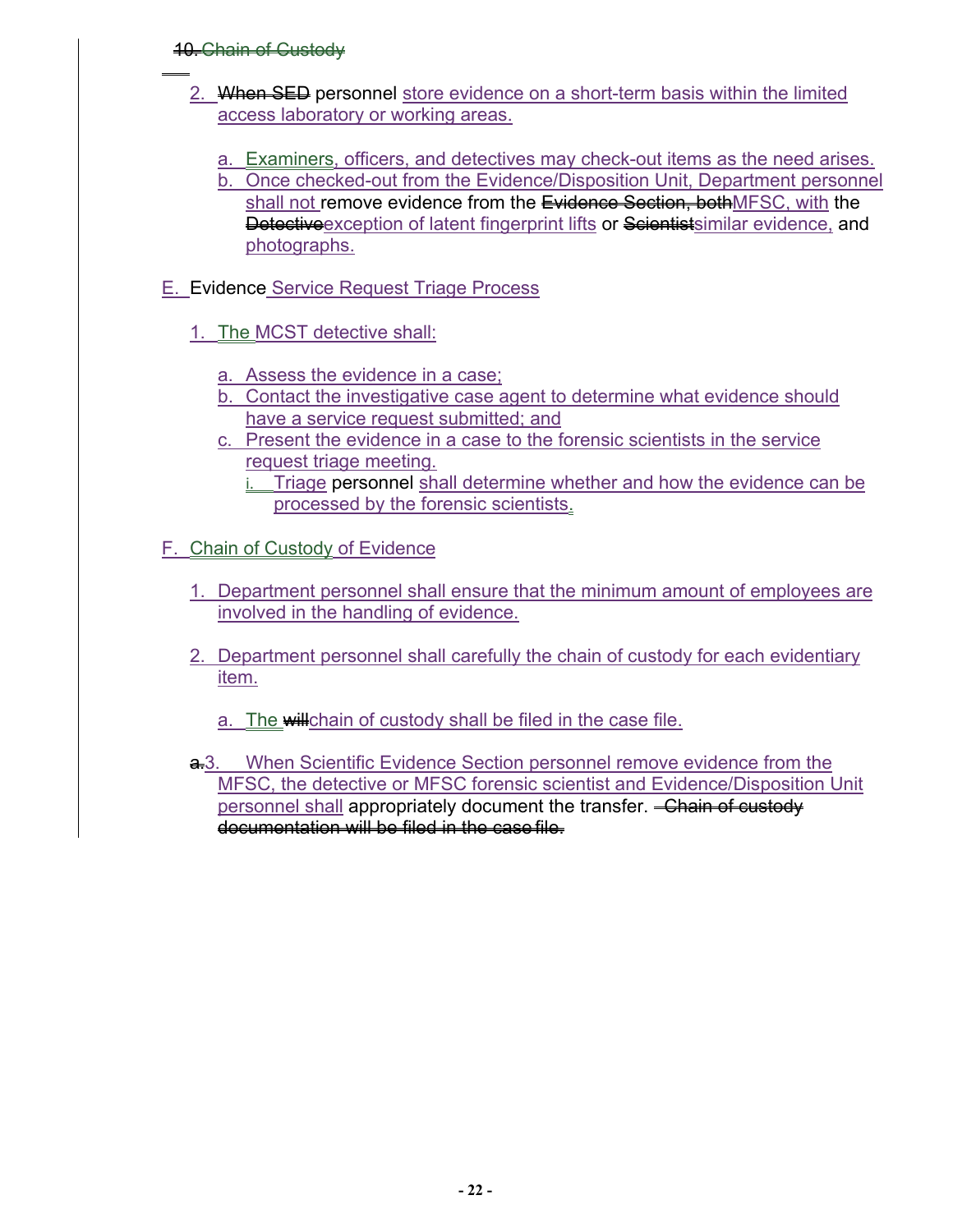## **ALBUQUERQUE POLICE DEPARTMENT INVESTIGATIVE BUREAU ORDERS**



**SOP 5-5 Effective: 01/13/16 Review Due: 01/13/17 Replaces: 05/26/15** 

b. When evidence is transferred from one examiner to another within the Crime Lab, the chain of custody portion of the Service Request Form or equivalent will be completed. A copy of the chain of custody form will be filed with both the receiving and transferring examiner's files. In the case of latent print verifications, the verifier does not need to keep a copy of the chain of custody documentation.

c. When evidence is received from an outside agency by mail, SED personnel will provide documentation on the chain of custody portion of the Service Request Form. The form will be retained in the case file.

## Biological Fluids and Hair

44.G. DNA Standards

- 1. Body standards will be collected only if Department personnel certified to collect buccal swabs shall only do so when they are accompanied by one (1) of the following authorizing documents:
	- a. Court **Order**, order;
	- b. Search Warrant, warrant; or
	- c. Permission to Search. Asearch.
		- $i.$  Case agent shall keep a copy of the document will be kept in the case file. An
	- d. Department personnel shall make an appointment should be made for the collection of the standards.
	- e. Unless accompanied by a corrections officer or detective, the case agent shall verify the identity of the individual providing the DNA standard-should be verified (, such as the individual's driver's license, date of birth, or social security number, etc.).
- 2. DNA Unit personnel shall only accept a buccal swab for DNA evidence collection.
- 3. The personcase agent who collects the DNA standard(s) will shall note the following on the authorizing document: case
	- a. Case number<del>, date</del>;
	- b. Date and time the standard was collected<del>, verification</del>;
	- a.c. Verification of identity (if needed) and who collected the standard. A copy of the document will be kept in the case file.); and
	- d. The dried saliva Who collected the standard will be packaged, sealed.
- 4. Department personnel shall package, seal, and tagged into the Evidence Section bytag the individual who collected them (unless transferring to the case working analyst). DNA standard into evidence.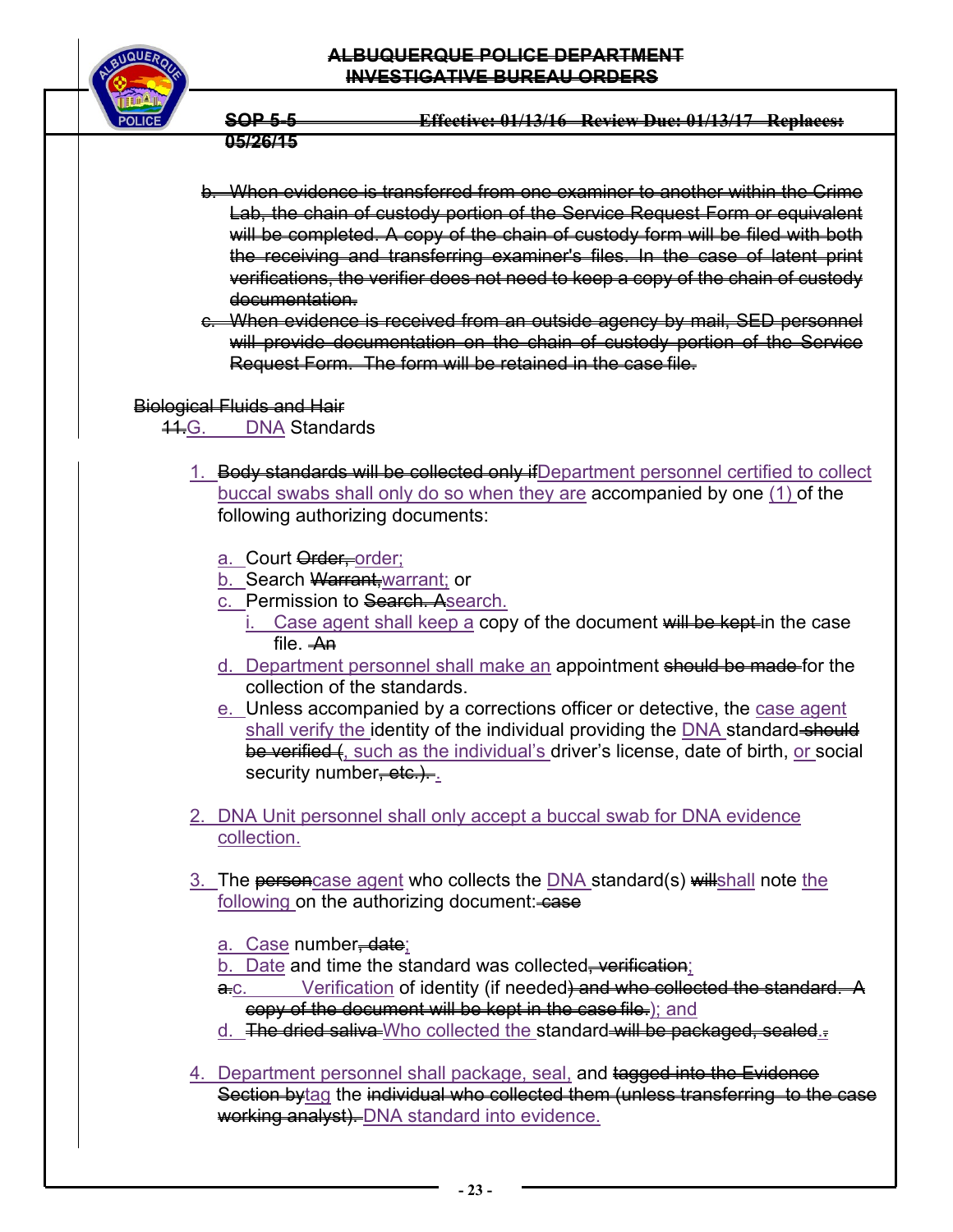- **b.**5. The resulting chain of custody willdocumentation shall be filed in the case file.
	- c. Blood standards are generally not collected. If a Court Order or Search Warrant is received designating blood, the document, and subsequent collection should not be completed. The investigator or District Attorney should be contacted. A new Court Order or Search Warrant should be requested designating the collection of saliva standard in lieu of blood. In the alternative, the individual can be asked if they are willing to sign a Permission to Search form for the collection of a saliva standard instead.
- 42.H. Sexual Assault Evidence Kits (SAEK)
	- 1. A Sexual Assault Nurse Examiner (SANE) collects, tags, and stores SAEKs at the Family Advocacy Center (FAC) evidence collection lockers.
		- a.—An SANE nurses collect the evidence for and transport all SAEK directly to the Evidence Section. Urine samples associated with reported cases collected during a sexual assault examination will be picked up from the evidence collection area at the Family Advocacy Center (FAC) by the Sex Crimes Sgt or other designated Sex Crimes staff member, and transported directly to Scientific Laboratory Division (SLD).
		- a. Evidence Technician shall pick up the tagged SAEK from the FAC during normal business hours and transport them to the MFSC where they shall be stored until processing.
		- b. When the Department receives a SAEK in connection with the investigation of a criminal case, the Department must submit evidence from the case within ten (10) business days of receipt of a forensic laboratory or a laboratory approved and designated by the Chief of Police, consistent with City of Albuquerque Code of Resolutions, § 3-11-6.
	- <del>b.</del>2. The Evidence and Disposition Unit personnel shall destroy a **SAEK** on a nonreported cases will be destroyed percase, consistent with the APD and SANE Unit Memorandum of Understanding (MOU after one year) between the Department and SANEs two (2) years from the original collection date, unless the reporting status changes. The reporting status change will be the responsibility of the Sex Crimes Sergeant.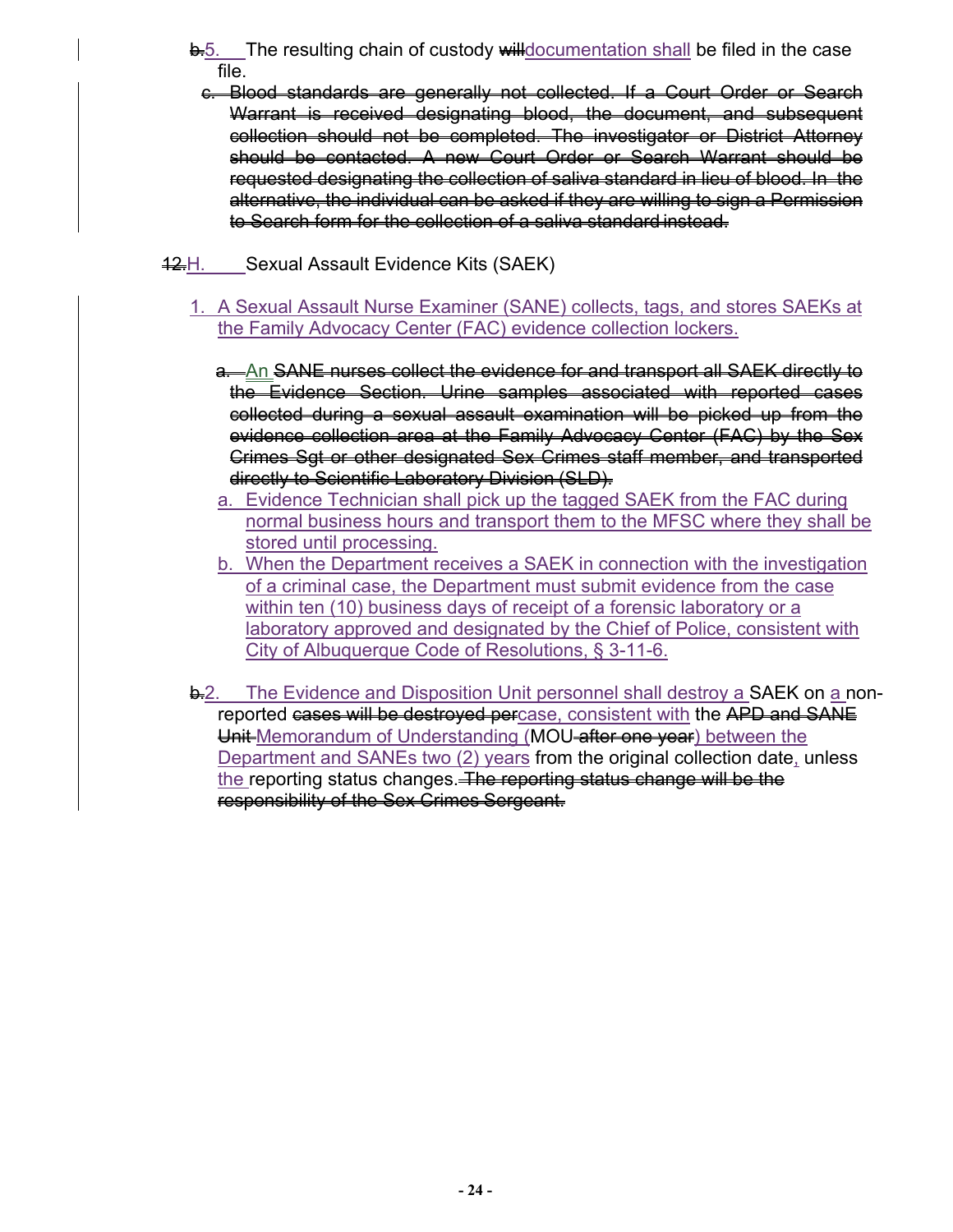

2. The Evidence from the Office of the Medical Investigator

╅╅╧

KK. When evidence is received from the Office of the Medical Investigator (OMI), personnel will ensure the evidence is listed in the chain of custody portion of the Service Request Form. A signature is needed from the individual the evidence is received from (OMI personnel). A copy of the OMI receipt must accompany the Service Request Form. These forms will be retained in the case file.

LL.

1. Evidence for Examination

## A. and Disposition Unit

- i. Examiners shall not accept evidence from the Evidence Section that is not properly sealed. Since evidence is not always packaged by SED personnel, keep a proper seal is defined as a heat seal or other tamper-evident seal with, at a minimum, initials across the seal. Exceptions may be madeSAEK on a case-by- case basis by the Unit Supervisor (or Technical Leader, as appropriate) and will be documented in the case file.
- ii. When evidence is examined in the laboratory by an examiner, (whether it is received from the Evidence Section or directly from a Detective) each individual item of evidence is marked with a unique identifier (i.e. barcode, barcode and item designator or case number and item designator), whenever practical. The individual item of evidence must also be identifiable to the examiner. This will be accomplished by the examiner placing his/her initials on the individual item of evidence. If the item of evidence does not lend itself to being marked, the container shall be marked with a unique identifier and initials.
- iii. Following the examination, the evidence is packaged and sealed with a tamper evident seal, with initials and date across the seal. The initials and date on seals from persons having prior access to the evidence should be maintained intact whenever possible. If it is not possible, the seal will be packaged with the evidence when the evidence is re-packaged. If additional evidence marking procedures are required by a discipline, those procedures can be found in the discipline's procedures manual(s).

#### MM.

**Latent Fingerprint Analysis Group – Human Identification Unit** 

NN.

- 1. The Latent Fingerprint Analysis Group processes, examines and compares latent/patent and inked fingerprints.
- $\Theta$ 
	- i. Examination of incoming latent cases includes:
		- 1. Pickup of latent cases and service requests
		- 2. Standards examination to determine the workability of a specific latent
		- 3. Preparation of a report of results
		- 4. Review and agreement of results, reports, and notes by another competent fingerprint examiner as outlined in the Latent Fingerprint Unit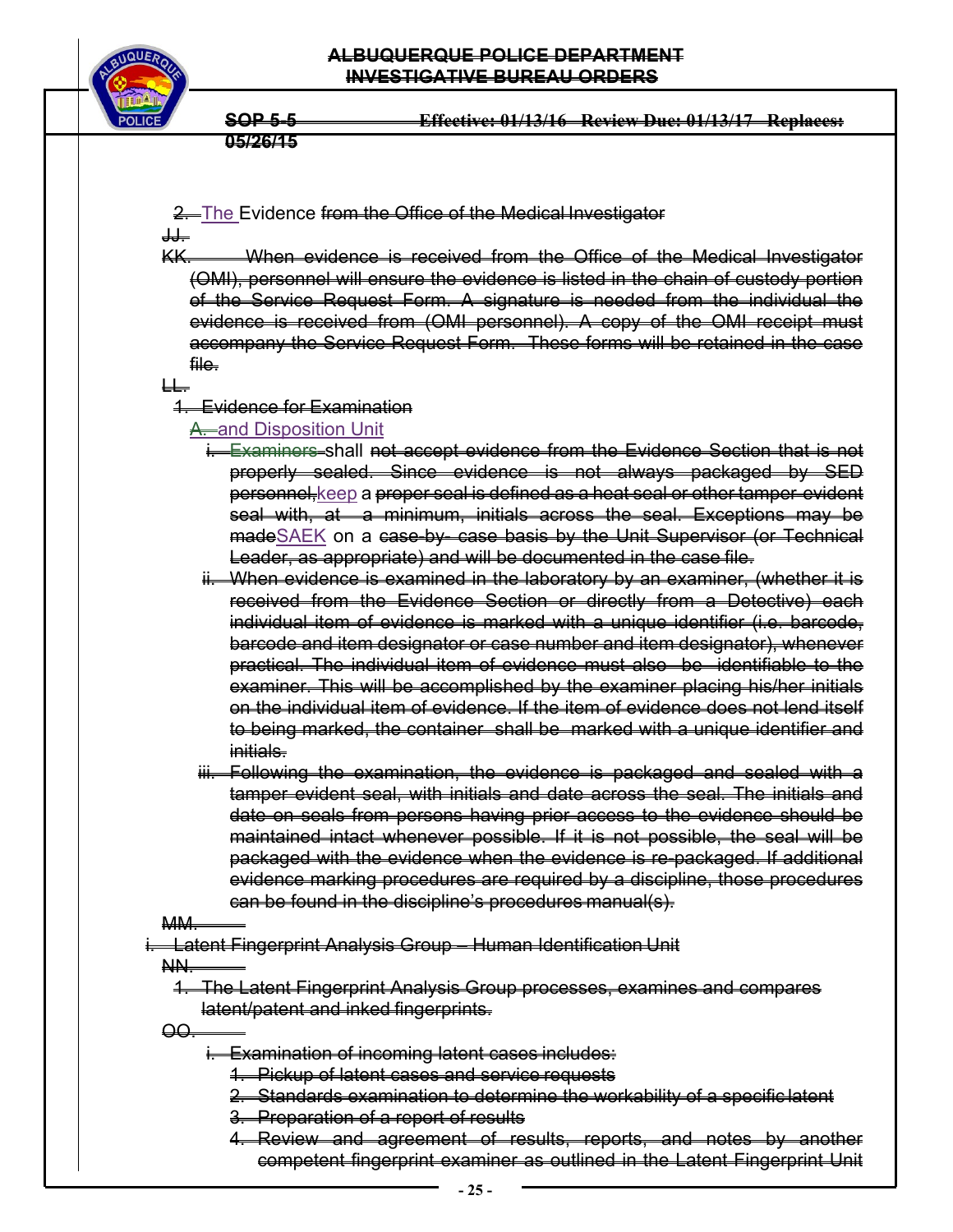Procedures Manual.

- 5. Scheduled proficiency testing
- 6. Courtroom testimony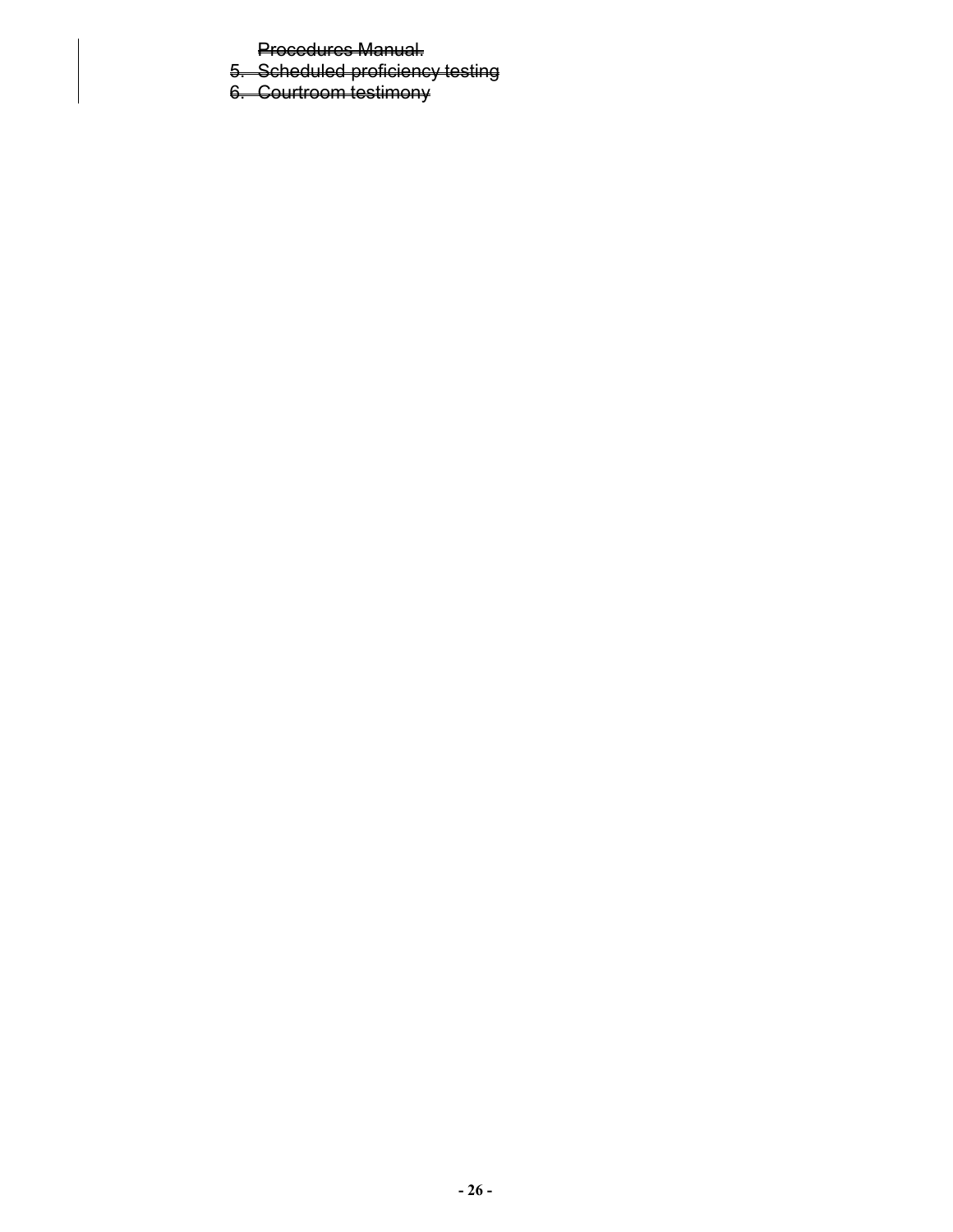**PP. ALBUQUERQUE POLICE DEPARTMENT INVESTIGATIVE BUREAU ORDERS QQ. RR. SOP 5-5 Effective: 01/13/16 Review Due: 01/13/17 Replaces: 05/26/15 SS.**  1. Typical results viii.Workable and filed TT.Not workable UU. Eliminated VV. Identified WW. 1. Processing items of evidence XX. i. The Latent Fingerprint Unit processes items of evidence (which have been submitted by officers or representatives of outside agencies) for latent fingerprints. ii. Processing items of evidence includes: 1. The examiner will take custody of the item to be processed from the Evidence Section, or from the individual requesting processing. 2. Processing is done with the appropriate powder or chemical, as defined by the situation. 3. Upon completion of the processing, items are returned to the Evidence Section. 4. Reports will be prepared to indicate the status of the case. 5. Reports, results, and notes will be reviewed by another qualified

fingerprint examiner as outlined in the Latent Fingerprint Analysis Group Procedures Manual.

6. Reports with the exception of violent crimes are entered into ICRIIS by the Unit Supervisor or designee and may be viewed by authorized APD personnel in the ICRIIS database.

7. Courtroom testimony.

YY.

Typical results

1. Workable latents developed.

2. No workable latents developed.

## ZZ.

1. Comparisons

AAA.

- i. The Latent Fingerprint Analysis Group visually compares each workable latent with each record print of a known subject.
- ii. When a request for fingerprint comparison has been received, the examiner will:
	- 1. Obtain latents from SED files.
	- 2. Obtain inked fingerprints of the subject(s) from the Identification Section files. If not on file, a report will be prepared to advise the requestor of the case status.
	- 3. Compare latents and record prints using a standard fingerprint magnifier or comparator.
	- 4. Prepare a report indicating the status of the case.
	- 5. Obtain review and agreement of notes, report, and results by another qualified examiner as outlined in the Latent Fingerprint Analysis Group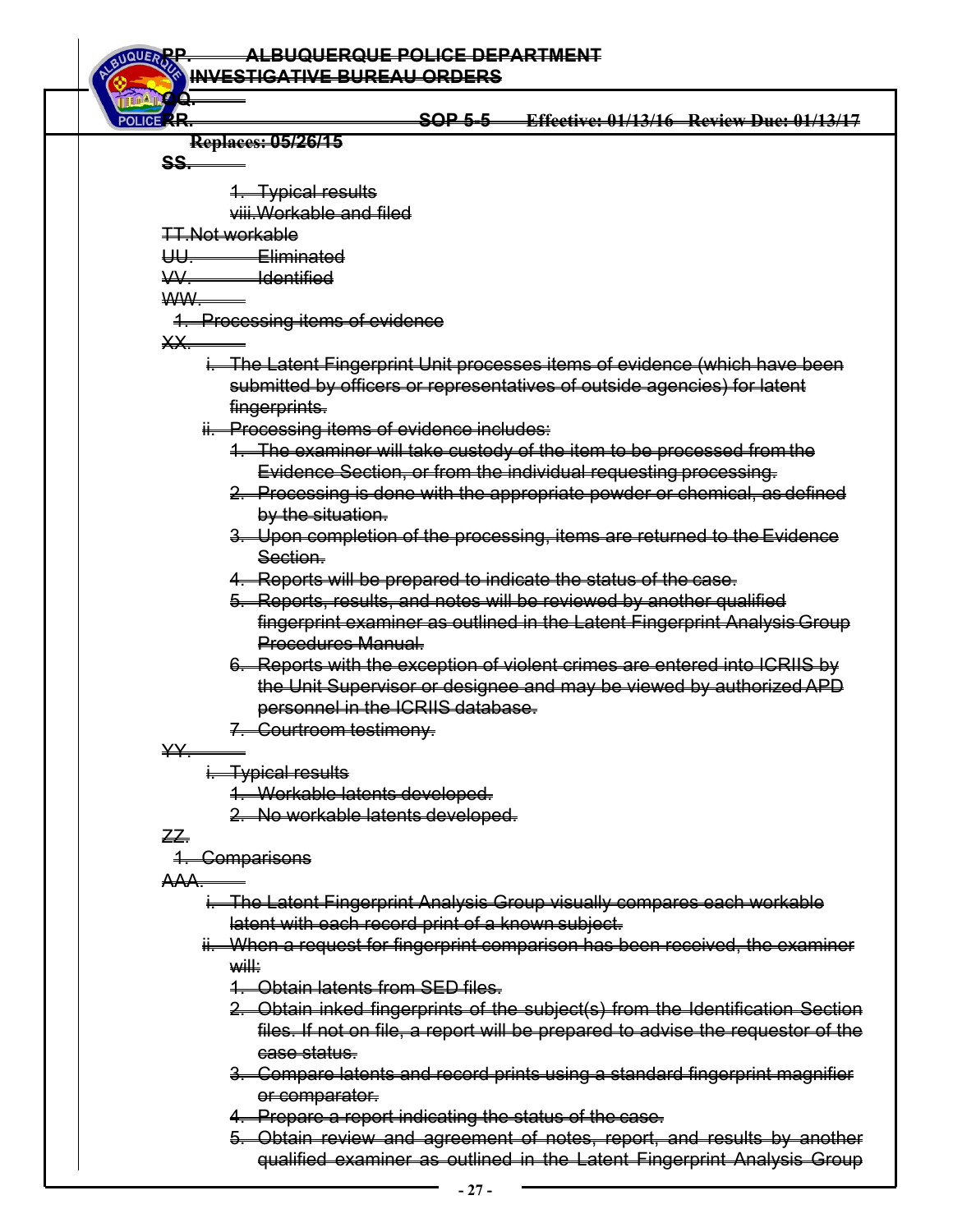Procedures Manual.

 $\vert$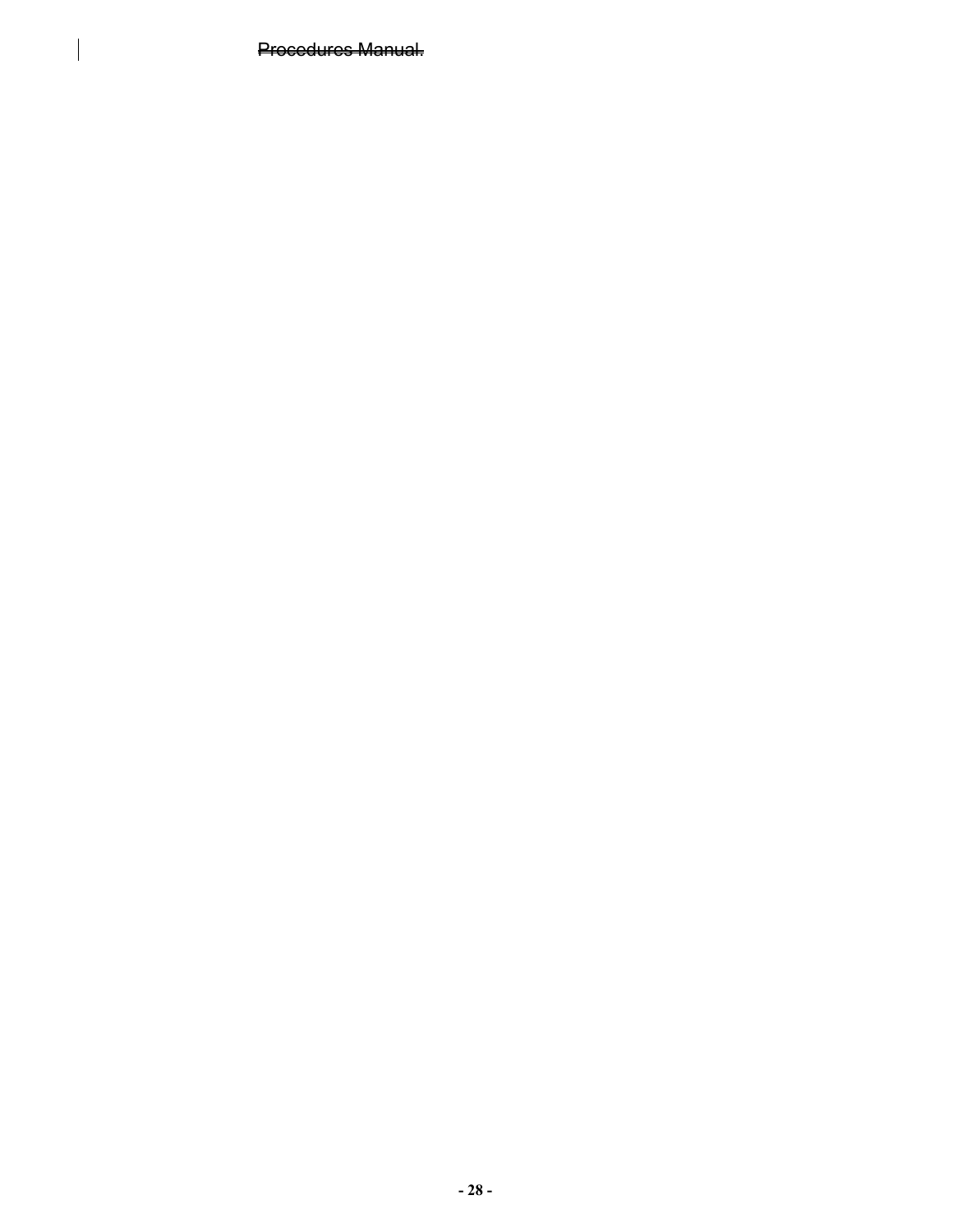| í CC                   |                                                                                    |
|------------------------|------------------------------------------------------------------------------------|
| POLICE <sup>D</sup> DD | <b>Effective: 01/13/16 Review Duc: 01/13/17</b><br>SOP 5-5                         |
|                        | <b>Replaces: 05/26/15</b>                                                          |
| EEE.                   |                                                                                    |
|                        | 1. Provide courtroom testimony if required.                                        |
| <del>FFF.</del>        |                                                                                    |
|                        | <del>i. Typical results</del>                                                      |
|                        | 1. No identification made                                                          |
|                        | 2. There is an agreement in corresponding areas of friction ridge skin             |
|                        | between the latent print and the known impressions of the subject. It is           |
|                        | determined that the latent print and the known impressions originated from         |
|                        | the same person. Subject's fingerprints were identified on a card from the         |
|                        | following surface: (list surface).                                                 |
|                        | 3. Need major case (palm) prints.                                                  |
| GGG                    |                                                                                    |
|                        | <del>1. Habitual offender cases</del>                                              |
| H                      |                                                                                    |
|                        | i. The Latent Fingerprint Analysis Group assists the District Attorney's office in |
|                        | comparison and testimony concerning fingerprint cards of an individual from        |
|                        | prior arrests and incarcerations.                                                  |
|                        | ii. Examiners are placed on a standard subpoena list.                              |
|                        | iii. Examiner will receive a "pen packet" for the listed subject.                  |
|                        | iv. Comparison record prints are acquired from the subject via court order.        |
|                        | v. The examiner will compare record prints to cards from the "Pen Packet."         |
|                        | vi. A report will be prepared to indicate the status of the case.                  |
|                        | vii. Review and agreement of results, notes, and reports will be conducted by      |
|                        | another competent fingerprint examiner as outlined in the Latent Fingerprint       |
|                        | Analysis Group Procedures Manual.                                                  |
|                        | viii. Courtroom testimony.                                                         |
|                        | ix. Typical results                                                                |
|                        | 1. The inked fingerprints taken by the examiner of the subject were found to       |
|                        | have been created by the same person who created the 10 print cards in             |
|                        | the Pen Packet.                                                                    |
|                        | 2. The inked fingerprints taken by the examiner of the subject were not            |
|                        | created by the same person who created the 10 print cards in the Pen               |
|                        | Packet.                                                                            |
|                        | 3. The court ordered fingerprints of the subject will be retained.                 |
|                        | 4. The Pen Packet will be returned to the submitter.                               |
| ₩                      |                                                                                    |
|                        | i. The Latent Fingerprint Analysis Group may assist field officers in establishing |
|                        | a positive identification of the victim and/or suspect in violent crimes.          |
|                        | Assistance to the Office of the Medical Investigator in establishing positive      |
|                        | identifications of John and Jane Does is also provided.                            |
| $\frac{1}{2}$          |                                                                                    |
|                        | 4. Automated Fingerprint Identification System (AFIS)                              |
| KKK.                   |                                                                                    |
|                        | i. The Latent Fingerprint Analysis Group enters unidentified latent prints inte    |
|                        | AFIS to search against the ten-print records on file in an attempt to make an      |
|                        | identification.                                                                    |

ii. Latent examiners will review incoming packets for AFIS quality latents and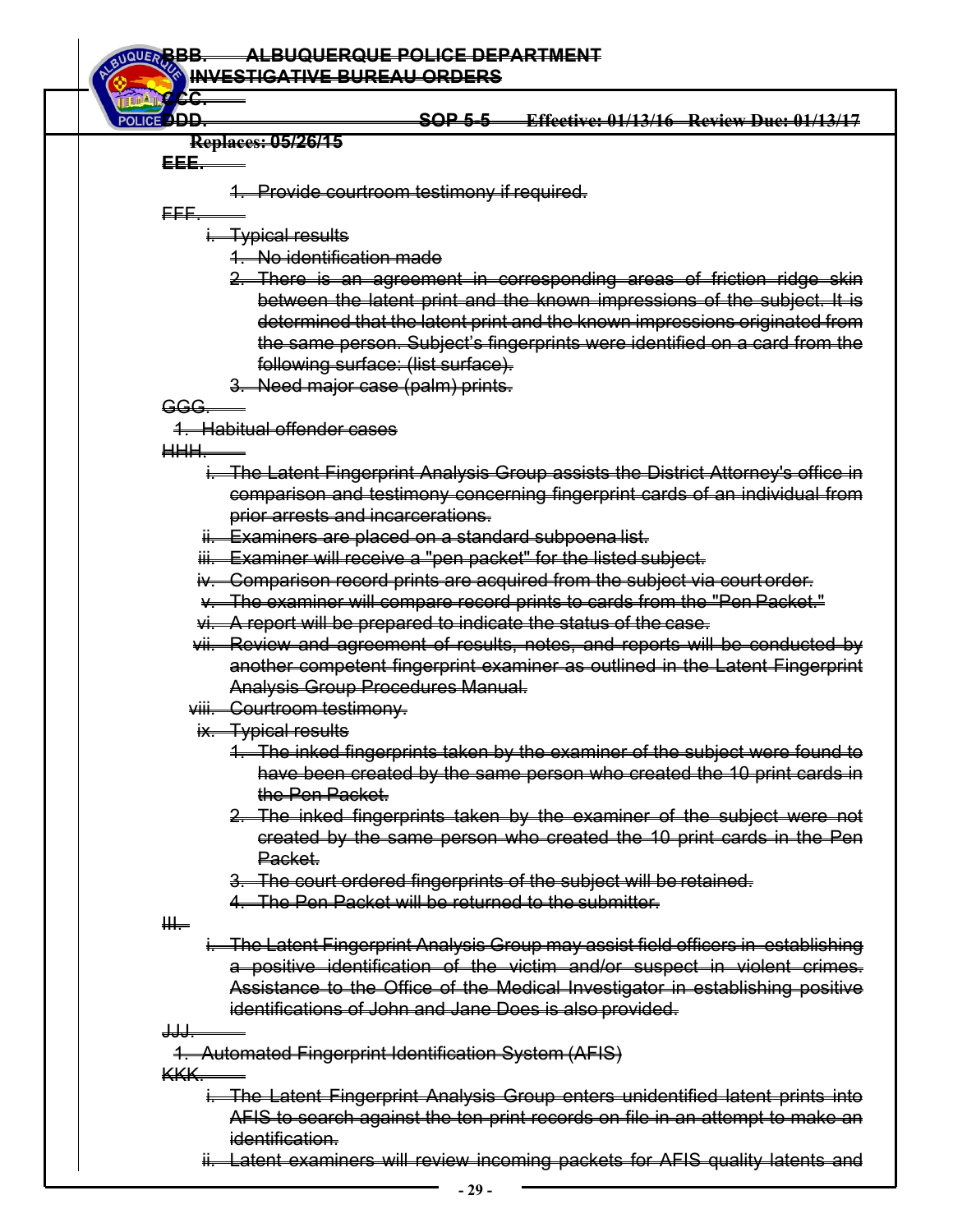process those meeting AFIS standards.

 $\overline{\phantom{a}}$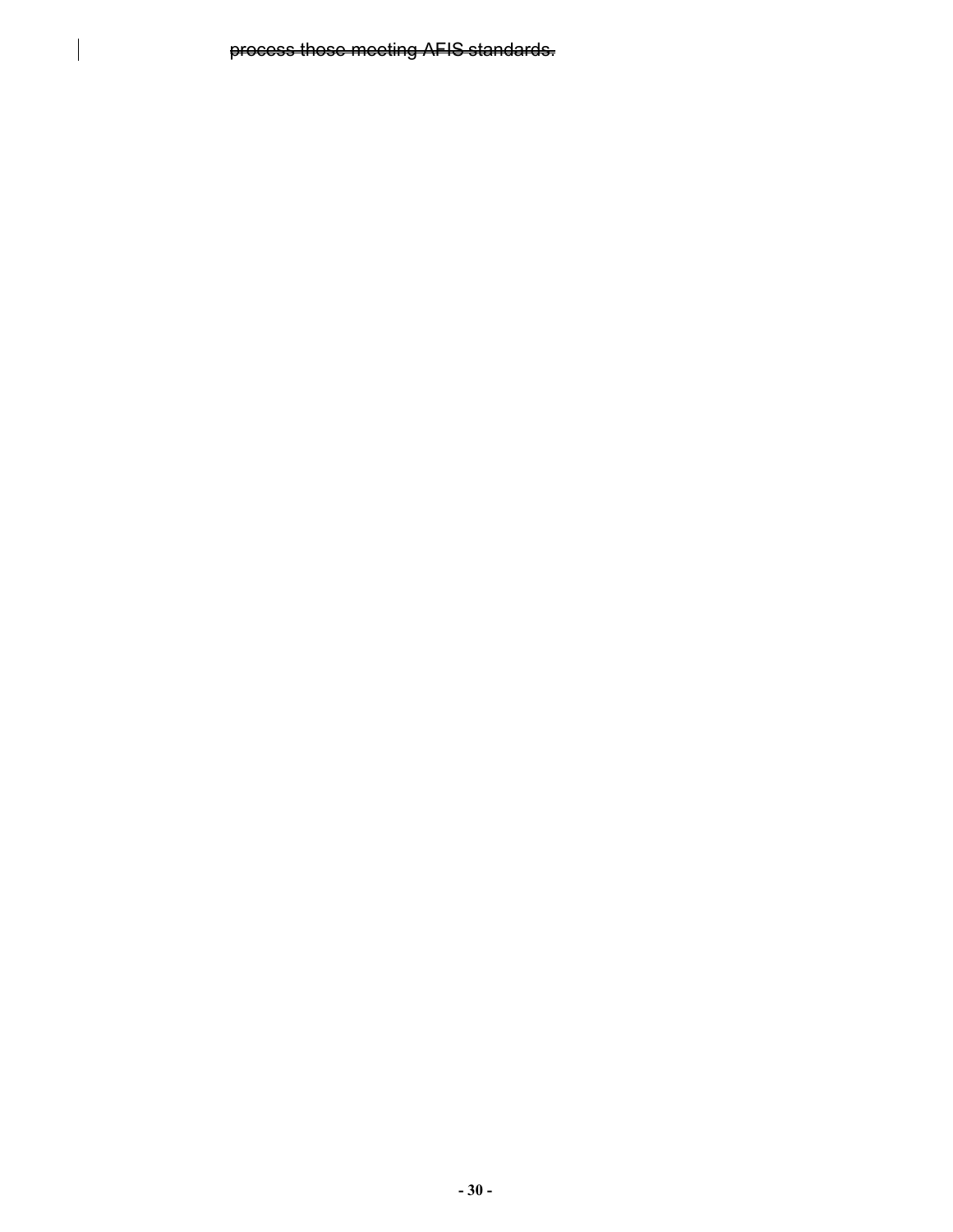**INVESTIGATIVE BUREAU ORDERS**

**NNN. SOP 5-5 Effective: 01/13/16 Review Due: 01/13/17** 

**Replaces: 05/26/15** 

**OOO.** 

**MMM.** 

- i. Search against APD's database.
- Search against NM-DPS's database.
- iii. If an identification is made, a report will be prepared.
- iv. The report, results, and notes will be reviewed by another competent latent fingerprint examiner as outlined in the Latent Fingerprint Analysis Group Procedures Manual.
- v. Courtroom testimony as required.
- vi. Typical results
	- 1. The latent print is identified.
	- 2. The latent print is not identified but will be retained.
	- 3. The latent print is not identified but is of sufficient quality and will be maintained in the "Unsolved Latent File" for future searches.

PPP.

i. Biological Analysis Group – Human Identification Unit

QQQ.

1. The Biological Analysis Group collects, preserves, and analyzes biological evidence as detailed in the Group's procedure manuals, in criminal cases and to provide expert testimony in a court of law.

RRR.

1. Case Cutting

SSS.

i. Visual examination and description of packaging and items.

ii. Collection of trace materials and hair.

iii. Stain pattern analysis.

iv. Presumptive testing of stains.

v. Cutting, packaging and preservation of stains, hair and trace materials.

TTT.

1. Blood Analysis

UUU.

i. Presumptive testing

ii. DNA analysis

 $\overline{V}$ 

1. Semen Analysis

WWW.

i. Presumptive testing

ii. Confirmatory testing

iii. DNA analysis

XXX.

1. Saliva analysis

YYY.

i. Presumptive testing

ii. DNA analysis

ZZZ.

1. Proficiency testing as required per FBI Quality Assurance Standards.

AAAA.

1. Courtroom testimony as required.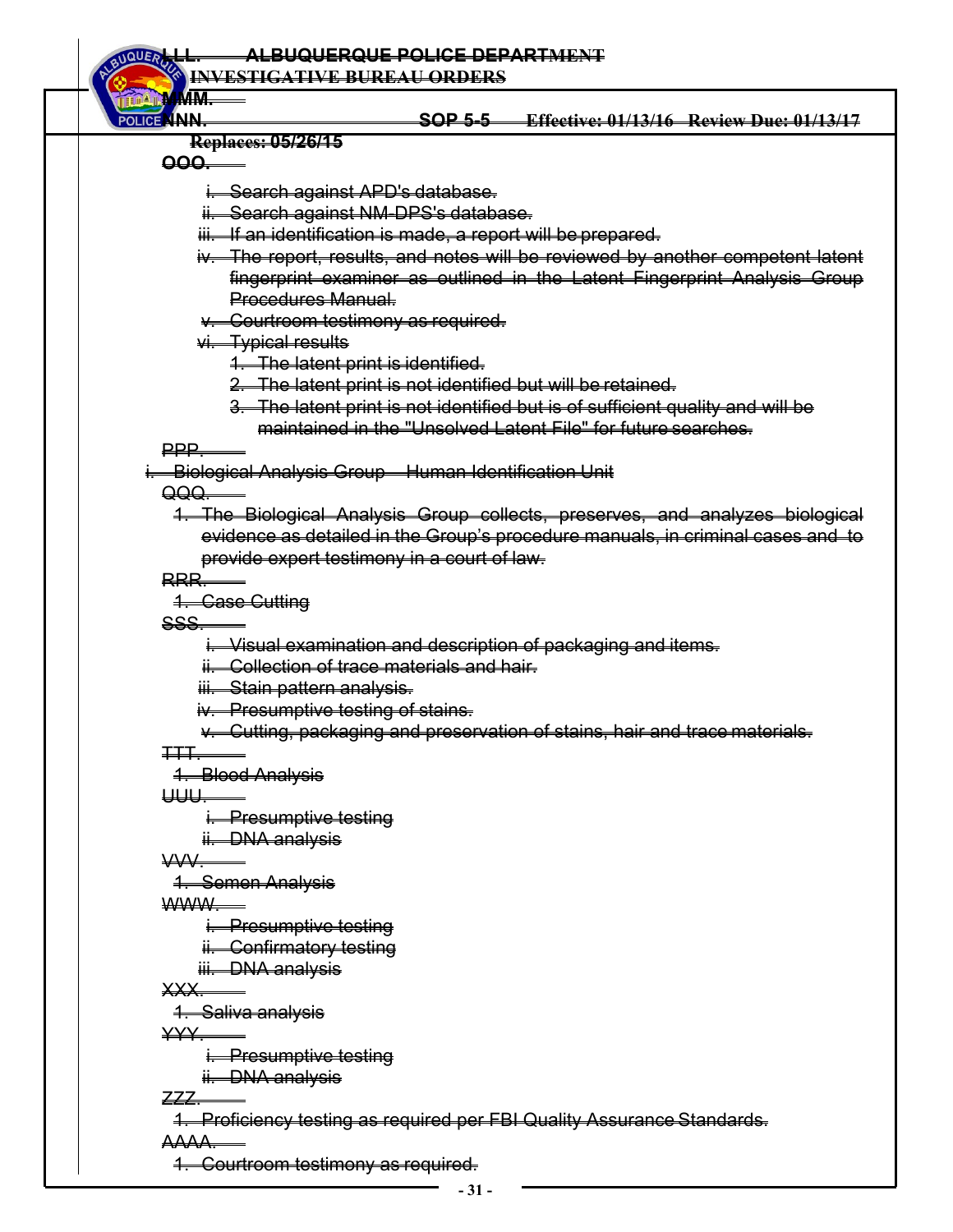**BBBB. ALBUQUERQUE POLICE DEPARTMENT INVESTIGATIVE BUREAU ORDERS CCCC. DDDD. SOP 5-5 Effective: 01/13/16 Review Due: 01/13/17 Replaces: 05/26/15 EEEE.**  1. Typical results FFFF. i<del>. Serology</del> 1. No blood/saliva/semen was detected. 2. Semen was indicated (P30+/Sperm) 3. Sperm cells were identified in the sample. i.a. Other statements may be madenon-- $\triangleq$ ii. DNA 1. No DNA was detected. 2. Insufficient DNA was detected to obtain an interpretable profile. 3. No profile was detected. 4. No DNA foreign to (name) was detected. 5. A mixture of DNA from (#) individuals was detected. A major / minor / male / female / foreign profile was resolved / deduced. 6. (Name) is excluded as the donor/contributor to the (portion of) the profile. 7. (Name) cannot be excluded as the donor/contributor to the (portion of) the profile. 8. No conclusions can be drawn from the (portion of) the profile due to the low-level incomplete profile detected. 9. No conclusions can be drawn from the data due to the complexity of the profile. 10. The (portion of) the profile can be used for exclusionary purposes only. GGGG. i. If appropriate, statistical calculations may be made to provide significance to the conclusions stated. ii. The DNA profile from appropriate 'questioned' stains may be entered into the CODIS database. iii. The Unit Supervisor or designee enters the status and priority of a case into the DNA Tracking System (DNATS). The status of a case may then be viewed by authorized APD personnel through ICRIIS. HHHH. i. Chemical Analysis Group – Physical Identification Unit  $\mathbf{H}$ 1. Controlled Substances Analysis <del>JJJJ.</del> **The Chemical Analysis Group physically and chemically analyzes physical** evidence in criminal cases. ii. Suspected controlled substances as well as methamphetamine precursors and reagents used in the manufacture of methamphetamine, are qualitatively analyzed using microscopic, color, and/or crystal tests, as well as, Fourier Transform Infrared Spectrophotometry (FTIR), Gas Chromatography-Mass Spectrometry (GC/MS), Gas Chromatography (GC), Ultraviolet Spectroscopy (UV), TLC, and X-ray fluorescence (XRF), as appropriate. iii. Proficiency testing is required each year for examiners. iv. Courtroom testimony is offered as required.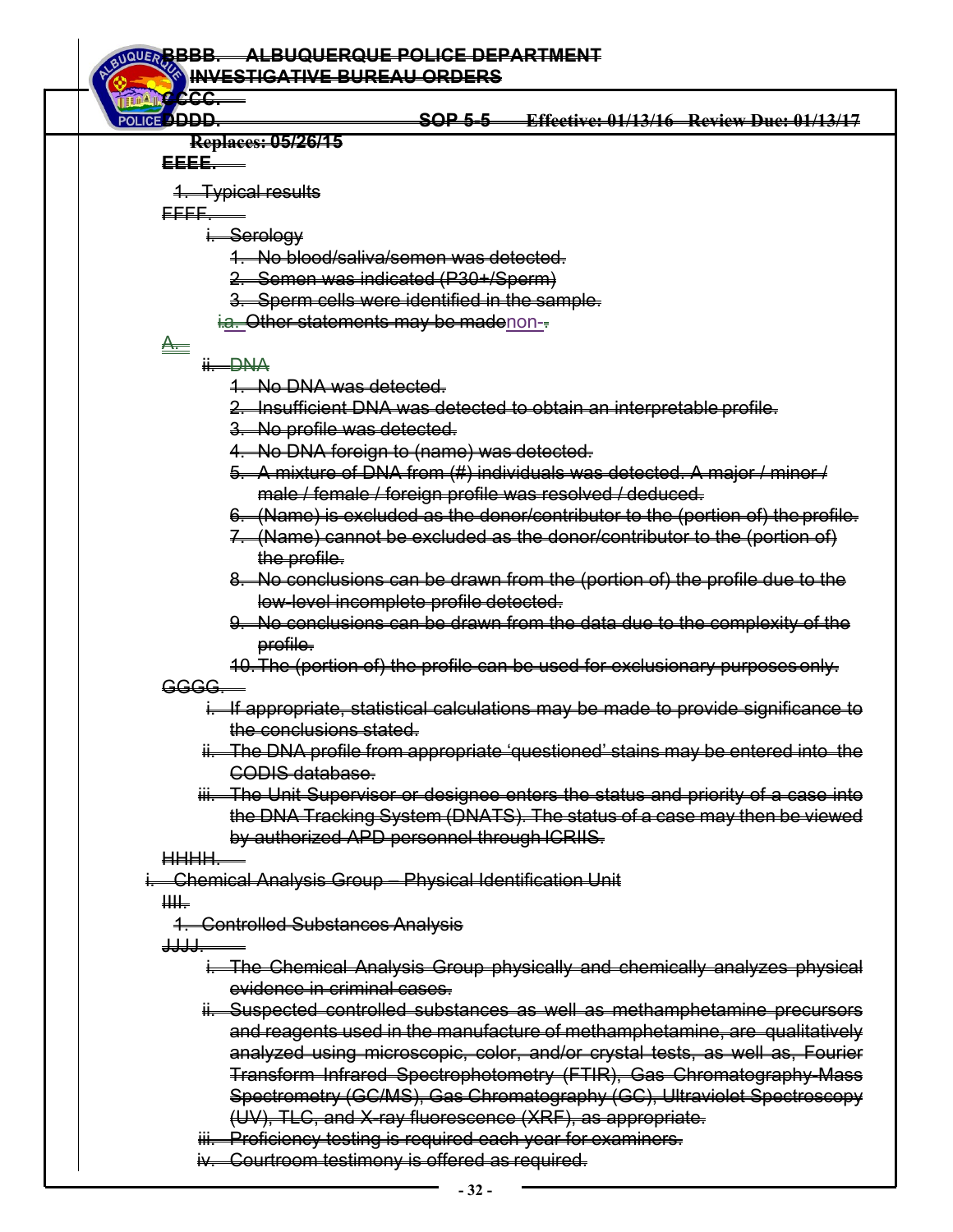## **KKKK. ALBUQUERQUE POLICE DEPARTMENT**

**INVESTIGATIVE BUREAU ORDERS**

**LLLL.** 

# **MMMM. SOP 5-5 Effective: 01/13/16 Review Due: 01/13/17**

## **Replaces: 05/26/15**

# **NNNN.**

i<del>. Typical Results</del>

OOOO.

a. Controlled substances analysis reports reflect a case number, barcode number and location of the offense. Also reported is the weight of substance before and case that involves a juvenile victim until the victim's twenty-third (23<sup>rd)</sup> birthday, which shall be five (5) years after analysis, as well as drug type and scheduling. In the case of non-controlled substances, the report simply states "negative for controlled substances," however, occasionally it may be necessary to identify a non-controlled substance. In cases where there is an inadequate amount of sample for analysis, the results are reported as "insufficient sample for analysis," "insufficient analyte for identification," or similar language depending upon the eircumstances.they turn eighteen (18) years old.

# 13. Drug Standards Inventory

- a. The Chemical Analysis Group stores and maintains Schedule I, II, III, IV, and V controlled substances, as defined by New Mexico State Statutes, for the purpose of analytical standards.
- b. Procedures for inventory are outlined in the Controlled Substances Procedures Manual.
- c. Typical Results i. Not applicable
- 14. Blood Alcohol Analysis
	- a. The Chemical Analysis Group provides analysis of blood specimens for alcohol content in criminal cases.
	- b. Instrument calibration check using alcohol standards.
	- c. Preparation and analysis of blood samples, standards, and blanks.
	- d. Instrument maintenance.
	- e. Review of results, report and notes by another court qualified alcohol examiner; administrative review by the Unit Supervisor or designee.
	- **Proficiency testing is required each year for examiners.**
	- g. Courtroom testimony as required.
	- h. Typical Results
		- i. Blood alcohol test results are reported out in grams of ethyl alcohol per 100 milliliters of blood.
- 15. Breath Alcohol Analysis
	- a. The Chemical Analysis Group provides instrument maintenance and instruction to officers, and courtroom testimony.
	- b. Simultaneous instrument accuracy checks.
	- c. Minor instrument maintenance and repair.
	- d. Record keeping.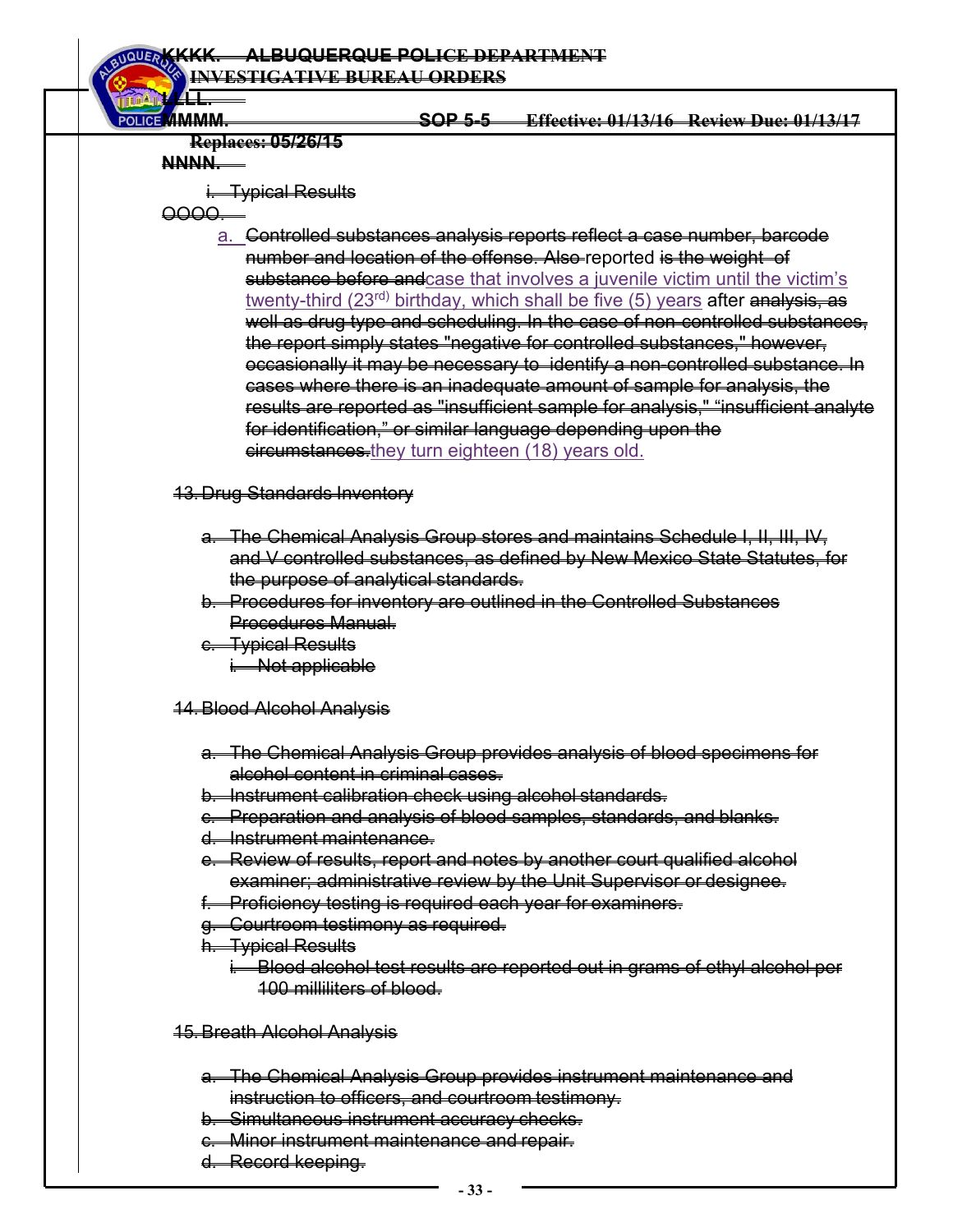e. Scientific Laboratory Division liaison.

f. Stock and provide supplies to off-site locations.

g. Officer training, instruction and testing.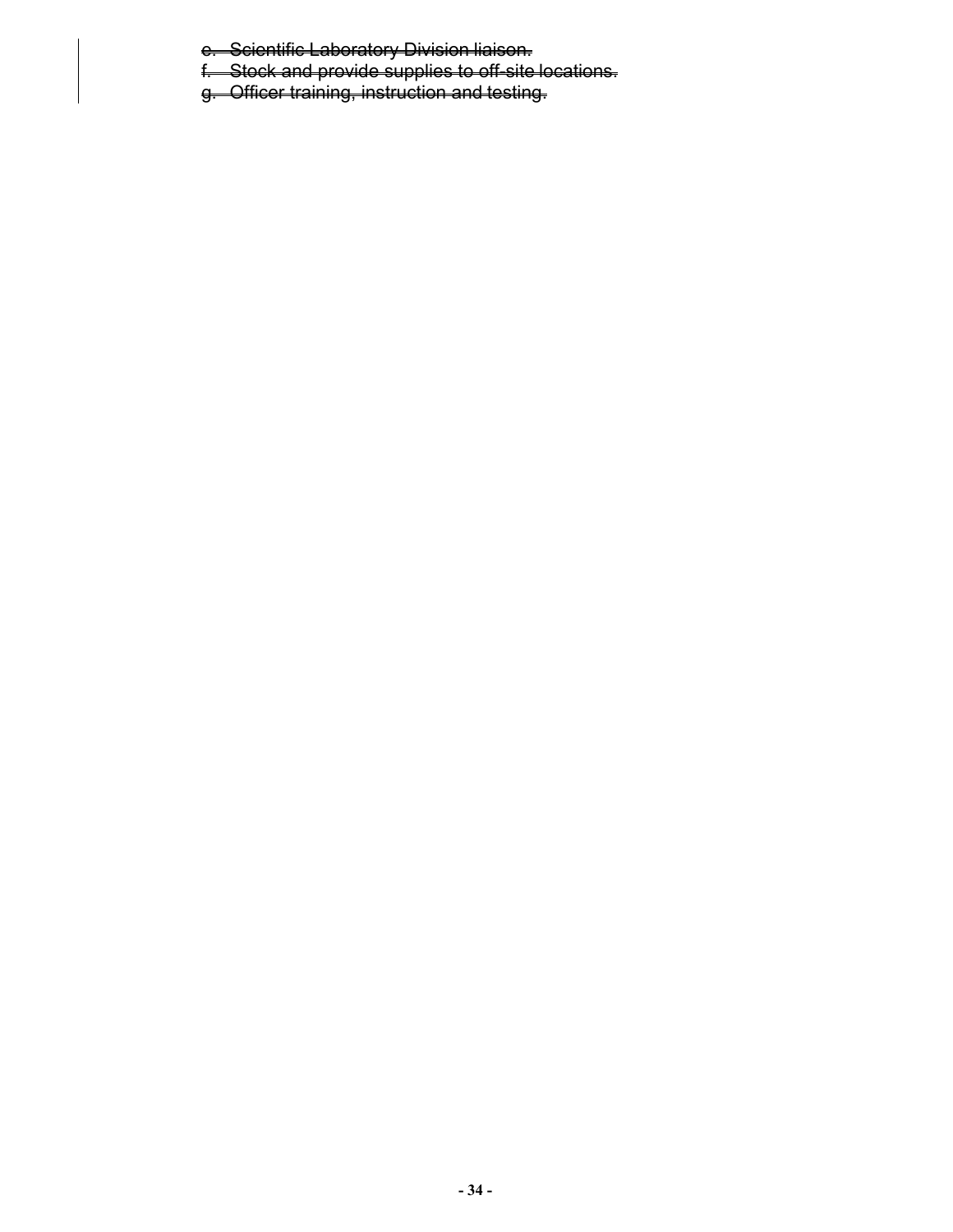

- h. Proficiency testing.
- Gourtroom testimony.
- <del>Typical results</del>
	- i. Breath instruments generate an evidence card, which records the results of a breath test. The results are reported in grams of alcohol in 210 liters of breath.

#### **1-87-8 MFSC Pretrial Subpoena Policy 7**

- A. Scheduling and Location of Expert Witness Interviews
	- 1. MFSC forensic scientists shall agree to be interviewed as an expert witness upon request.
		- a. A person who needs an MFSC forensic scientist to serve as an expert witness in a court case will request a pretrial meeting through mail or inperson, by emailing the MFSC forensic scientist being subpoenaed, or by contacting the MFSC Administrative Assistant.
			- The person who choose to fax subpoenas will call the MFSC forensic scientist to verify they were subpoenaed.
			- ii. The person may obtain contact information for all MFSC forensic scientist by contacting the MFSC Administrative Assistant at (505) 823-4200.
		- b. The MFSC forensic scientist shall schedule to be interviewed as an expert witness between the hours of 9:00 a.m. and 3:00 p.m. and no later than 4:00 p.m.

## MFSC forensic scientists

- J. Firearm and Tool Mark Analysis Group Physical Identification Unit
	- 1. The Firearm and Tool Mark Analysis Group examines, compares and analyzes all types of firearms related evidence. The Group is also responsible for tool mark and fracture analyses and comparisons as well as serial number restorations.
	- 2. Firearm examination and testing
	- 3. Bullet comparison
	- 4. Cartridge case and/or cartridge comparison
	- 5. Tool mark comparison
	- 6. Distance determination testing/gunshot residue testing
	- 7. Exterior ballistics determinations
	- 8. Serial number restoration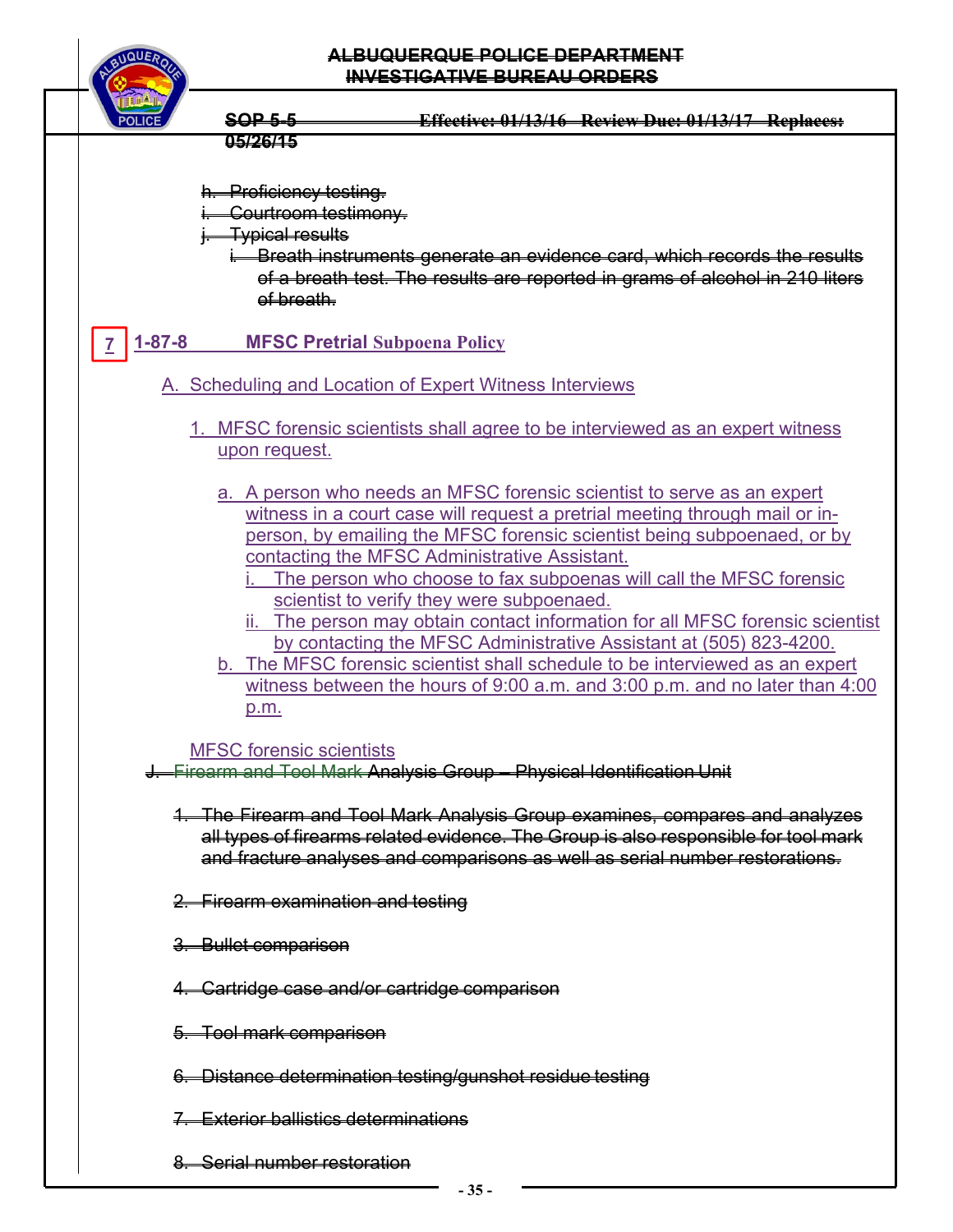#### 9. Fracture comparison

#### 10. Proficiency testing

#### 11. Courtroom testimony

#### 12. Typical results

- a. Identification
- b. Exclusion
- e. Inconclusive
- d. No comparative marks of value
- e. Unsuitable for comparison

#### 13. E-trace

a. A gun trace technician electronically submits ATF (Bureau of Alcohol, Tobacco, and Firearms) first purchaser traces to obtain information on the owner of a gun including when and where the gun was purchased.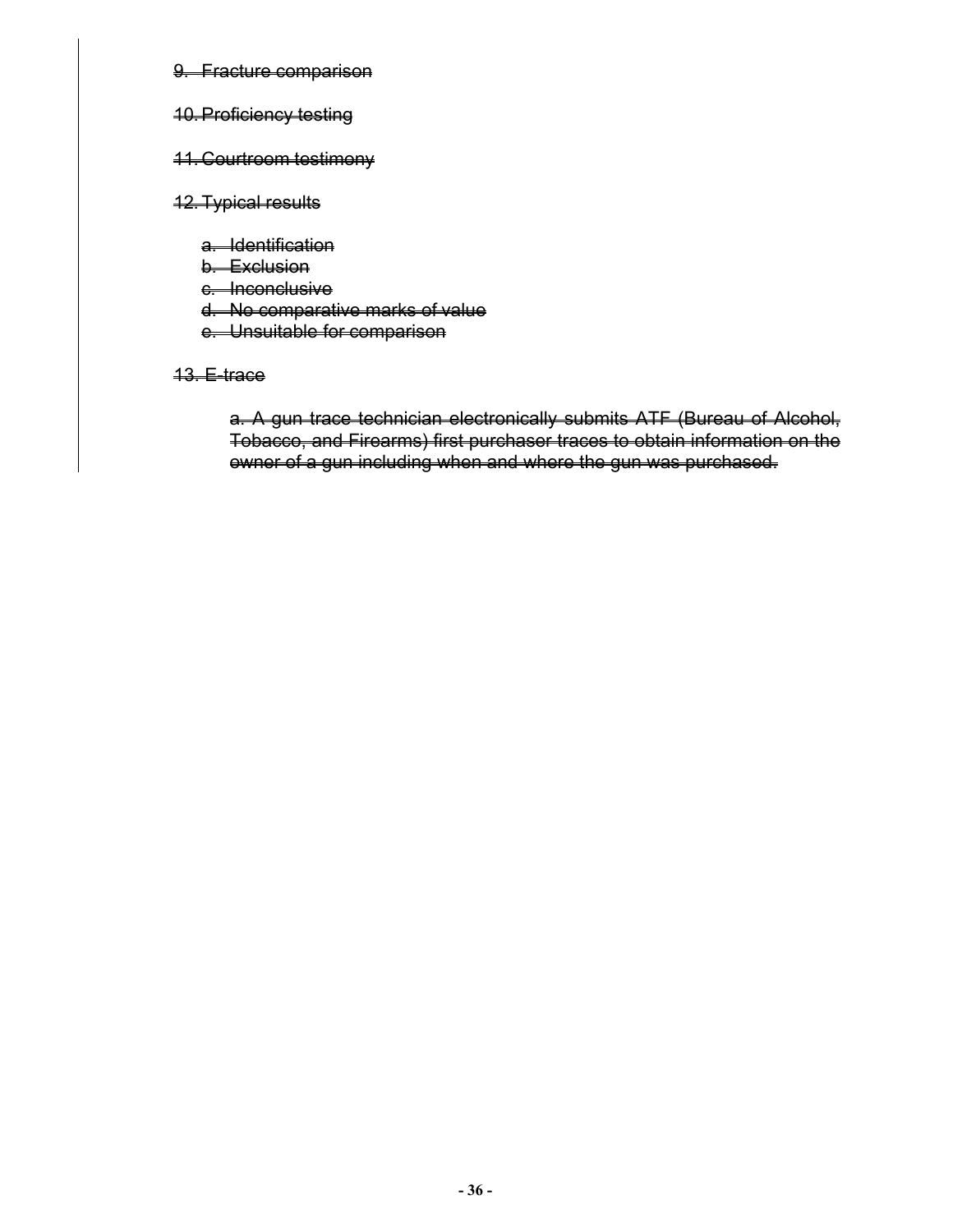

## K. New Mexico DNA Identification System

- 1. The New Mexico DNA Identification System (NMDIS) maintains a database of DNA profiles of statutorily defined convicted offenders and felony arrestees as well as crime scene and other evidentiary casework samples, and processes offender-to-case and case-to-case matches within the database.
- 2. Receipt of DNA samples.
- 3. Determination if a finding of probable cause for arrestees.
- 4. Entry of personal data into NMDIS.
- 5. Preparation of samples for DNA analysis.
- 6. Offender data review.
- 7. Importing data into the CODIS server.
- 8. Typical Results
	- a. Case-to-offender match
	- b. Case-to-case match
	- c. No match
	- d. Conviction match
- L. Investigations Section
	- 1. Major Crime Scene Team
		- a. The Major Crime Scene Team responds to and takes charge of crime scenes involving homicide, suspicious or unexplained deaths, officerinvolved shootings, in custody deaths, and violent incidents in which death, great bodily harm or permanent disability may result. The Team is responsible for all documentation, collection, and preservation of evidence, and for reconstruction of the crime scene if possible.
		- b. Each crime scene is unique. Therefore, total standardization of procedures to be followed at crime scenes is not possible. There are certain broad procedures, however, that should be used when conducting a crime scene investigation, which include some or all of the following:
			- i. Photography
			- i. Crime scene sketching, diagramming and 3D scanning
			- ii. Evidence handling, collection, preservation, and processing
			- iv. The use of alternate light sources
			- v. Bloodstain pattern interpretation
			- vi. Methods and principles of crime scene reconstruction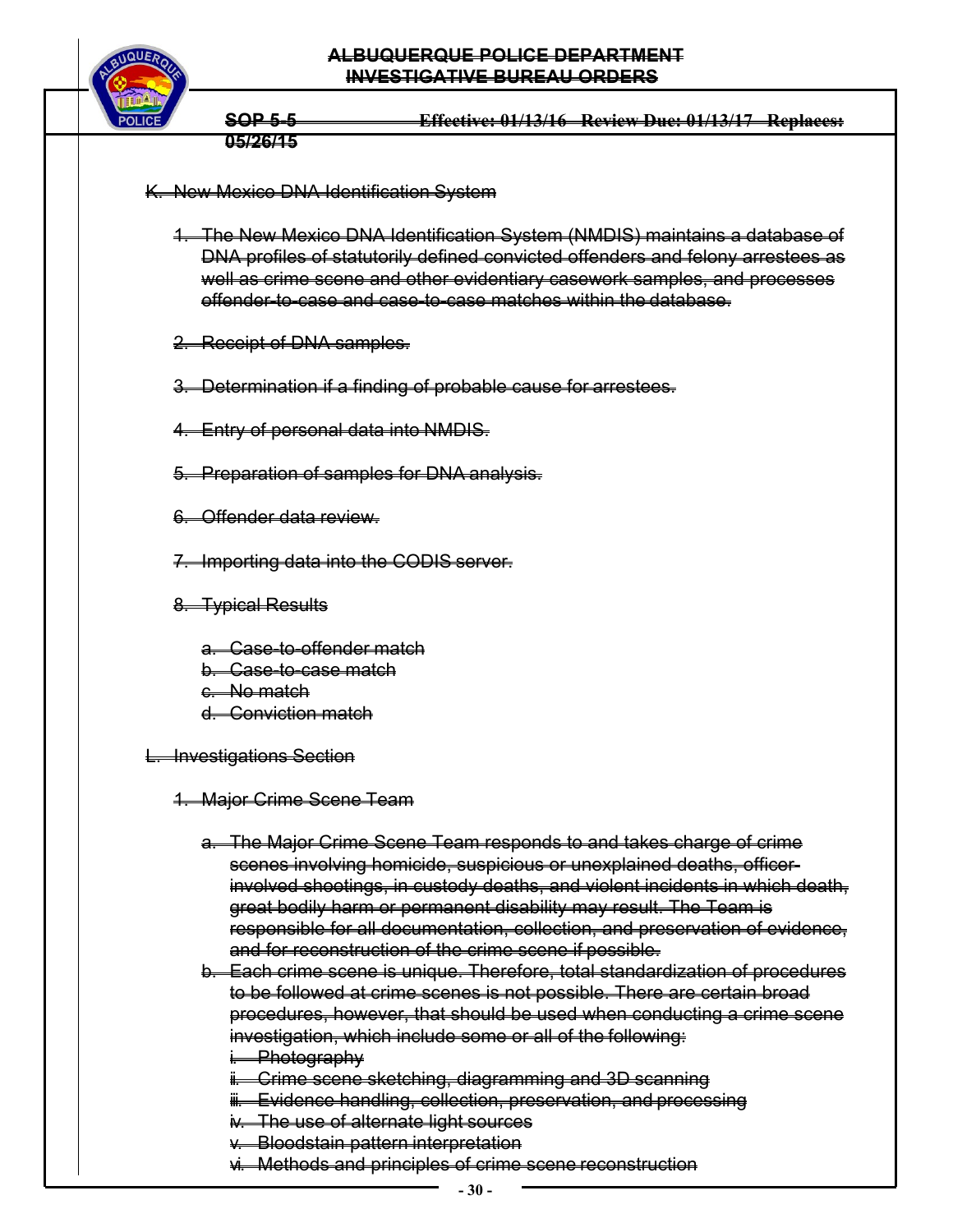vii. Crime scene search methods

 $\overline{\phantom{a}}$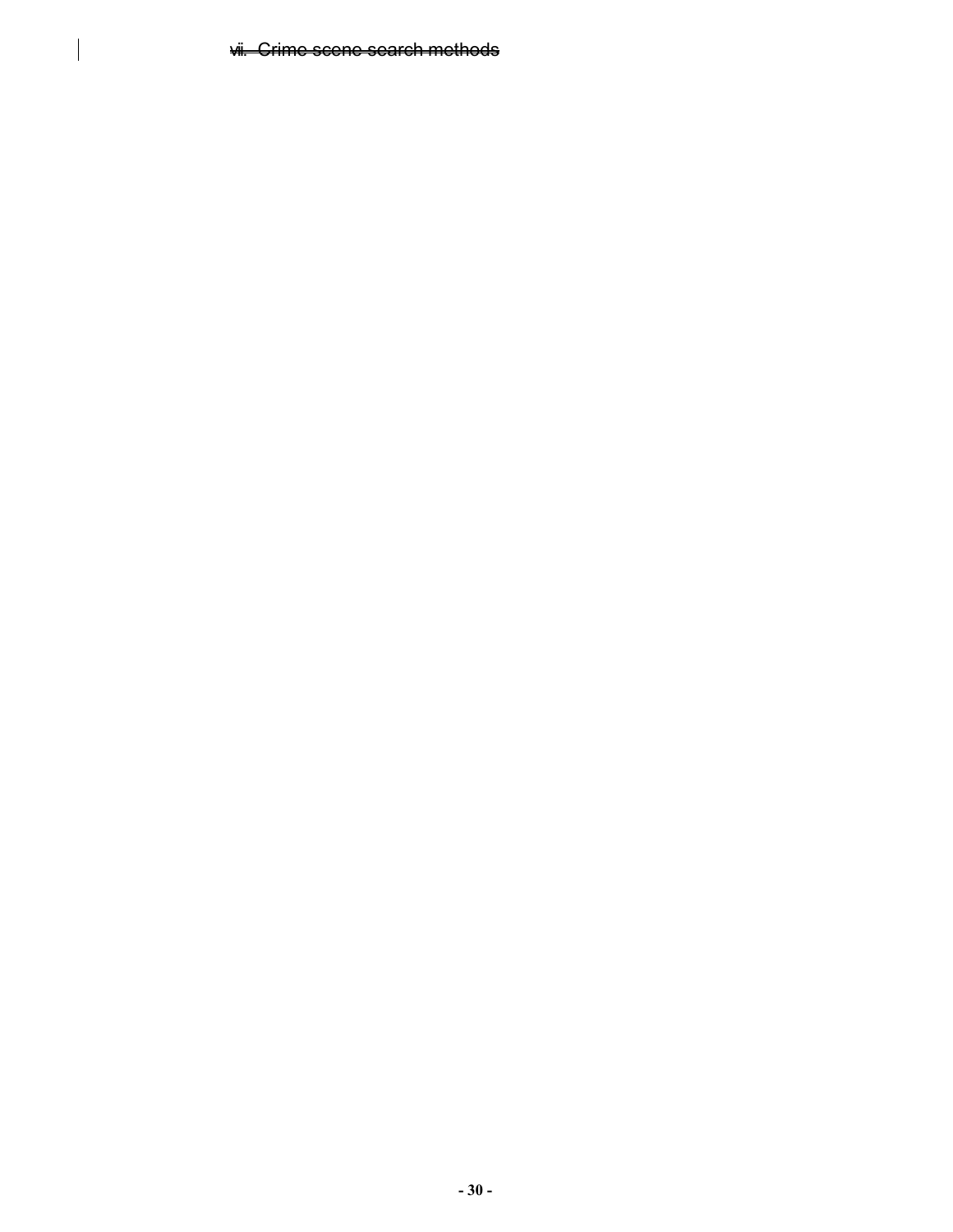

- viii. Death investigation
- ix. Report writing
- x. Courtroom testimony
- xi. Technical review of all areas
- c. This should not be considered a complete list of tasks to be performed at a crime scene, but rather an overview of some general tasks, some or all of which could be used during a crime scene investigation.
- d. As previously stated, each crime scene is unique. Because of this, the results may vary greatly from one scene to another. There are, however, certain results that may occur fairly regularly. Typical results include, but are not limited to the following:
	- i. Evidence is discovered that links the offender to the scene.
	- i. Evidence is discovered that links the victim to the scene.
	- iii. Evidence is discovered that eliminates the offender from the scene.
	- iv. Evidence is discovered that eliminates the victim from the scene.
	- v. Evidence is discovered that supports witnesses' statements.
	- vi. Evidence is discovered that refutes witnesses' statements.

vii. Evidence is discovered that brings new information to the investigation. viii.No evidence of value is discovered.

e. Equipment and Vehicle Maintenance

Members of the Major Crime Scene Team will maintain three Mobile Crime Vans to be used as command posts and work facilities at major crime scenes. In order to assure the vehicles and the equipment are always ready to be placed into service, the following procedures will be followed:

- **•** Primary responsibility for repairs and maintenance of the vehicles and the crime scene equipment will be assigned to a detective working within the Team. A second detective may be assigned to assist in the task.
- **If will be the responsibility of the Primary On-call detective to assure that** the Mobile Crime Van is restocked and cleaned prior to the end of his/her on-call rotation.
- **If the Primary On-call detective becomes aware of vehicle or equipment** repairs that need to be made, he/she will notify the detective in charge of maintenance and repairs by the end of the next working day.
- The detective in charge of maintenance and repairs will make the necessary arrangements to repair and/or replace damaged equipment in a timely manner.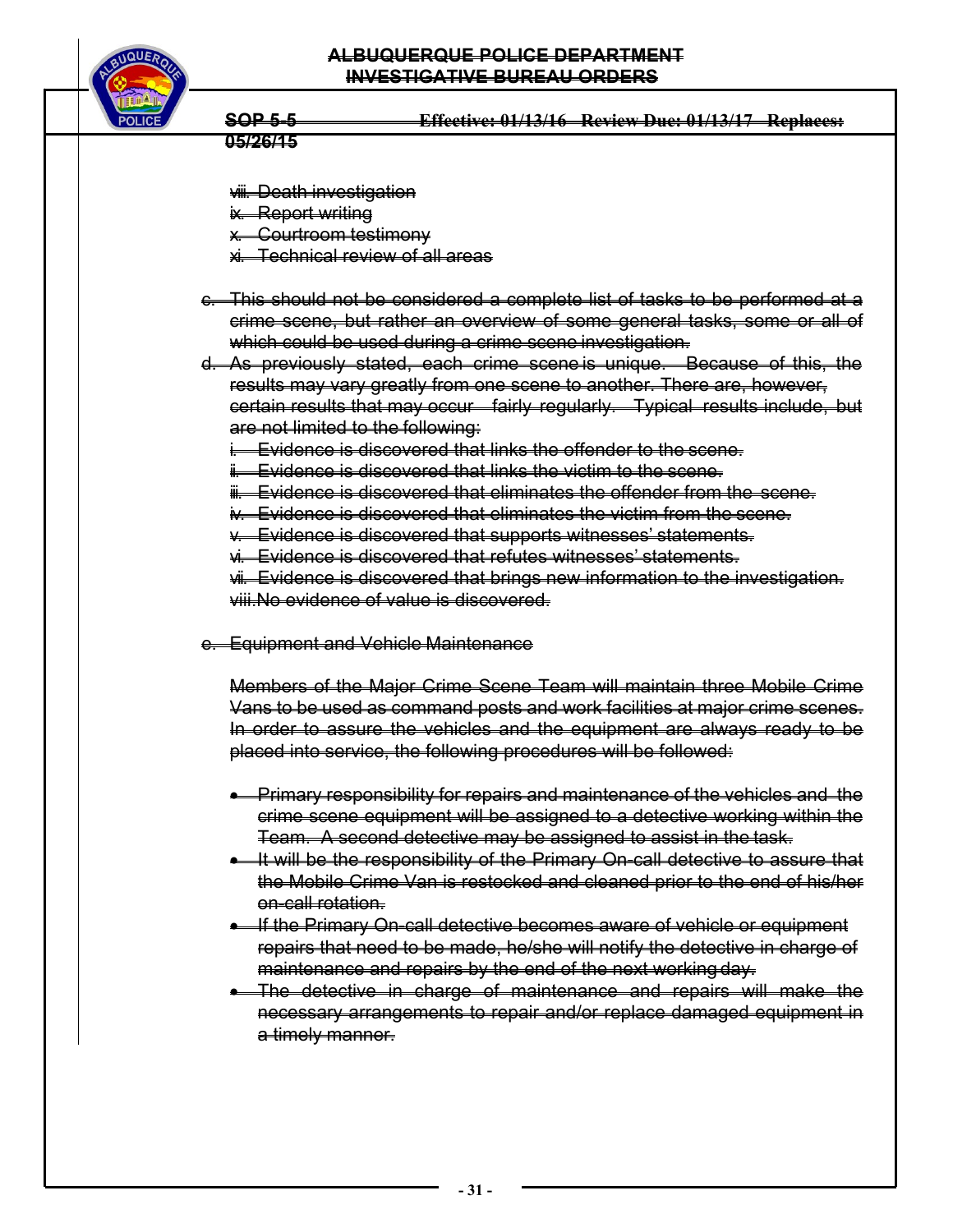

- 2. New Mexico Regional Computer Forensics Laboratory (NMRCFL- FBI Task Force)
	- a. The Detectives assigned to the NMRCL respond to and direct the collection of digital evidence. The evidence will be tagged into APD evidence by the primary investigator or the major crime scene team. The NMRCFL Detectives are responsible for all documentation, and preservation of evidence in accordance with current task force policy.
	- b. Computer Forensics detective(s) will provide technical and forensic computer and telecommunications expertise to assist department personnel in the investigation of cases involving computers and telecommunication devices. Computer Forensics detective(s) will attempt to heighten awareness of department personnel of the increasing use of high-tech devices in the commission of crimes, through training. Computer Forensics detective(s) will be assigned to the Scientific Evidence Division.
	- c. Provide forensic processing of all seized computers, computer related equipment, and telecommunication devices.
	- d. Assist department personnel in the investigation of crimes perpetrated through the use of computers or telecommunication devices by:
		- i. Assistance with the preparation and execution of search warrants.
		- Assistance with the Planning the service of search warrants to ensure the preservation of computers, and the information contained therein.
		- ii. Provide on-scene guidance in the Seizure of computers, computer related equipment, and telecommunication devices.
		- iv. Evaluate seized high-tech equipment for value, in order to initiate forfeiture proceedings.
	- e. Provide department personnel with training in the use of computers that enhance investigative and/or patrol activities.
	- f. Computer Forensics Detective On-call
		- i. Personnel requiring assistance after normal work hours can request ECC to contact the Criminalistics Supervisor on-call.
	- g. Obtain/Seizure of a Computer and/or Technical Equipment
		- i. Personnel seizing a computer and/or technical equipment will contact a Crime Scene Specialist to photograph and seize the equipment.
		- ii. Personnel requiring assistance in Search Warrant preparation execution of a warrant, seizing a computer and/or technical equipment, or acquiring a computer on site, will contact the Computer Forensics Detective at the NMRCFL
- 3. Photography Photography Detail
	- a. The Photography Detail shall provide the highest quality photographic (and related) services possible.
	- b. Color film processing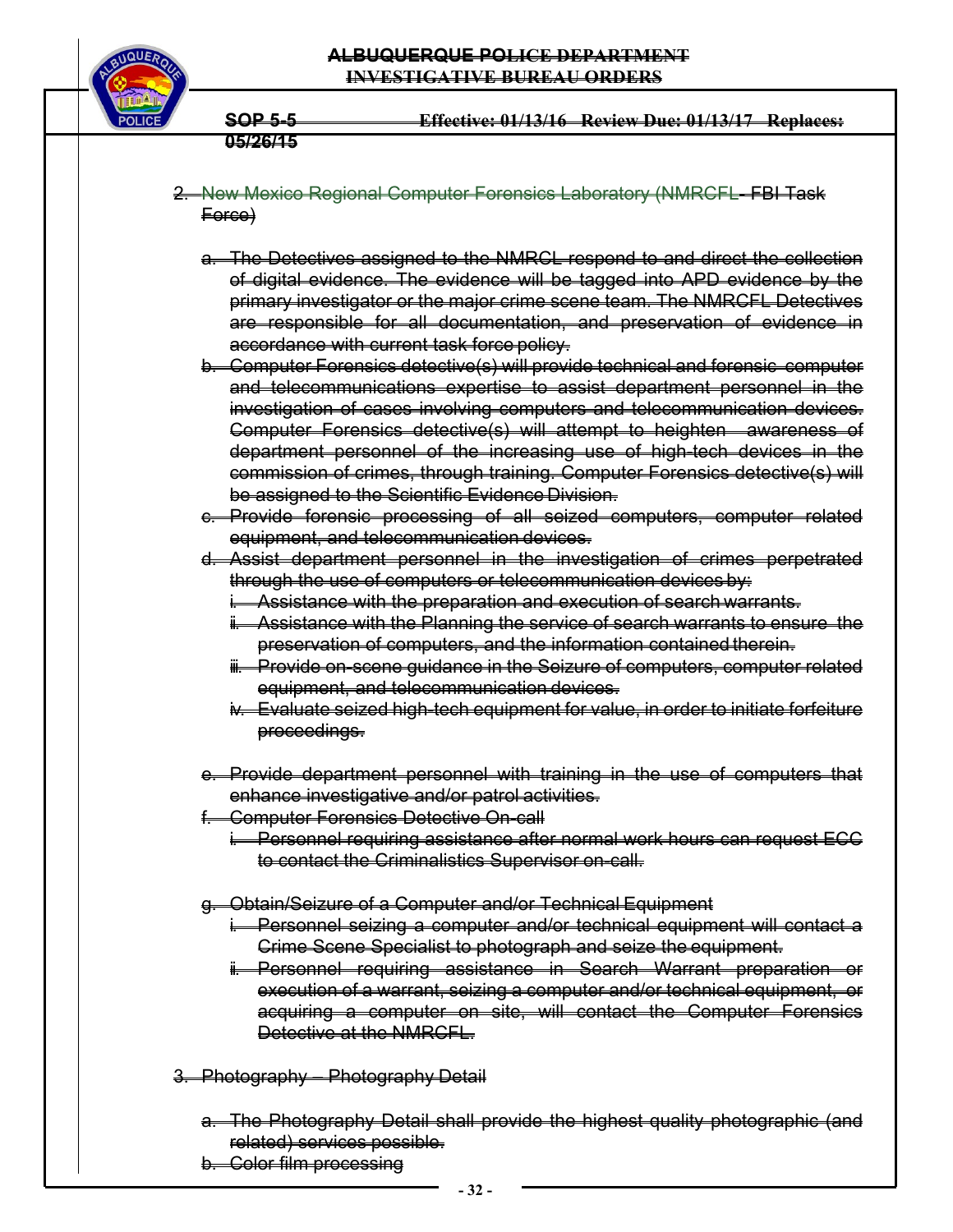c. Color film enlargements of casework negatives

 $\overline{\phantom{a}}$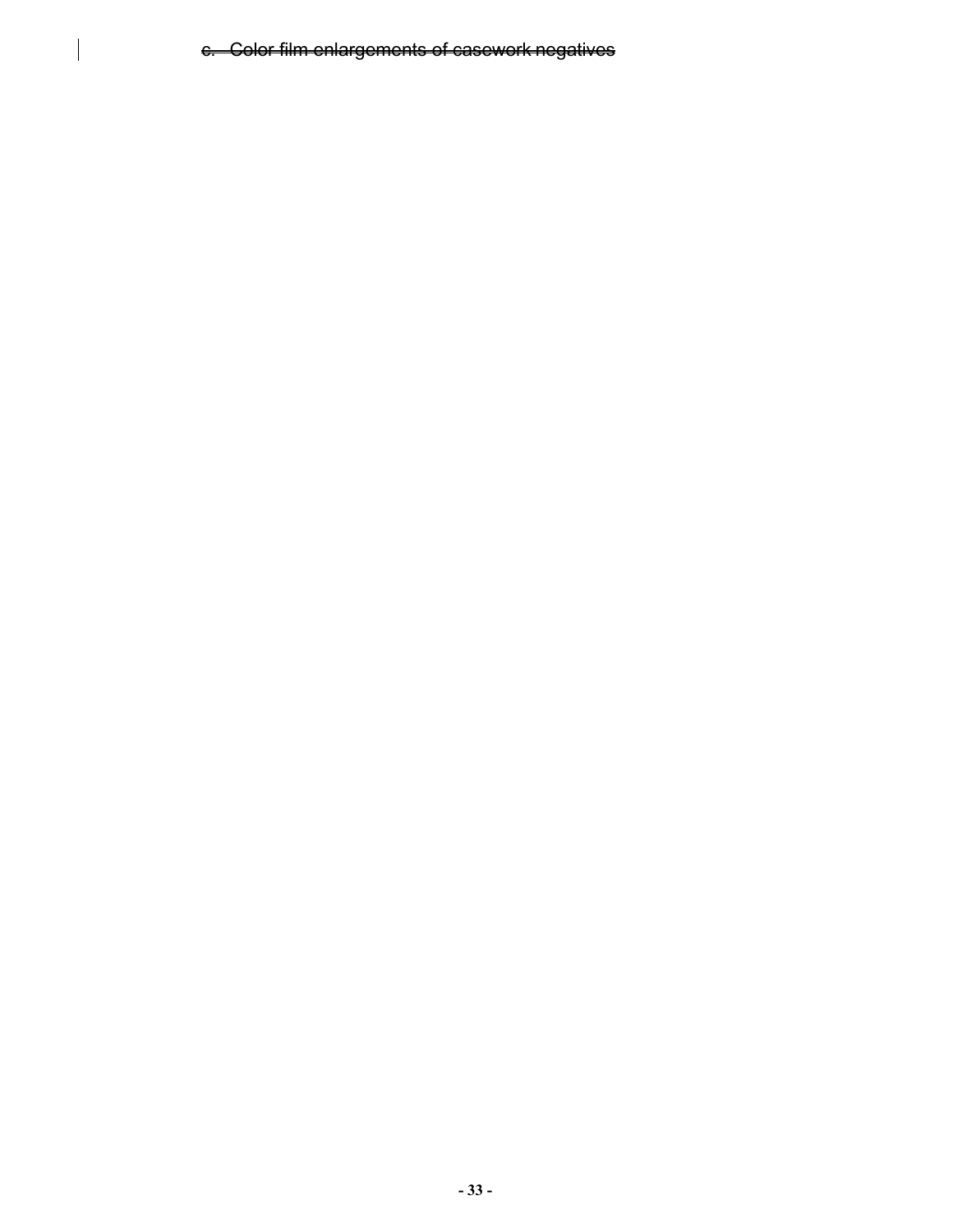

- d. Color printing of "mug" and ID photographs
- Copy work
- f. Miscellaneous photography (departmental and public relations related)
- **Photographic methods instruction and training**
- **Special materials processing and printing**
- **Typical Results** 
	- i. Results will vary depending upon service, procedure, or request.
- 4. Digital Photography / Imaging Photography Detail
	- a. This policy is to establish guidelines and procedures for the capture, storage, processing, and transmission of digital images by Crime Scene Specialists (CSS) or any other MFSC personnel when using digital imaging technologies to document items of evidentiary value during the course of their duties. The important thing to remember is that a digital image used in a legal context is evidence and must be treated as such. The goal of any effective imagetracking procedure should be to eliminate the opportunity for unauthorized persons to access images, thus avoiding the argument that someone could have altered or substituted any image.
	- b. Detectives or CSS assigned to the MFSC will utilize photo equipment issued to them by the Photography Detail. The issuance of a different camera and or any other digital imaging equipment and software by the Photography Detail denotes implied authorization for field use. No other digital camera shall be used without prior approval of the Photo Lab Supervisor or designee. Cameras issued to Field Service or Special Investigative officers will follow the same procedures as the detectives or CSS.
	- Photo Evidence disposition will follow the same policy as case evidence to include disposition based on the accelerated policy.
	- d. Image acquisition
		- i. Images will be captured via digital cameras authorized by the Photography Detail.
		- ii. All images of evidentiary value will be captured using a JPEG or TIFF format.
		- iii. Evidence requiring possible future analysis, i.e. fingerprints, blood spatter, or tire and shoe impressions, will be captured using a small TIFF image. The photographer will use discretion to determine if a TIFF image is required.
	- <del>e. Image Storage</del>
		- Digital images recorded onto a temporary media will not be deleted or viewed (other than by the camera's built-in monitor) until all of the images have been transferred to a permanent media.
		- i. Images captured directly onto a CD-R will not need to be transferred to another type of media.
		- iii. The images copied from the compact flash cards will be left in their native file format, and unaltered.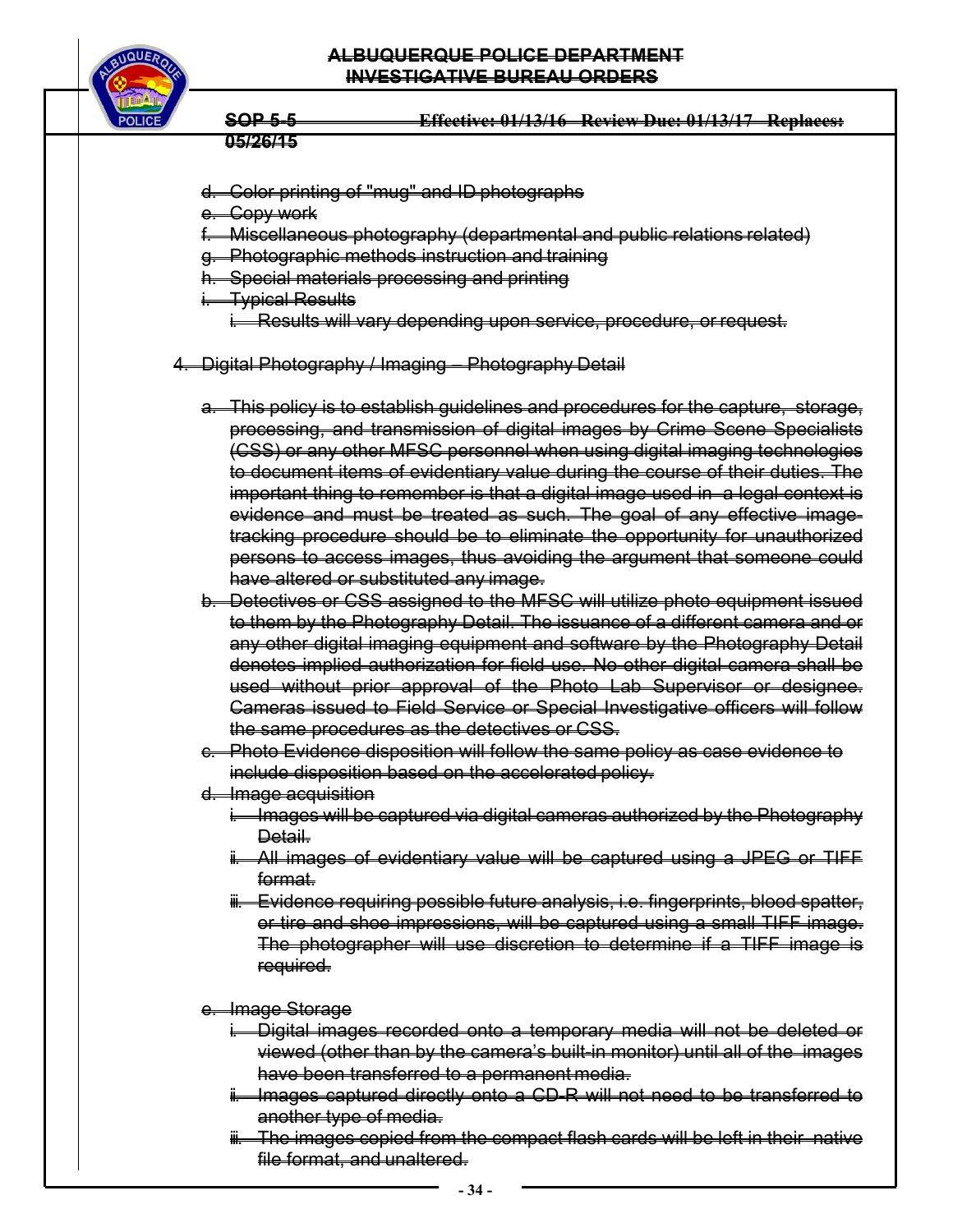## **ALBUQUERQUE POLICE DEPARTMENT INVESTIGATIVE BUREAU ORDERS**



**SOP 5-5 Effective: 01/13/16 Review Due: 01/13/17 Replaces:** 

#### **05/26/15**

- iv. The Photography Detail will have the responsibility of duplication and distribution of all digital images. Any other SED personnel will not make copies of digital images for distribution. Duplication will consist of physical hard copy prints or read-only PDF slideshows with the inability to print the images, in order to maintain a proper chain of custody and reduce the chances for image manipulation.
- v. Digital images captured on temporary media shall be transferred to a permanent media prior to viewing (other than the camera's built-in monitor). If deemed necessary, the detective may connect the camera to an output monitor for on-going investigative purposes.
- vi. Major Crime Scene Detectives will assume responsibility for transferring all images captured on a temporary media directly to the Digital Crime Scene server as well as CD-R, at the completion of their call. The images shall not be copied, altered, or viewed (other than the camera's built-in monitor) until all images have been transferred to, and saved on, the server or another form of permanent media.
- vii. To establish the Chain of Custody for the digital images, the photographer will complete a film envelope, log all items turned into the photo lab, and maintain that log. The permanent media containing the images will be placed in that envelope and turned into the Photography Detail. Major Crime Scene Detectives that have transferred the digital images to the Digital Crime Scene server will submit the images on CD-R to the Photography Detail in film envelope.

## f. Image Processing

- i. Images on a temporary storage media shall not be subjected to processing of any kind. A working copy may be made from the permanent (at a request from the evidence custodian) prior to any processing being conducted.
- ii. An Imaging Processing Log will contain, but is not limited to, the following information: Case number, examiner's name, date of enhancement, enhancement software and version, original image file name, enhancement processes, and enhancement image file name. The Imaging Processing Log will be printed and maintained in the case file.
- g. Preservation of the Original Image
	- The important element of visually recorded evidence is to ensure that the original image is preserved so that the integrity of that image is maintained.
	- ii. An image captured by either conventional film or digital images should be archived and maintained in an original state.
	- ii. The original image shall not be subjected to processes that cause permanent alteration. Where processing and/or analysis are required, a working image must be made.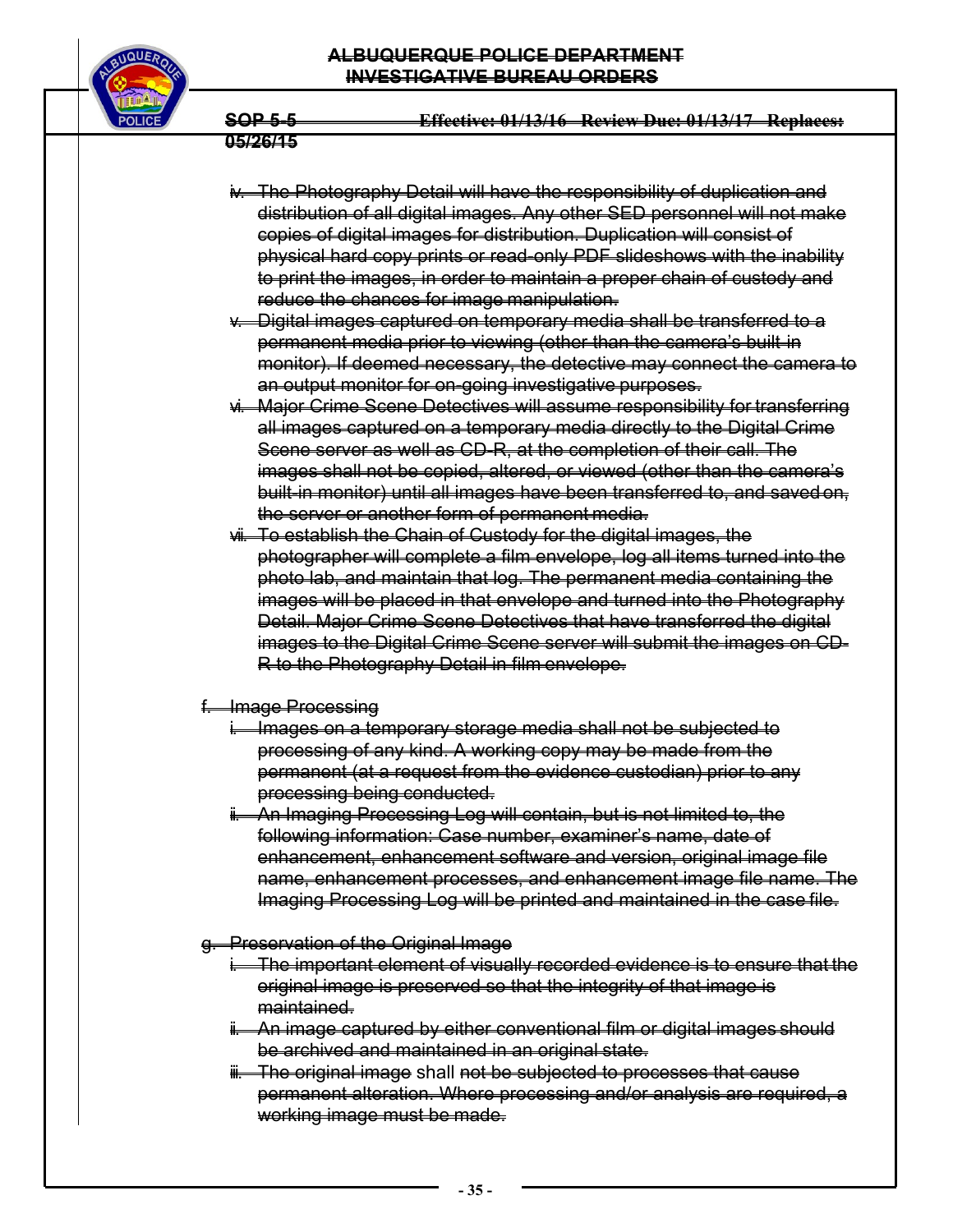

#### h. Verification of Original and Enhanced Images

- To verify an original, the person who captures the original image, or was present at the time the original image was captured can state that the image is a true and accurate representation of the scene or evidence.
- ii. To verify an enhanced image all electronic enhancements of images shall be documented, the documentation should record all the steps taken in the enhancement process so another operator can validate the original enhancement process if required, the continuity of the original image must be maintained at all times in accordance with evidence handling procedures.

M. Criminal Identification and Disposition Unit

- 1. Identify all adult & juvenile offenders arrested in Bernalillo County. Identification will be performed utilizing the Henry Classification System and the Automated Fingerprint System.
- 2. Aid in the identification of the victim and/or suspect in violent crimes.
- 3. Assist the Office of the Medical Investigator in establishing a positive identification of John and Jane Does.
- 4. Quality Control fingerprints, charges and other demographic information from arrests.
- 5. Provide corrections and update DPS & FBI Fingerprint/Arrest Records.
- 6. Respond to DPS & FBI Arrest Rejects.
- 7. Maintain Master Fingerprint Card File.
- 8. Maintain Master Applicant Fingerprint Cards for APD Employees
- 9. Criminal History Database Management
	- a. Create new criminal history records from arrests.
	- b. Update old records from new arrests & additional charges.
	- c. Supply RAP sheets for:
		- **Law enforcement investigations**
		- ii. Arraignments (METRO & District Courts)
		- iii. DA Discovery
		- iv. Public defenders
	- d. Respond to public information requests from criminal history
	- **Execute expungement orders for criminal records**
	- f. Execute sealed records order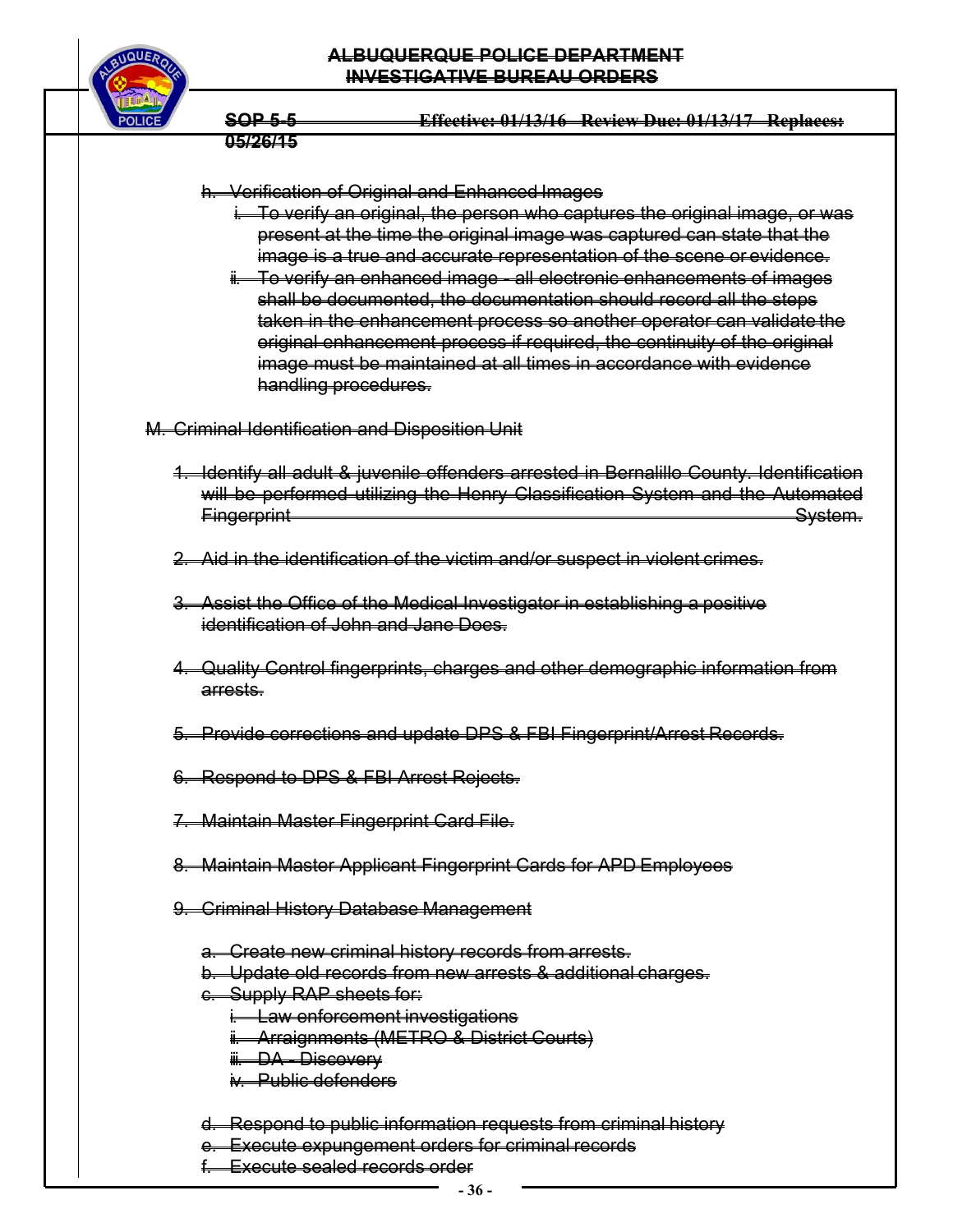g. Supply photo arrays for law enforcement investigations

 $\overline{\phantom{a}}$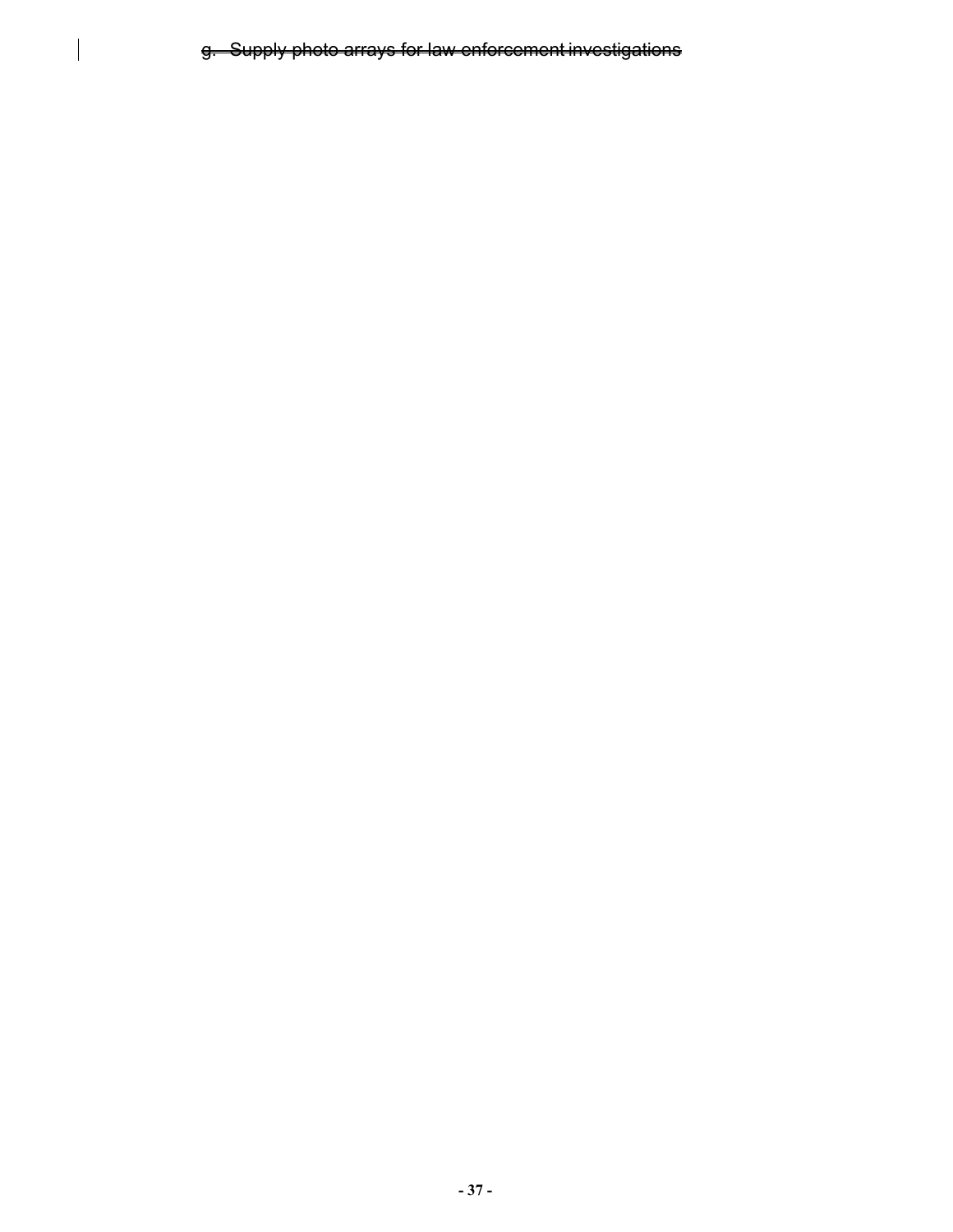

**05/26/15** 

- h. Maintain APD employee photos
- 10. Complete Background Investigations
	- a. Evidence firearms pursuant to the Federal Gun Control Act
	- b. Concealed Handgun Act (Chief Law Enforcement Officer Review)
	- c. Law enforcement employment
	- d. Other agency requests

## N. Evidence Unit

- 1. Evidence/Property Packaging Policy
	- a. Safekeeping & Found Property
- 2. Receipt and Collection of Evidence
- 3. Storage and Handling of Evidence
	- a. Physical Security (from receipt to final disposition) b. Inventory/Audit to ensure the integrity and policy compliance c. Special Storage Requirements (High risk, Freezer, Biohazard)
- 4. Preserve the Evidence Chain-of-Custody
- 5. Maintain a Comprehensive and Auditable Transaction History
- 6. Transferring and Temporary Release of Evidence
	- <del>a. Court</del> b. Other agency c. Discovery
- 7. Evidence Disposition
	- a. Return to owner b. Auction c. Conversion d. Destruction

O. Authorized Fees

1. A fee will be required for duplicating photographs, audio, and videotapes for discovery from citizens and the Public Defender's Office. A collection of fees will be maintained by the designated person per City money handling procedures.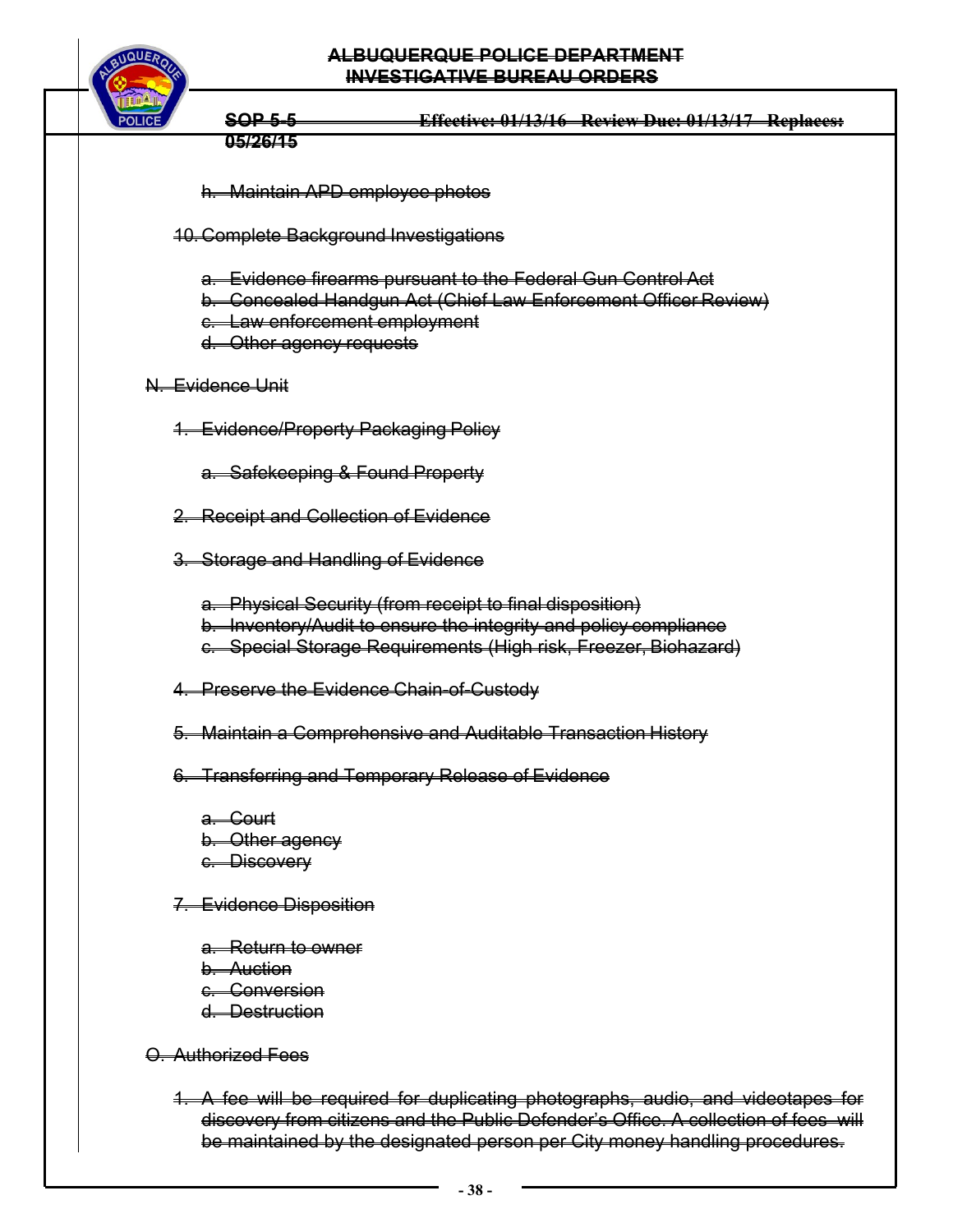## **ALBUQUERQUE POLICE DEPARTMENT INVESTIGATIVE BUREAU ORDERS**



**SOP 5-5 Effective: 01/13/16 Review Due: 01/13/17 Replaces: 05/26/15** 

- 2. A DA Speed Letter, Court Order or approval from the City Attorney's Office is required for all evidence items requests.
- 3. Discovery documentation requests are typically fulfilled through the Administrative Assistant. Requesting parties are charged according to the City's Administrative Instructions.
- P. Crime Laboratory Pre-Trial Policy
	- 1. The purpose of the Crime Laboratory Pretrial Policy document is to ensure a cooperative, secure, and convenient process for all parties involved in the judicial system to have access to personnel and documents. The Crime Laboratory deals with large volumes of cases and items with relatively very few expert witness Forensic Scientists, this policy is needed and has been created, to accomplish this mission.
	- 2. These policies are implemented based upon current practices of other bureaus and agencies such as the Office of the Medical Investigator. Due to the very small number of expert witness Forensic Scientists, these policies ensure their availability to as many attorneys and court proceedings as possible. It also ensures that minimal disruption to case analysis occurs.
	- 3. Location and Scheduling
		- a. All Crime Laboratory personnel will conduct their interviews at the Crime Lab or via telephonic means MFSC either telephonically or by video after determining a time and date that is agreeable to all parties. Contact information for all Crime Laboratory personnel can be obtained by contacting the Crime Lab's Administrative Assistant at (505) 823-4200.
			- b. All pre-trials will be scheduled to begin between the hours of 9AM-3PM with the pre-trial ending by close-of-business (4 PM).
- Q. Crime Laboratory Subpoena Policy
	- 1. Crime Laboratory staff will schedule pretrial meetings upon request. These requests shall be mailed, hand-delivered, faxed, or emailed to the individual being served, or to the Crime Laboratory's Administrative Assistant. Individuals who choose to fax subpoenas should call to verify receipt at the Laboratory.
	- 2. All served subpoenas will be responded to by Crime Laboratory personnel.

Other than administrative personnel, Crime Lab employees will

B. Subpoenas

1. MFSC forensic scientists shall respond to all subpoenas.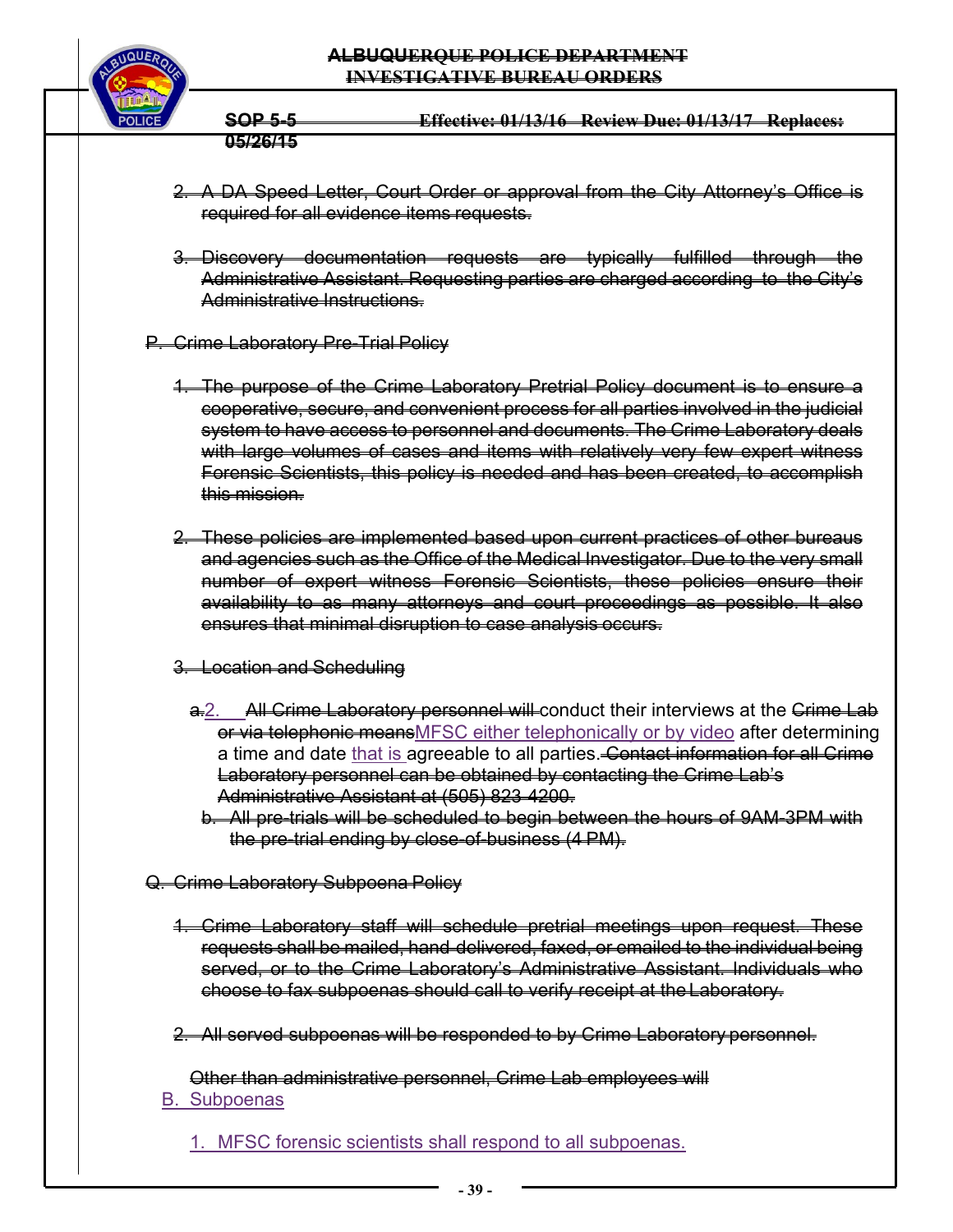- 3.2. Other than the MFSC Administrative Assistant, MFSC personnel shall not accept subpoenas for individuals other than themselves.
- 4.3. Hand-deliveredMFSC personnel shall only accept subpoenas that are enly **accepted on site**hand-delivered to the MFSC during normal business hours.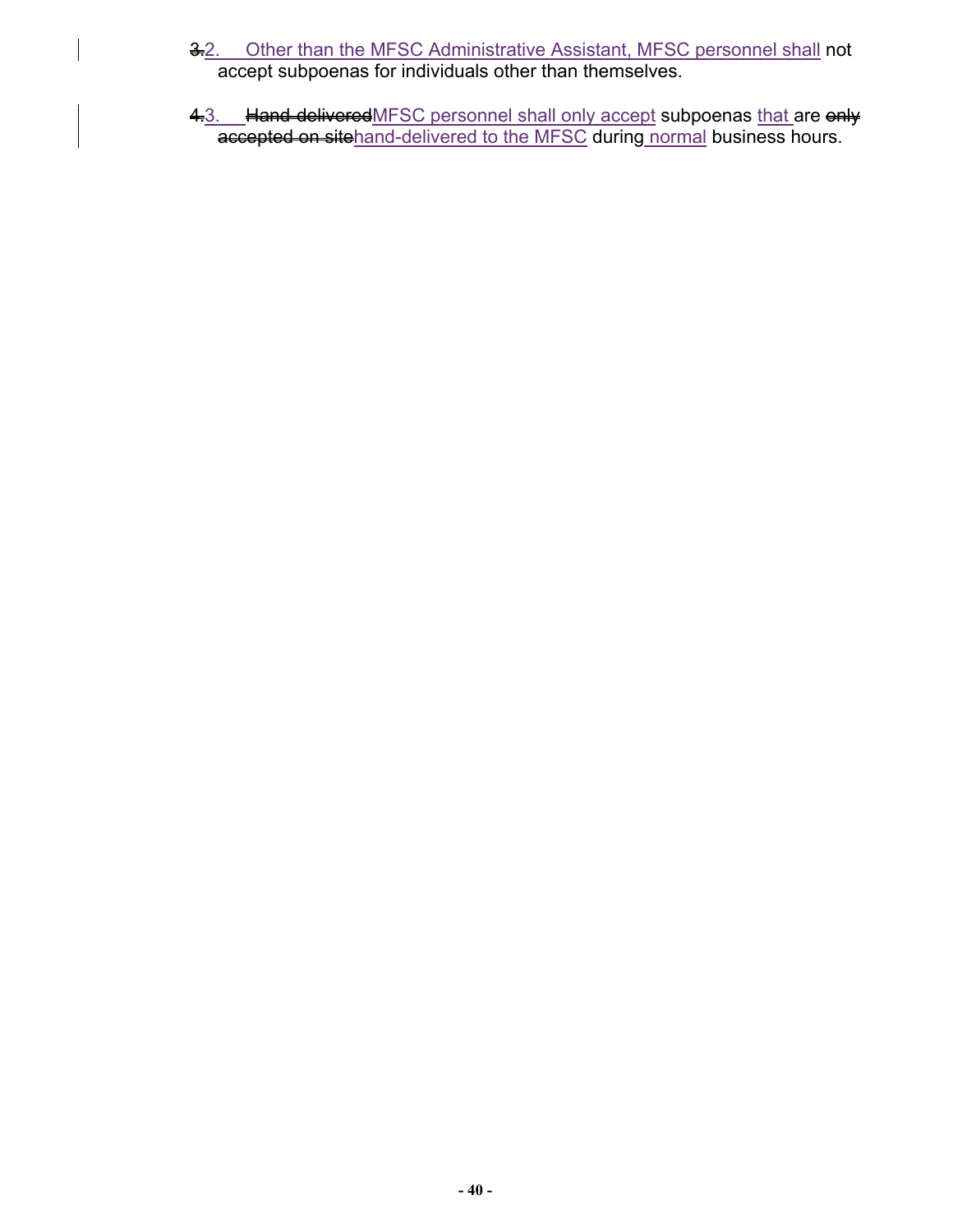